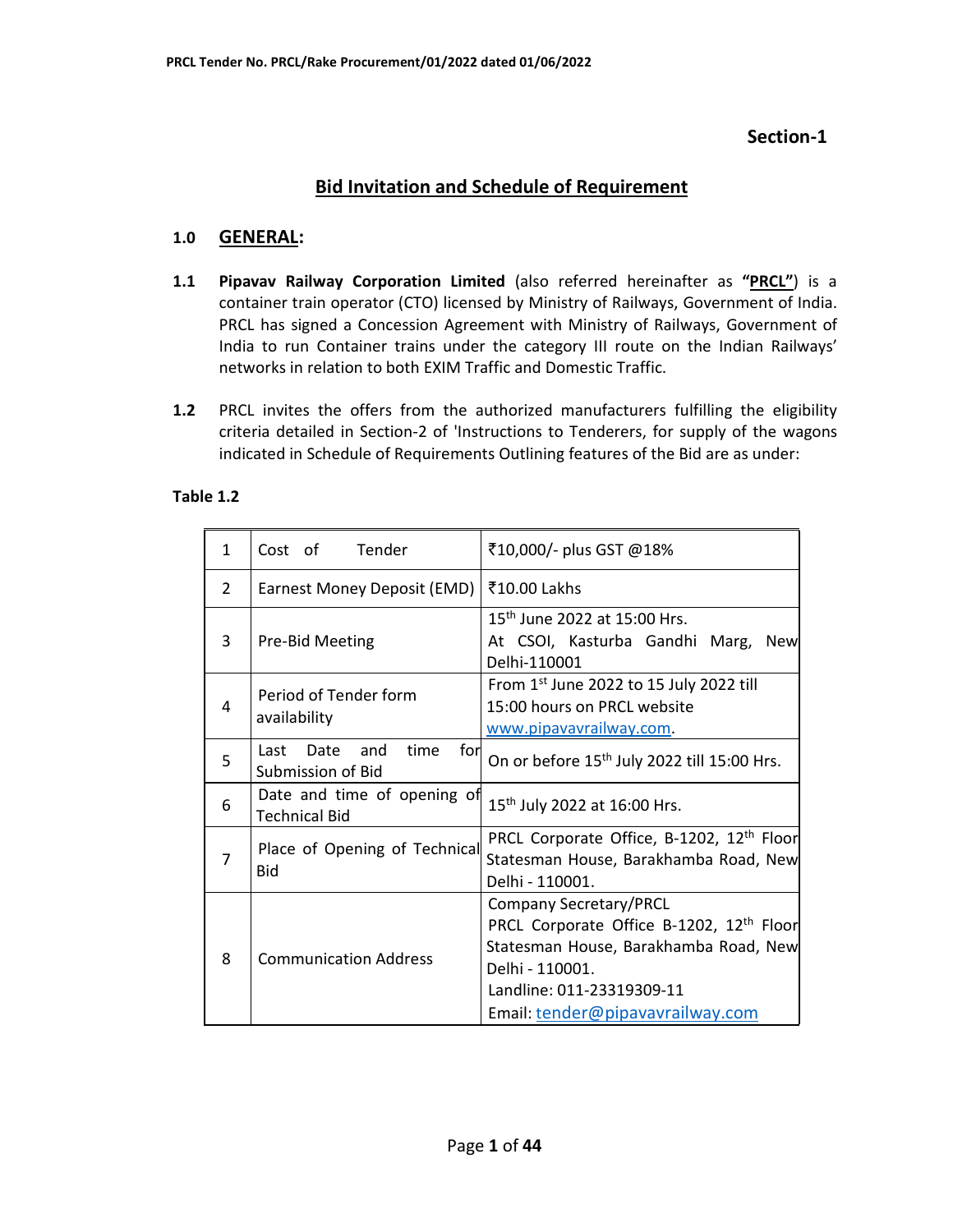# **2.0 PROCEDURE AND GUIDELINES FOR TWO PACKETS SINGLE STAGE BID PROCUREMENT:**

2.1 Bids are invited in two packets single stage system which will be processed and finalized in accordance with the procedure and terms and conditions contained in the tender documents.

| SI.<br>No.     | <b>Description</b>                          | Specification                            | <b>Drawing &amp; Design</b>                                                                                                   | Quantity<br>(Nos.) |
|----------------|---------------------------------------------|------------------------------------------|-------------------------------------------------------------------------------------------------------------------------------|--------------------|
| 1.             | Bogie Container Flat<br>wagon type 'BLCS-A' | WD-01 'BLCS'<br>$(AB -$<br>CAR)-<br>2018 | RDSO Index Drawing No:<br>WD-15011--S-01<br>(alteration 4 and Diagram<br>no. WD-15011--S-01 with<br>alteration -3 for A-Car). | 90                 |
| $\overline{2}$ | Bogie Container Flat<br>wagon type 'BLCS-B' | WD-01 'BLCS'<br>(A&B-<br>$CAR$ -<br>2018 | RDSO Index Drawing No:<br>WD-15012--S-01<br>(alteration-3 and Diagram<br>no. WD-15012--S-02 with<br>alteration -5 for B-Car). | 135                |
| $\overline{3}$ | Bogie Container Flat<br>wagon type 'BLSS-A' | As per RDSO                              | Bidders to quote as per<br>drawing offered<br>their<br>/approved by RDSO                                                      | 20                 |
| 4              | Bogie Container Flat<br>wagon type 'BLSS-B' | As per RDSO                              | Bidders to quote as per<br>offered<br>drawing<br>their<br>/approved by RDSO                                                   | 220                |
| 5              | Bogie Freight Brake<br>Van type 'BVCM'      | WD-01-<br><b>BVCM-2017</b>               | RDSO Index Drawing No:<br>WD-09107-S-01 alteration<br>-06 and Diagram<br>Nos.<br>WD-15009-S-02with<br>(alteration-3)          | 5                  |

#### **Table 2.1 Schedule of Requirement**

- **Note:** These Wagons shall conform to the requirements of General Standard Specification No. G-72 with revision -3 issued by RDSO. PRCL will favourably consider bids for BLSS rakes if they are found to be technically acceptable and financially competitive.
- 2.2 RDSO drawings and specification WD-01 'BLCS' (A&B- CAR)- 2018 and WD-01- BVCM-2017, RDSO drawing for BLSS wagons and Brake Van, if any etc. required for submission for bid may be obtained directly on payment from RDSO, Lucknow.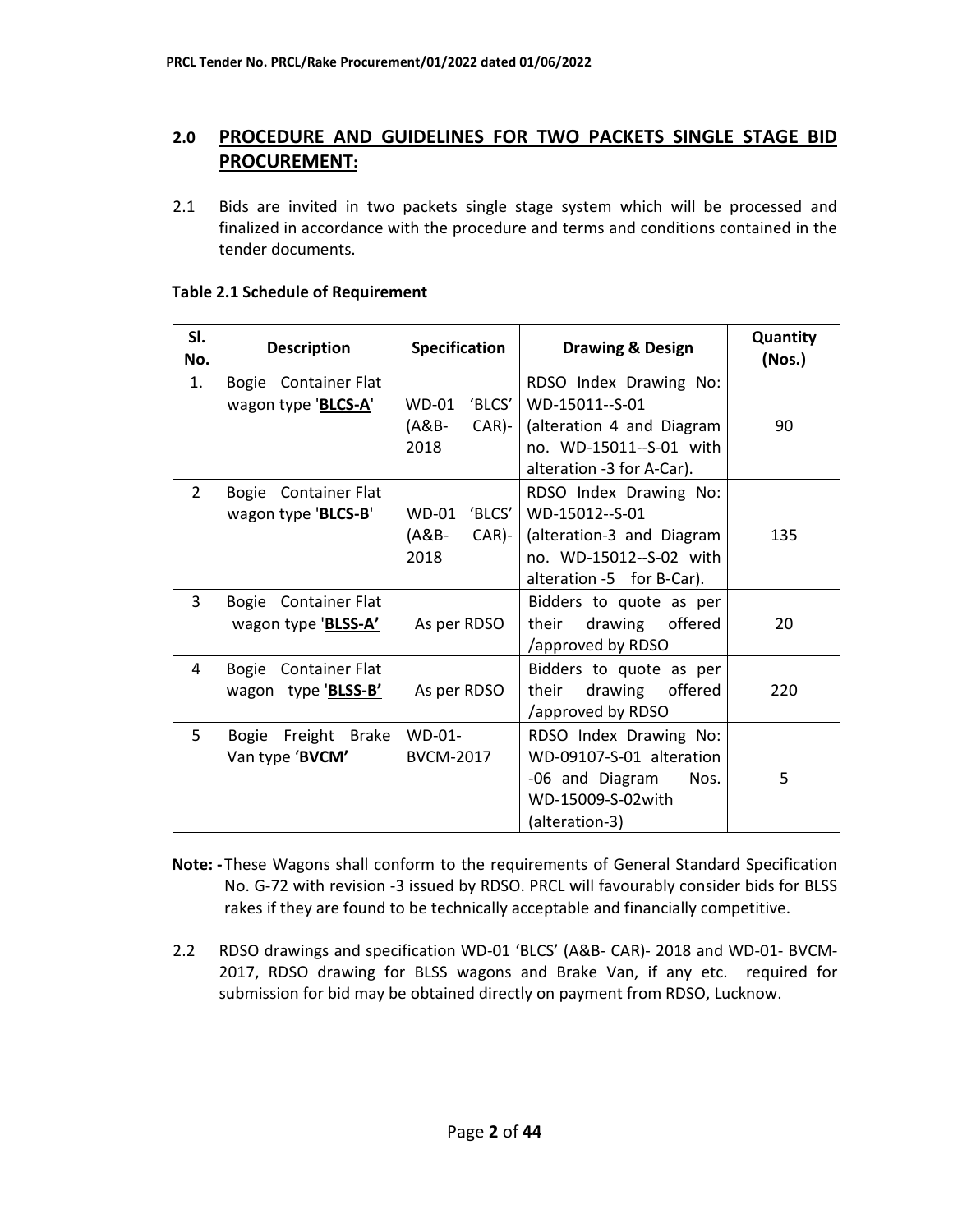- 2.3 The quantities of wagons indicated above shall be delivered in the form of standard container rakes approved for regular operation by IR, progressively with each rake consisting of 18 BLCS-A wagons and 27 BLCS-B wagons plus 1 Brake Van (total composition of 45 wagons plus 1 BVCM, in the case of BLCS rakes), while for BLSS rakes the composition shall be 4 BLSS-A and 44 BLSS-B wagons plus 1 Brake Van (total composition of 48 wagons plus 1 BVCM). However, final rake formation/composition shall be advised by the PRCL at the time of placement/execution of the order.
- 2.4 The above quantities of wagons are tentative. PRCL reserves the right, to decrease/ increase the tendered quantity of wagons in each type while ordering or discharge the tender entirely without assigning any reason whatsoever.

#### **3.0 DELIVERY SCHEDULE:**

3.1 Delivery to commence as early as possible to be supplied in rake formation as under:

To Supply first rake within **150 Days** of placement of contract and supply of the balance of ordered rakes to be completed within 240 Days from the date of placement of contract (date of issuance of Letter of Acceptance (LOA)), at the rate of minimum one rake every month thereafter, till the final delivery deadline of 240 days.

- **4.0** This tender notice and documents are available on the web site www.pipavavrailway.com. The intending bidders must submit the tender cost `10,000/- plus GST@18% through e-payment or demand draft in favour of Pipavav Railway Corporation Limited payable at New Delhi and download the Tender Document.
- **5.0** Tenderers should ensure to submit all pages of tender document (pages 1 to 44) duly signed on all pages by the authorized signatory of the bidder for acceptance of all conditions of tender. Further, copies of all documents submitted by the bidder should be duly signed by the authorized signatory on all pages.

### **6.0 CLARIFICATION ON BID DOCUMENTS**:

Any clarification on bid documents can be sought in writing/email which should reach this office within **15 days after the NIT date**.

- (i) The clarifications would be made during the pre-bid meeting or will be furnished in writing/email within **07 (seven) days** of receipt of such letter/ email. It would also be posted on the PRCL's website. All such clarifications shall form part of bidding document and shall accompany the bidders' proposal.
- (ii) Normally request for extension of the date of submission of bid will not be entertained.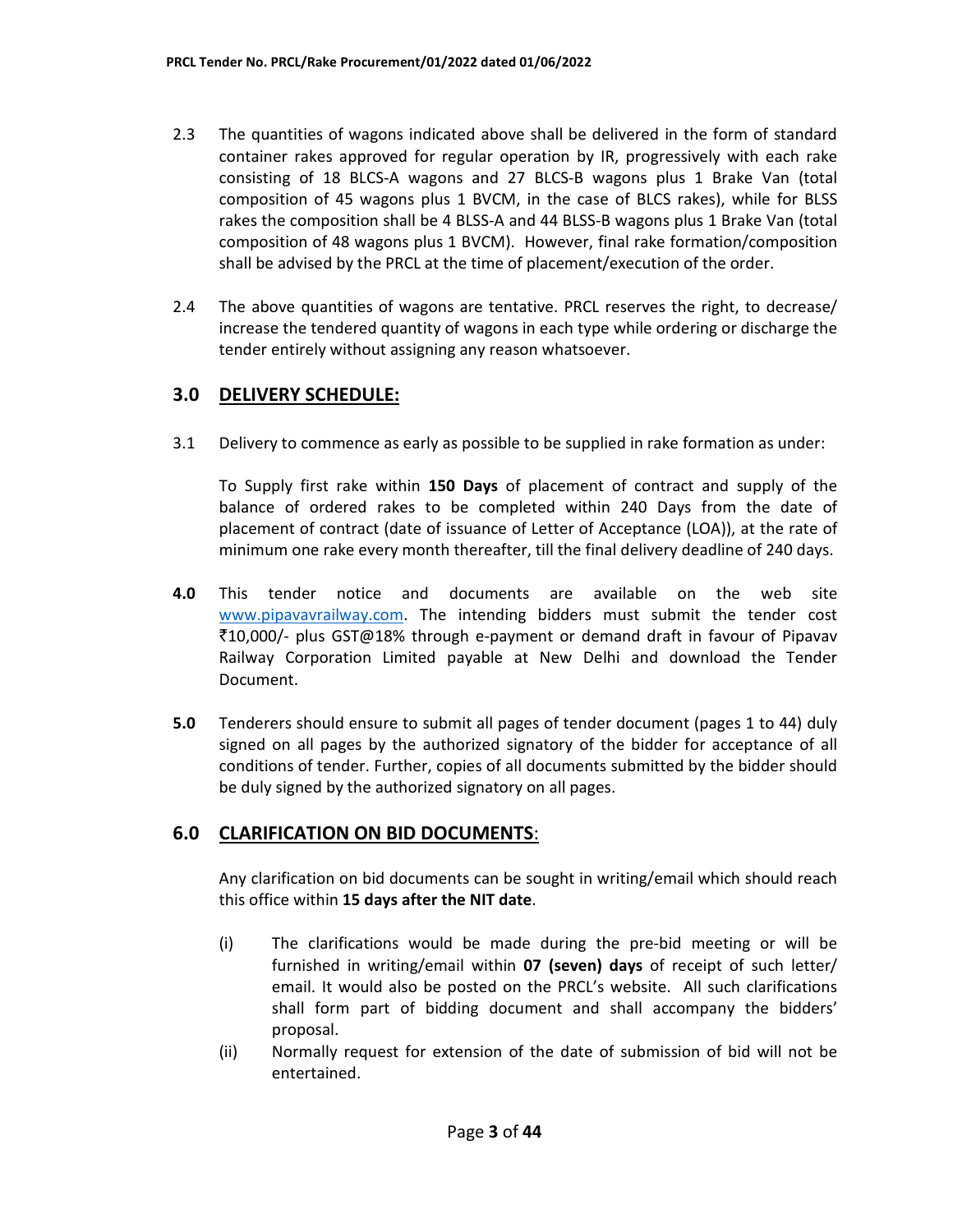#### **Section-2**

#### **INSTRUCTIONS TO BIDDERS**

#### **1.0 GENERAL:**

- 1.1 PRCL (hereinafter also referred to as "the Purchaser") invites bids for supply of wagons as set forth in the 'Schedule of Requirements' as contained in table 2.1 of Section-1 and Delivery Schedule indicated in Clause 3.0 of Section-1.
- 1.2 The tenderers should go through the entire tender documents carefully before submitting the bids and shall submit the same in terms of Clause 5 of Section-1 as a token of acceptance of PRCL conditions of contract. All the Technical bids received (within scheduled time) shall be opened on the date and time mentioned in the tender notice in presence of bidders/their authorized representative participated in the tenders. If the opening date of tender happens to be a holiday, the technical bids shall be opened on next working day at same venue and time. "Financial Bid" of the technically qualified bidders shall be opened on a subsequent date which will be notified to technically qualified bidders. The sequence of opening shall be as follows:
	- (i) Stage-1: Opening of Technical Bids: Technical bids with requisite tender cost and the EMD shall only be considered for technical evaluation.
	- (ii) Stage-2: Opening of Financial Bids: Financial bids of the Technically qualified bidders only (as per Stage-I above) shall be opened on the subsequent date and the same will be intimated to all technically qualified bidders so that they can attend the opening of financial bids if they want or authorize their representative to witness the same.

#### **2.0 TECHNICAL QUALIFICATION REQUIREMENTS:**

- 2.1 The tenderer's name must appear in the approved list of RDSO, holding a G-105 certificate issued by RDSO, valid on the date of opening of tender, and should also submit a self-certified copy of the same along with their offer.
- 2.2
- (i) The tenderer must have supplied a minimum of 90 wagons against Railway Board's order or against WIS/MWIS/Leasing Schemes of Railways or supplied to CTOs approved by Indian Railways/ Private entities, during the last five financial years ending March 2022.
- (ii) Out of these at least 45 wagons should have been inspected and dispatch memo should have been issued by RDSO. The tenderer should submit self-certified statement regarding the satisfactory performance of the wagons manufactured by the bidder along with the copy of certificate/dispatch memo issued by RDSO.
- (iii) PRCL may verify the satisfactory performance of the wagons manufactured and supplied by the bidder to the Railways/CTOs/RDSO/Private entities and Govt. PSUs.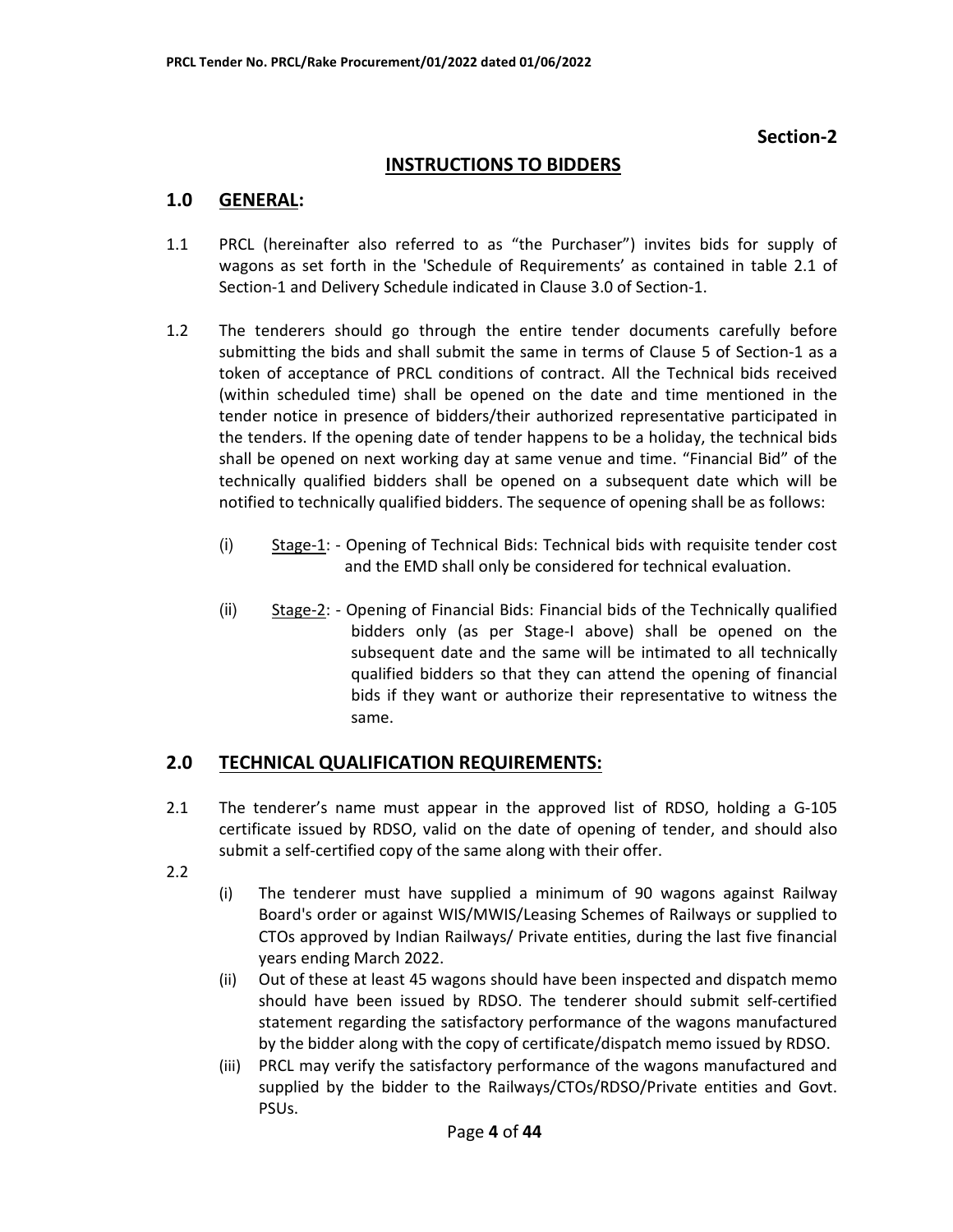- 2.3 Bidders shall submit an undertaking along with evidence for establishing their capacity in terms of supply of number of BG bogie wagons or equivalent per month made by the bidder during the last 12 months ending in March 2022.
- 2.4 Procurement of the item is restricted to Class-I local suppliers only (having local content equal to or more than 50%) and the vendors who do not qualify to be Class-1 local suppliers should not quote in the tender as their offers shall not be considered for any ordering. In case any vendor who does not qualify to be a Class-I local supplier for the tendered item participates in the tender it does so at its own risk and cost and PRCL shall not be liable for any loss or damage caused to the vendor.

#### **3.0 PURCHASE PREFERENCE FOR MAKE IN INDIA:**

3.1 The purchaser shall take due consideration of Public Procurement. (Preference to Make in India) Order, dated 15.06.2017. In this regard, MoR letter No. 2015/RS(G)/779/5 dated 03.08.2017, which was revised vide MoR letter No. 2020/RS(G)/779/5 dated 12.06.2020 and further revised vide Public Procurement (Preference to Make in India) Order, dated 16.09.2020 circulated vide MoR letter No. 2015/RS (G)/779/5 (Vol. III) dated 25.09.2020, and as may be further revised from time to time, may be downloaded from MoR's website under the link of circulars of Stores Date.

**Local content:** For the purpose of above policy, the minimum local content for Class I supplier shall be 50%

As per para 9(b) of Make in Indian Policy letter dt.16.09.2020, as procurement value is in excess of  $\bar{\tau}$ 10 Crores, the Class-I local supplier are required to provide a certificate from the statutory auditor or cost auditor of the company (in the case of companies) or from a practicing cost accountant or practicing chartered accountant (in respect of suppliers other than companies) giving the percentage of local content.

- 3.2 Procurement under this tender shall comply with Clause 10(d) (ii) of Public Procurement (Preference to Make in India) Order, dated 16.09.2020 which states "Entities of countries which have been identified by the nodal ministry/department as not allowing Indian Companies/entities to participate in their Government procurement for any item related to that nodal ministry shall not be allowed in participation of bidding for all item related to that nodal Ministry, except for the list of the item published by the permitting their participation.
- 3.3 In pursuance of Ministry of Finance, Department of Expenditure Order (Public Procurement No. 1 and 2) dated 23.07.2020 tenderer shall comply with following guidelines and submit certificate as per Annexure-5.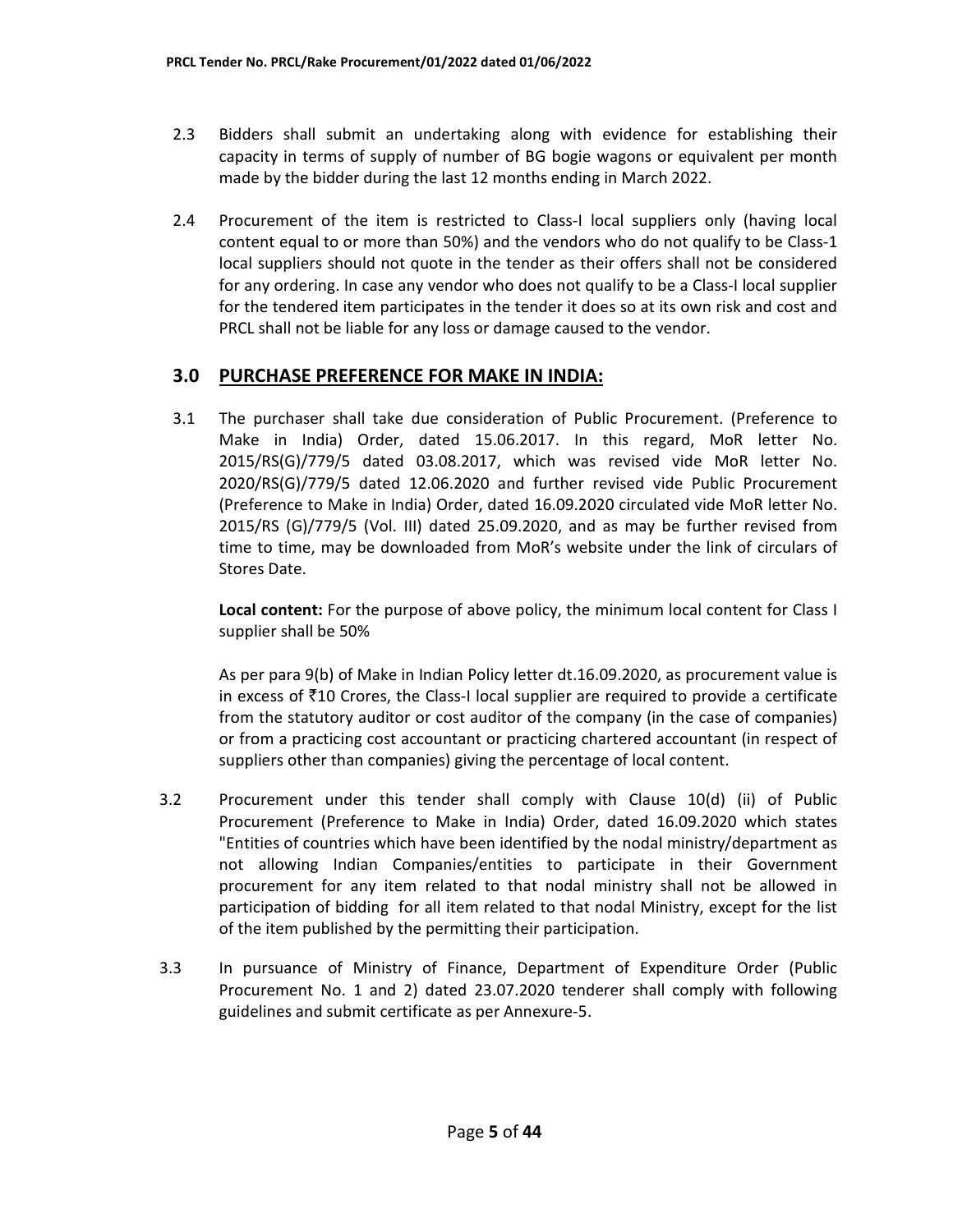- I. Any bidder from a country which shares a land border with India will be eligible to bid in this tender only if the bidder is registered with the Competent Authority viz., Department for Promotion of Industry and Internal Trade (DPIIT) of Government of India.
- II. "Bidder" (including the term 'tenderer', 'contractor' or 'service provider' in certain contexts) means any person or firm or company, including any member of a consortium or joint venture (that is an association of several persons, or firms or companies), every artificial juridical person not falling in any of the descriptions of bidders stated hereinbefore, including any agency branch or office controlled by such person, participating in a procurement process.
- III. "Bidder from a country which shares a land border with India" for the purpose of this Order means:
	- a. An entity incorporated, established or registered in such a country; or
	- b. A subsidiary of an entity incorporated, established or registered in such a country; or
	- c. An entity substantially controlled through entities incorporated, established or registered in such a country; or
	- d. An entity whose beneficial owner is situated in such a country; or
	- e. An Indian (or other) agent of such an entity; or
	- f. A natural person who is a citizen of such a country; or
	- g. A consortium or joint venture where any member of the consortium or joint venture falls under any of the above.
- IV. The beneficial owner for the purpose of (Ill) above will be as under:
	- 1. In case of a company or Limited Liability Partnership, the beneficial owner is the natural person(s), who, whether acting alone or together, or through one or more juridical person, has a controlling ownership interest or who exercises control through other means. **Explanation-**
	- a. "Controlling ownership interest" means ownership of or entitlement to more than twenty-five percent of shares or capital or profits of the company;
	- b. "Control" shall include the right to appoint majority of the directors or to control the management or policy decisions including by virtue of their shareholding or management rights or shareholders agreements or voting agreements;
	- 2. In case of a partnership firm, the beneficial owner is the natural person(s) who, whether acting alone or together, or through one or more juridical person, has ownership of entitlement to more than fifteen percent of capital or profits of the partnership;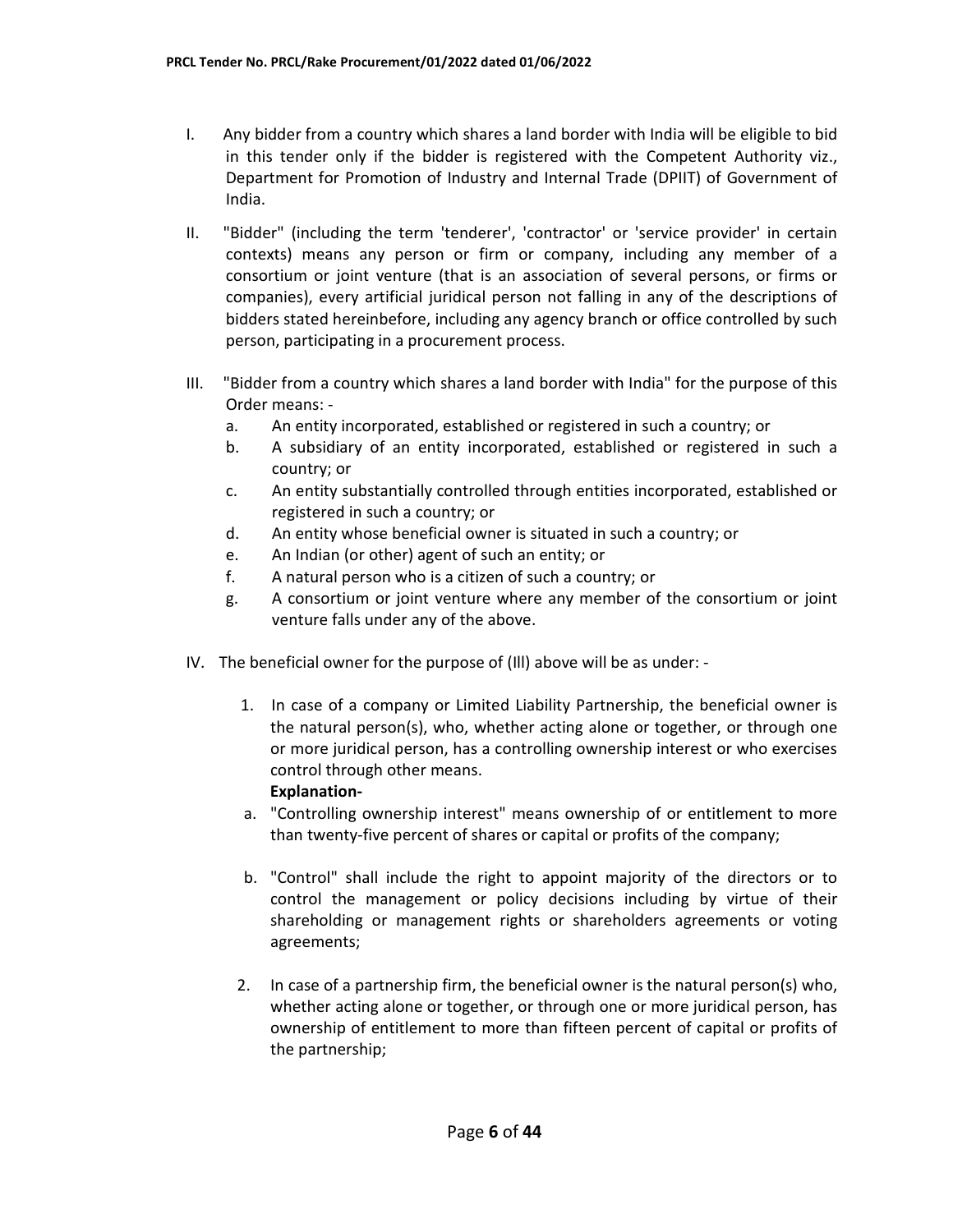- 3. In case of an unincorporated association or body of individuals, the beneficial owner is the natural person(s), who, whether acting alone or together, or through one or more juridical person, has ownership of or entitlement to more than fifteen percent of the property or capital of profits of such association or body of individuals;
- 4. Where no natural person is identified under (1) or (2) or (3) above, the beneficial owner is the relevant natural person who holds the position of senior managing official;
- 5. In case of a trust, the identification of beneficial owner(s) shall include identification of the author of the trust, the trustee, the beneficiaries with fifteen percent or more interest in the trust and any other natural person exercising ultimate effective control over the trust through a chain of control or ownership.
- V. An agent is a person employed to do any act for another, or to represent another in dealings with third person.
- VI. The successful bidder shall not be allowed to sub- contract works to any contractor from a country which shares a land border with India unless such contractor is registered with the Competent Authority.

# **4.0 CHANGING THE TYPE WISE COMPOSITION OF RAKES FOR BLCS/BLSS WAGONS:**

PRCL reserves the right to change the type wise compositions of rakes of BLCS/BLSS wagons in the form of Rake consisting of 18 BLCS-A and 27 BLCS-B with 1 Brake Van and for BLSS rake composition will be 4 BLSS-A wagons, 44 BLSS-B wagons and 1 Brake Van or in any other combinations.

### **5.0 CONTRACTS MADE UNDER THIS TENDER WILL BE GOVERNED BY:**

- 5.1 Terms & Conditions of Contract for supply of wagons as contained in Section-1, Section-2 and Section-3.
- 5.2 RDSO Specification G-72 and G-105 and specification and drawing mentioned in the tender document.
- 5.3 Accepted conditions in the offer forms.

### **6.0 PARTICULARS, SPECIFICATION AND DRAWING:**

6.1 The IS/BIS Specification wherever relevant may be obtained on payment from Bureau of Indian Standards, Manak Bhavan, 9, Bahadur Shah Zaffar Marg, New Delhi-110002 (Website: www.bis.org.in).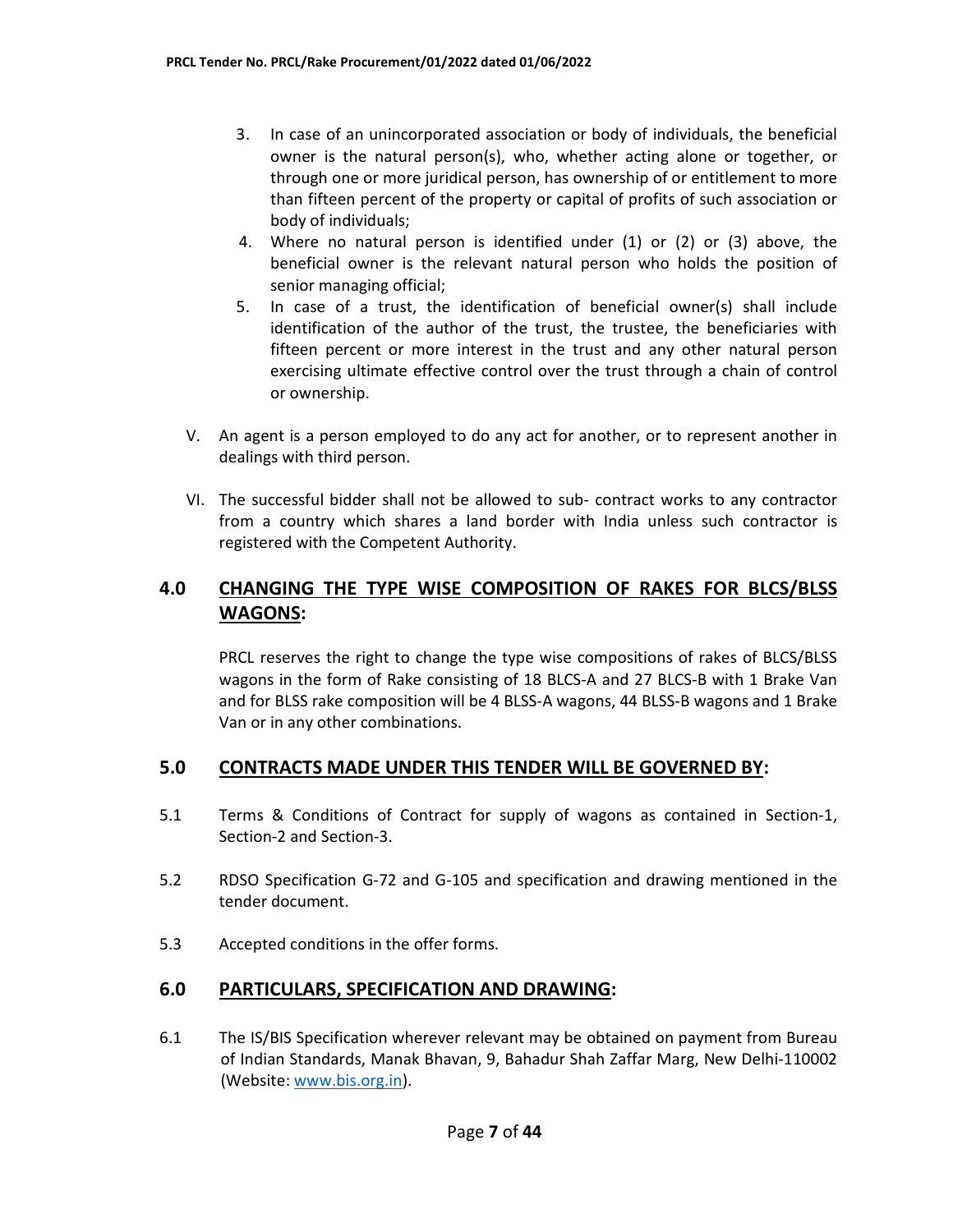6.2 Indian Railways Standard Specification, and RDSO's technical specifications and Drawings mentioned in the attached schedule of requirements may be obtained on payment directly from Executive Director/Standards (Wagon), RDSO, Manak Nagar, Lucknow-226011. (Website: www.rdso.indianrailways.gov.in).

### **7.0 PREPARATION OF TENDER & BID SUBMISSION:**

- 7.1 Tenderers must fill in the Techno-commercial offer in the bid forms according to the check list in Annexure -9 and attach scanned copies of all supporting documents.
- 7.2 All the mandatory fields of the Techno-commercial offer in Bid forms and financial offer form including basic rates, GST, or any other taxes/ duties which may become applicable during the currency of the contract have to be filled up by the tenderer. The unit of rate shall be as indicated in the tender schedule and cannot be altered by the tenderer. All-inclusive rates on FOR ex-station of dispatch basis shall be quoted by the tenderer at the time of submission of offer.
- 7.3 Tenderers should separately indicate ex-station of dispatch price, GST or any other tax applicable for each type of wagons. In cases where the taxes and duties are not mentioned separately, price shall be considered as inclusive of all taxes and duties and no payment of taxes/duties shall be payable by PRCL in such cases over and above the quoted/accepted price.
- 7.4 Conditional discounts (viz. Discounts/Rebates having linkage to quantity, payment, inspection agency, destination, delivery place etc.) will not be considered for adjudging the inter-se ranking of bids. Tenderers can quote unconditional discount (if any) in the specified place mentioned in the Financial Bid Form only, instead of anywhere else in the offer. Discounts not shown at designated place will be summarily ignored for assigning inter-se ranking of offers. Purchaser, however, reserves the right to avail such discount in case of placement of orders on such tenderers.
- 7.5 Tenderers should indicate the names and addresses of their Bankers along-with complete bank account details for the purpose of payment.
- 7.6 The tender is liable to be ignored and rejected if complete information, as asked for, is not given.

### **8.0 PERFORMANCE STATEMENT:**

8.1 Bidder must fill and submit the enclosed Performance Statement as given in the **Annexure 4** along with their bids with supporting documents (purchase order copies and proof of supply etc.).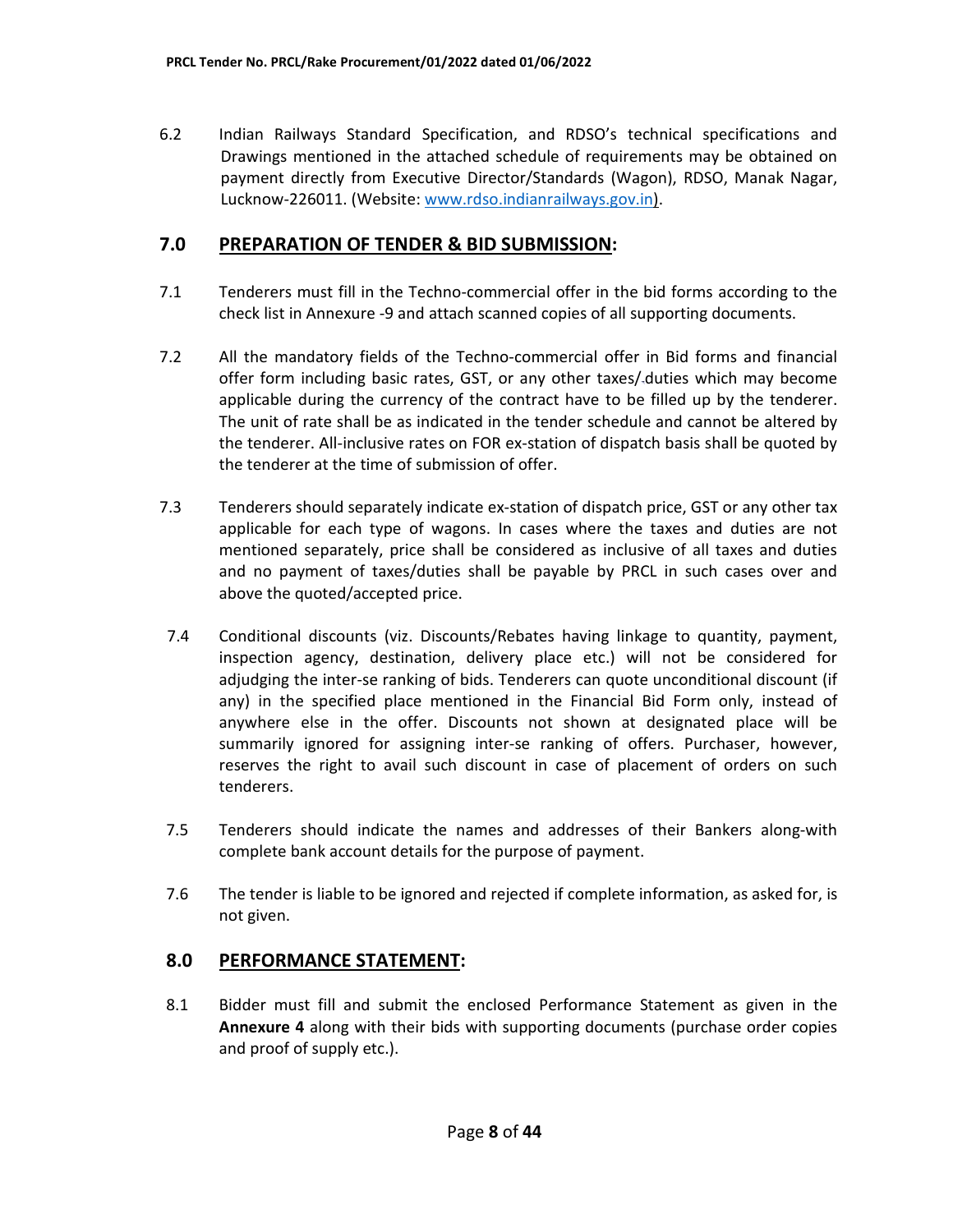#### **9.0 DEVIATIONS:**

9.1 Tenderer shall not be allowed to deviate from any standard terms and conditions of tender documents. No deviation in the techno-commerical, eligibility creteria, and price format shall be accepted.

However, minor deviations, if any should be brought out by the tenderer in the statement of deviations as per Annexure-3 and to submit the same with their bid. The Tender Committee shall have the sole discretion to accept or reject such deviations.

#### **10.0 SIGNING OF TENDER:**

- 10.1 An individual signing the tender or other documents connected with the contract must specify whether he has signed as:
	- i. 'Sole Proprietor' of the firm or constituted attorney of such Sole Proprietor.
	- ii. A Partner of the firm, if it be a partnership concern in which case, he/she must have authority to refer to arbitration disputes concerning the business of the partnership either by virtue of the partnership agreement or a power of attorney.
	- iii. Constituted Attorney/Board authorization of the firm, if it is a Company.

Note:

- (i) In case of (ii) above, a copy of the partnership agreement or general power of attorney, in either case, attested by a Notary Public, should be furnished or affidavit on stamp paper by all the partners admitting execution of the partnership agreement or general power of attorney should be furnished.
- (ii) In the case of partnership firms, where no authority to refer disputes concerning the business of the partnership has been conferred on any partner, the tender and all other related documents must be signed by every partner of the firm.
- (iii) A person signing the tender form or any documents forming part of the contract on behalf of another shall be deemed to warrant that he has authority to bind such other and if, on enquiry, it appears that the person so signing had no authority to do so, the purchaser may, without prejudice to other civil and criminal remedies, cancel the contract and hold the signatory liable for all costs and damages.
- (iv) Each page of all the documents submitted with the offer, if any, should be signed by the tenderer.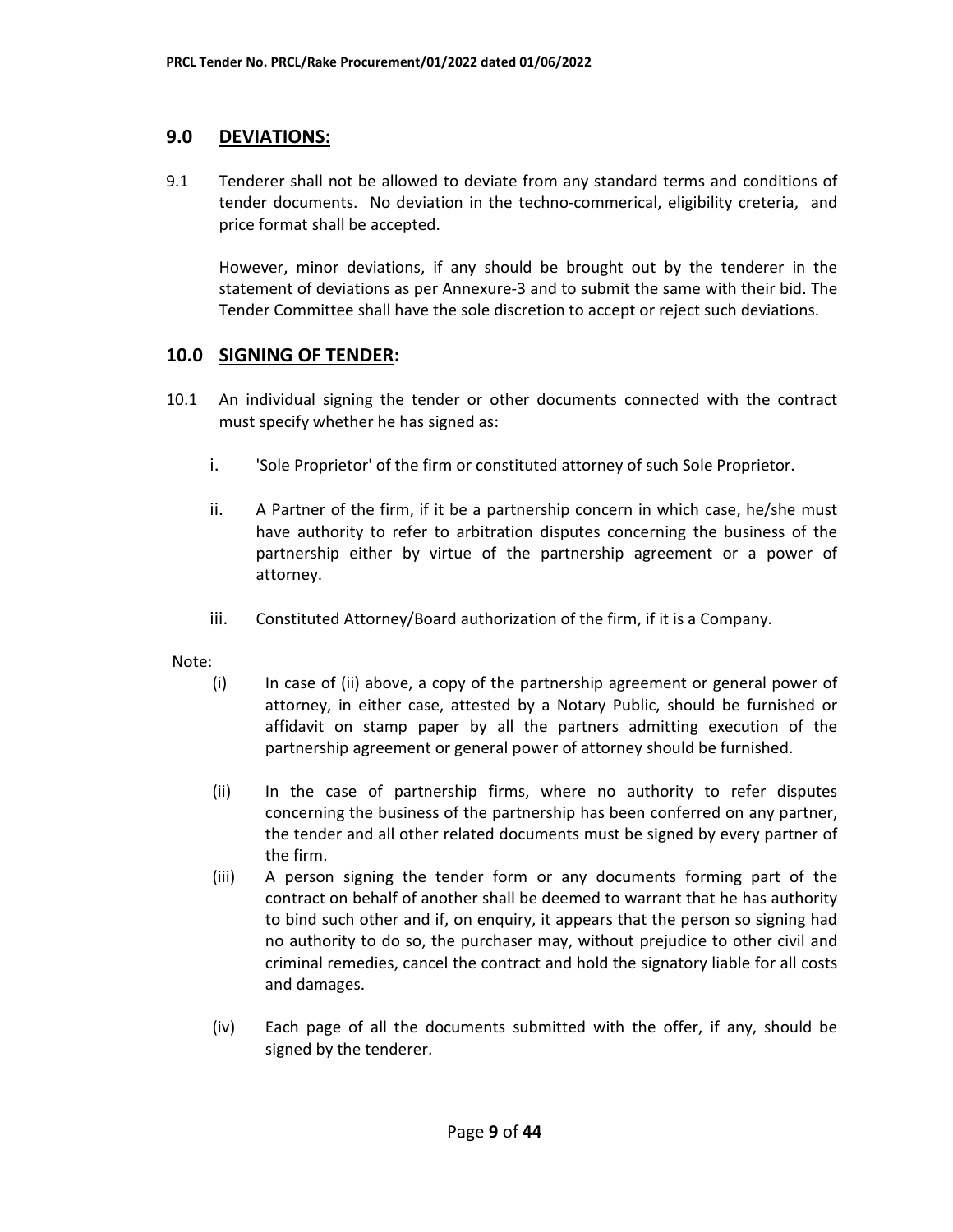(v) A list of authorized persons along with specimen signatures empowered to sign on behalf of the entity participating in the tender should be submitted alongwith the offer.

# **11.0 EARNEST MONEY DEPOSIT:**

The Earnest Money of  $\bar{\zeta}10,00,000/$ - (Rupees Ten Lakhs only) acceptable in the following form should be remitted along with the submission of the technical bid:

- i. Demand Draft/Bankers Cheque in favour of Pipavav Railway Corporation Limited, payable at New Delhi
- ii. Online transfer to PRCL account no. 34542647710 with State Bank of India, Rail Bhawan Branch, New Delhi 110001 (IFS Code – SBIN0003771)

**Note:-** 

- **(a)** Details of Earnest Money `10,00,000/- (Rupees Ten Lakhs Only) deposited and cost of tender document  $\bar{z}10,000/$ - (Rupees Ten Thousand Only) plus GST@18%, if downloaded from PRCL website should be submitted along with supporting documents.
- **(b)** PRCL shall not be liable to pay any interest on the EMD amount submitted by the bidder/tenderer.

### **12.0 DOCUMENTS REQUIRED TO BE SUBMITTED BY THE BIDDER:**

- **12.1** As bids are invited under single stage two (2) packets tendering system hence, tenderers are required to submit their offer in two packets – one containing technical bids and second containing financial bids, clearly mentioning on packet one - **tender number, due date and technical bid.** On packet two it should clearly mention as **financial bid in bold letters.** Both the packets shall be submitted in one sealed envelope before scheduled date and time.
	- **The 1st packet to be submitted should contain technical bid, requisite EMD along with the declaration, as in Annexure-2 and tender cost.**
	- **The 2nd packet submitted should be Financial Bid only.**

### **12.2 CONTENTS OF TECHNICAL BID:**

- i. A copy of the Permanent Account Number PAN and GST Number of the bidder/firm.
- ii. Self-Certified copy of G-105 Certificate issued from RDSO valid on the date of tender opening
- iii. Power of Attorney in support of the person or persons signing on behalf of the Bidder (Sole Proprietor)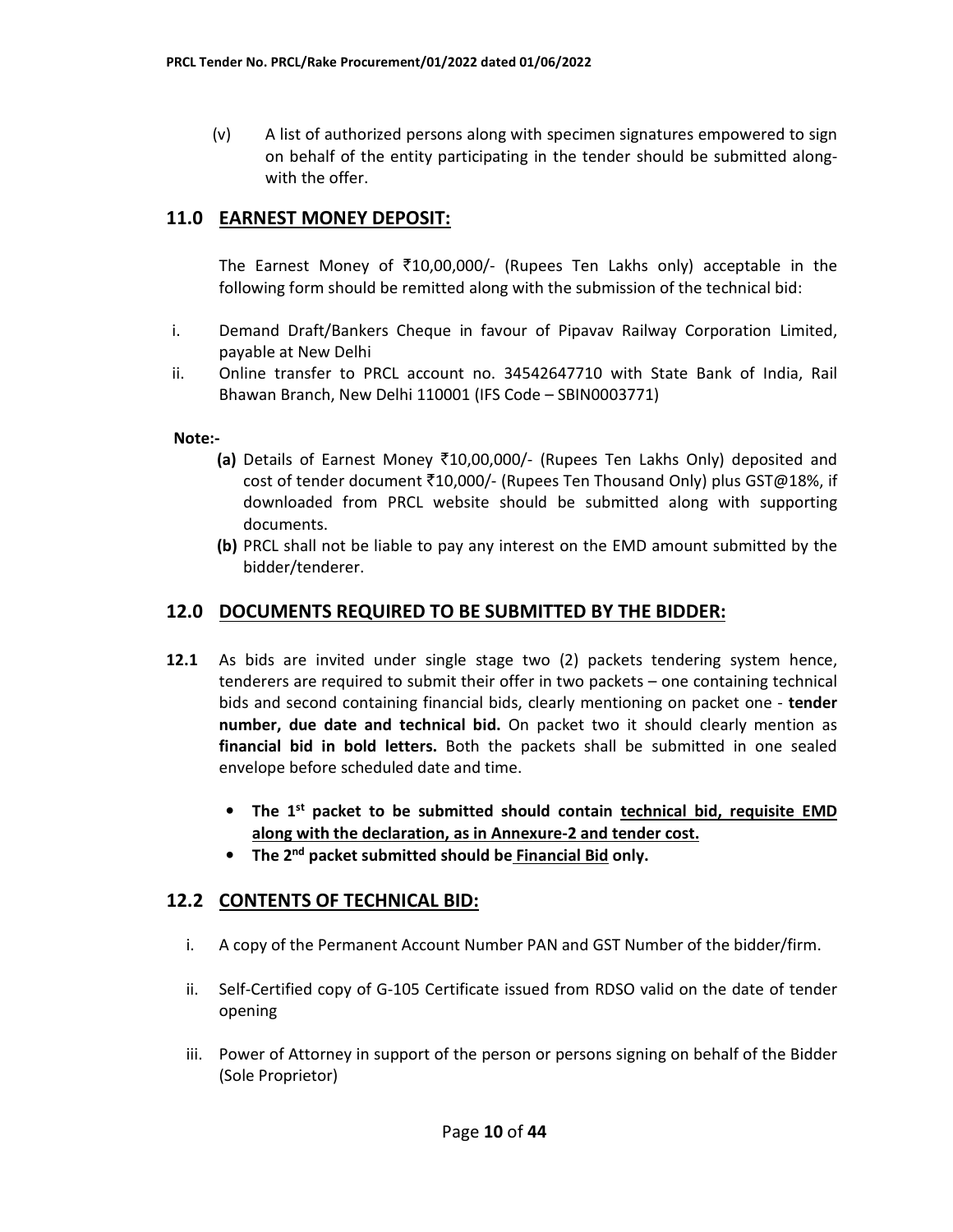- iv. In case of the tenderer being a Limited Company, an authenticated copy of the document, which authorizes the signatory to fulfill its commitments on behalf of the said Limited Company, shall accompany the offer.
- **Note**: Cancellation of any document such as Power of Attorney, Partnership Deed etc. shall be communicated forthwith to PRCL in writing, failing which PRCL shall have no responsibility or liability for such an action taken on the strength of the said documents submitted earlier or on the basis of the amended documents.
- v. Bid submission letter with declaration from the bidder (Annexure-1) duly completed, stamped and signed.
- vi. Audited financial statements along-with audit Report for the previous 3(three) financial years ending March 2021 (and March 2022, if available).
- vii. **Statement of Deviation from terms and conditions of the tender (annexure -3)**  No deviation to essential Technical and Commercial conditions (Like technical specification, payment, Delivery Schedule, Taxes, Validity of offer, Submission of Earnest Money declaration as mentioned herein, security deposit) shall be permitted to the tenderer. Offers not complying with essential technical and commercial requirements of the tender shall be declared ineligible for award of contract. However, PRCL may waive off any minor infirmity or non-conformity in a bid provided such waiver does not prejudice or affect the relative ranking of any bidder. PRCL's decision thereon shall be final and binding on the bidders.
- viii. Bidders submitting their bids through downloaded document have to give an undertaking that the contents of the bidding documents have not been altered or modified and no page is missing. If any discrepancies between the downloaded version and the original version of bid document on sale/put on website are found, the latter shall prevail. For bidding through downloaded document, bidder shall be required to pay requisite tender documents fee and the proof for the same should be submitted along with the bid.
- ix. **Validity of Offer**: Offers should be valid for a period of **120 days** from the date of opening of bid. Any offer having lesser validity shall be deemed as commercially unresponsive and will be liable to be ignored.
- x. If **bidder** has their own drawings approved by RDSO, then the same should be provided along with the bid.
- xi. Bidder must fill the performance statement enclosed as Bid form in **Annexure-4** and submit the same along-with their bid. The bidders shall submit along with their bid, documentary evidence issued by RDSO in the form of dispatch particulars of minimum 90 Wagons supplied against Railway Board's Orders or against Railway Board's WIS/MWIS/Leasing Schemes or supplied to CTO's approved by Indian Railways/ private entities, during the last five financial years ending March 2022.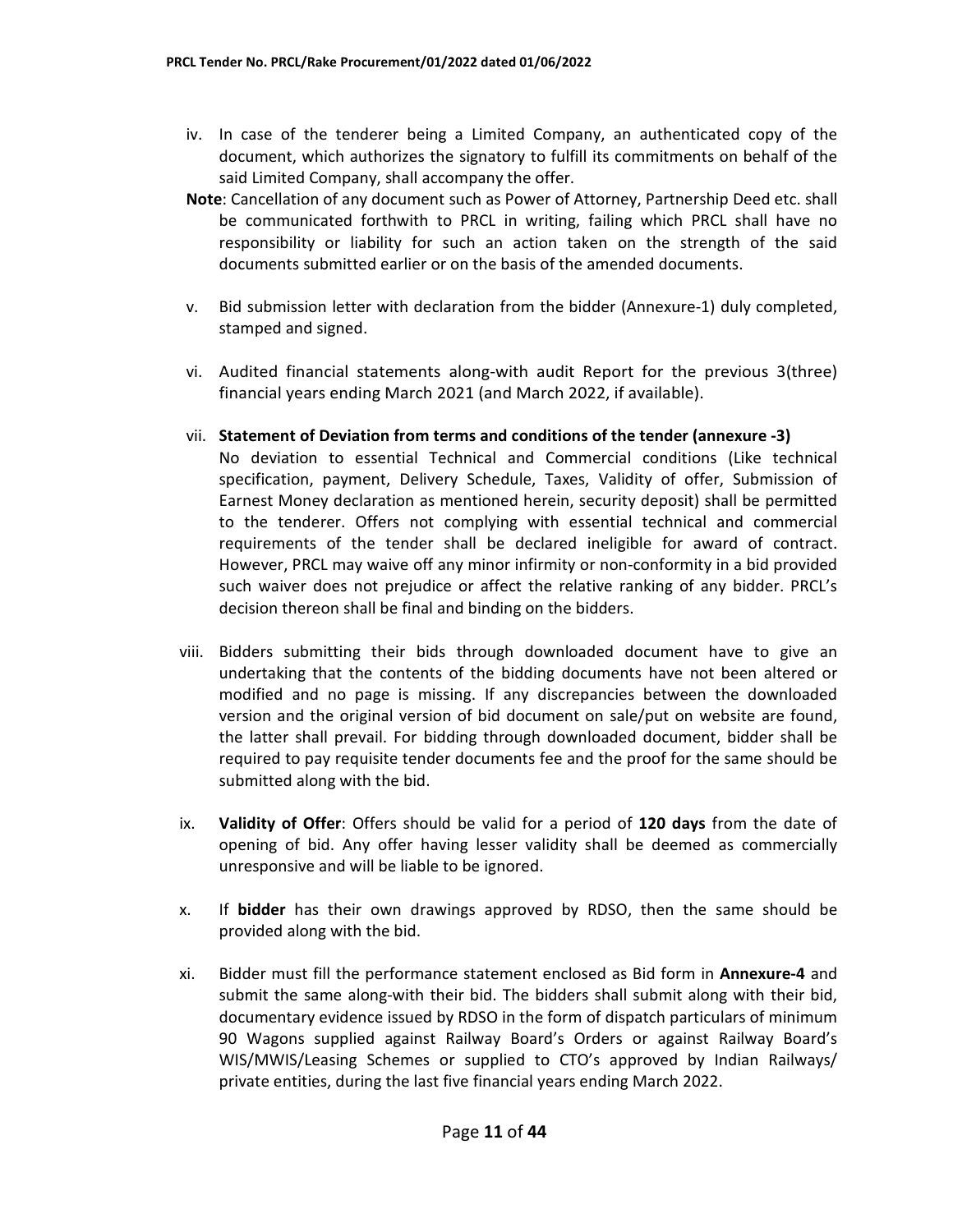- xii. Self-certification that the item offered meets the local content and shall give details of the location(s) at which the local value addition is made. In case of procurement for a value in excess of ₹10 Crores, the 'Class-I local supplier' shall be required to provide a certificate from the statutory auditor or cost auditor of the company (in the case of companies) or from a practicing-chartered accountant (in respect of suppliers other than companies) giving the percentage of local content.
- xiii. Certification for compliance of "Bidder of a country which shares a land border with India" as in Annexure-5.
- xiv. Duly filled and signed check list as per Annexure -9 of Section 4 to be attached along with forwarding letter of technical bid.

### **12.3 CONTENTS OF FINANCIAL BID:**

- (i) The applicable Financial Bid to be submitted in prescribed format as per Annexure-6.
- (ii) Tenderers should show discount in the Financial Bid at nominated place only, instead of anywhere else in the offer. Discount not shown at designated place will be summarily ignored for assigning inter-se ranking of offers. Conditional discount will not be considered for adjudging the inter- se position i.e. rate quoted without any condition attached (viz. Discount/ Rebates having linkages to quantity, payment, Inspection Agency, destination, delivery place etc.) will only be considered for evaluation purpose. In other words, discounted rates linked to quantities, prompt payment etc. will be ignored for determining interse position. However, the advantage of discount offered will be taken in case bid is accepted for placement of offer.
- **Note:** No modification in the bid will be allowed subsequent to the deadline for submission of offer.

### **12.4 SUBMISSION OF DOCUMENTS:**

All the documents mentioned in the Section-4 (List of Annexures) are required to be submitted along with the Bids. Along with these, bid invitation schedule of requirement and delivery schedule in Section-1 and instructions to the bidders in Section-2 and terms and conditions in Section-3 have to be signed in token of awareness and acceptance to be enclosed along with the technical bid.

### **13.0 PERIOD FOR WHICH THE OFFER WILL REMAIN OPEN:**

13.1 Tenderer should note that the offer should remain open for a period of 120 days from the date of tender opening. In case of withdrawal or offer with a validity period less than that, shall be summarily rejected and the EMD deposited by the bidder shall also be forfeited.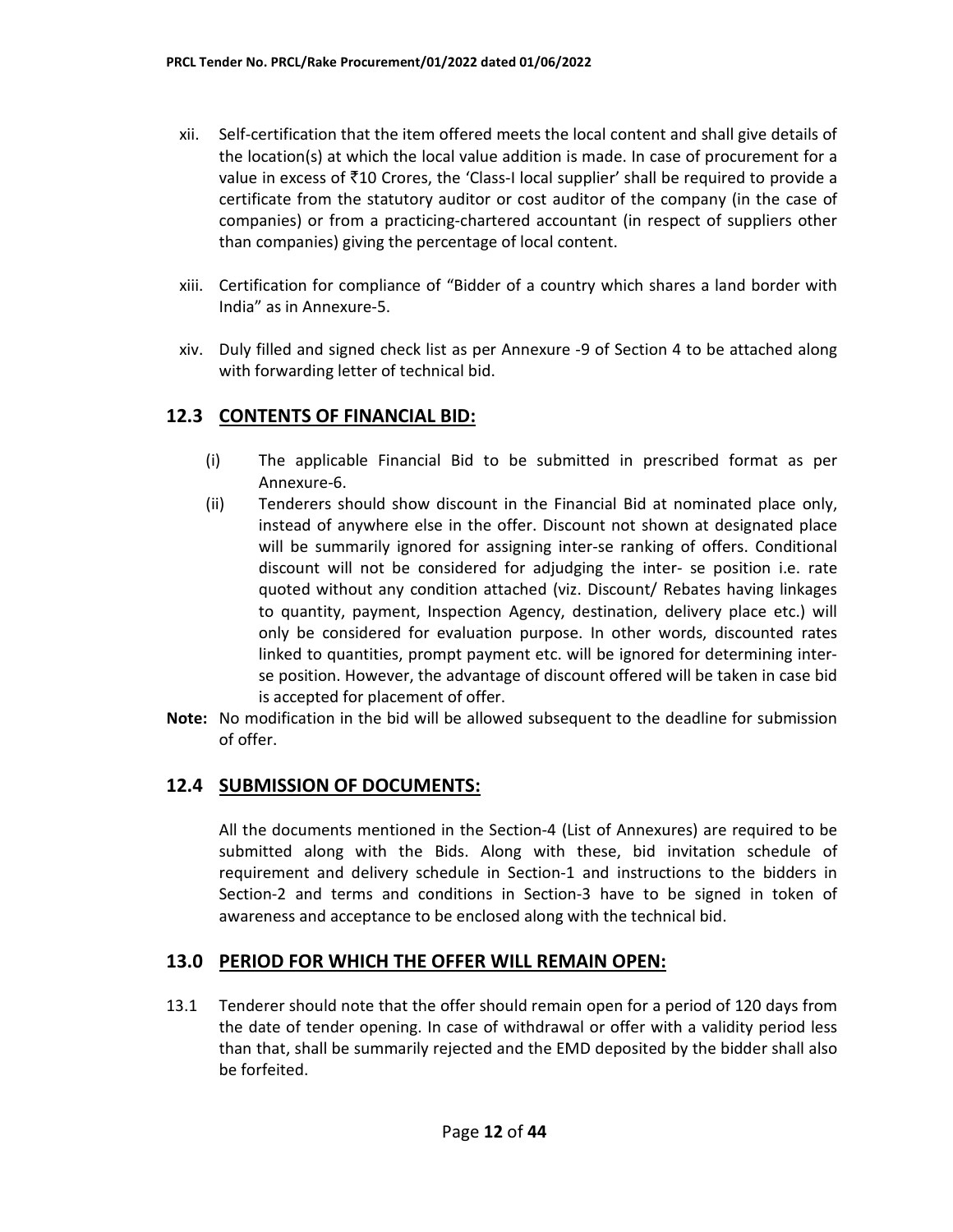13.2 Bids with vague and indefinite expression such as "subject to immediate acceptance" "subject to prior sale" or similar other conditions WILL NOT be considered.

### **14.0 OPENING OF TENDER:**

- 14.1 Tender boxes will be opened on specified day and time as mentioned in the tender documents.
- 14.2 Tenderers, if willing can attend Tender opening Technical Bid (packet -1) in PRCL office.
- 14.3 PRCL does not guarantee opening of the tenders immediately after the closing date and time due to reasons beyond its control and hence tenders can be opened after the due date and time also. It will however, be ensured that tenderers cannot submit/ modify any offer or attach any file to it after the closing date and time as stipulated in the tender notice.
- 14.4 The formal date of opening of tender will be deemed to be the date on which the technical bid (packet 1) is opened.

# **15.0 PRICES:**

- 15.1 The price should be quoted in Indian Rupees (INR) per Wagon for delivery on Exstation of dispatch basis. The bidder shall quote the price for each type of wagon separately in the format as per **Annexure-6** both in words and figures. In case of discrepancy, price quoted in words will only be considered.
- 15.2 All prices and other information like discounts etc. having bearing on the price shall clearly be indicated in bid form i.e. in the prescribed -price format only. **Prices shall not be mentioned in the Technical Bid. Technical Bid containing Financial Bid shall be summarily rejected.**
- 15.3 All type of applicable Taxes including GST should be clearly mentioned as in Annexure-6. Only statutory variations in the taxes and duties levied by the Government(s) within the original validity of the contract will be considered. **Payment of GST will be made on submission of documentary proof that the amount has been deposited with the concerned authorities and reflection of the same to the credit of PRCL on GST portal.**
- 15.4 The bidder shall separately mention all type of Taxes/duties/any statutory levies as may be applicable. PRCL will not bear any additional levy/charges over and above the quoted price such as Octroi Charges, Entry Tax, Exit Tax etc. if taxes/GST/any other levy, not being specifically mentioned, price quoted will be considered all inclusive and no further claim thereon would be entertained.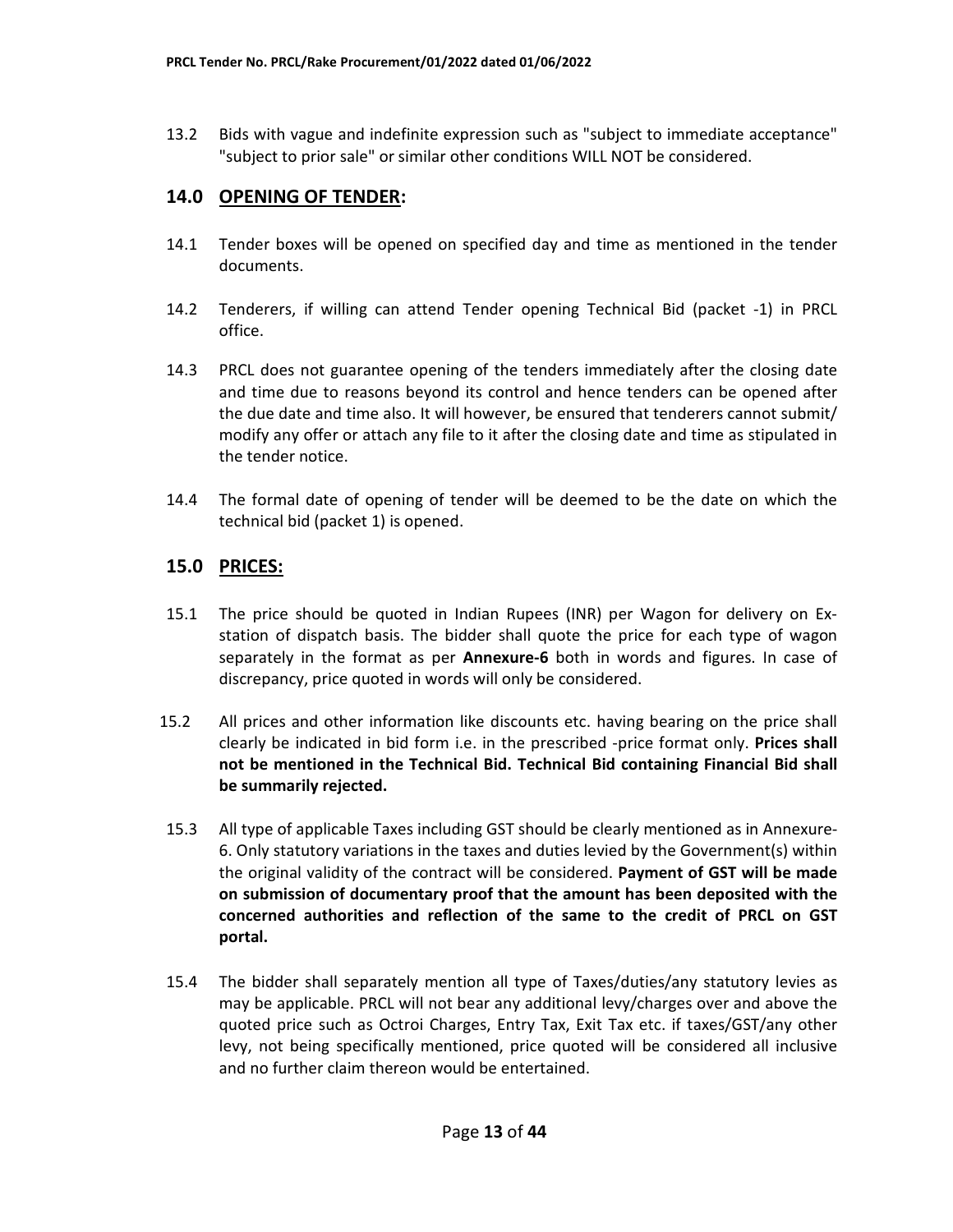### **16.0 ULTIMATE CONSIGNEE:**

16.1 Commissioning (i.e. fit for intended commercial operations) of the Wagons (supplied by the manufacturer/supplier) are required to be made as per ultimate consignee particulars, i.e. at Hapa, or any other place as advised by PRCL. The representative of the manufacturer/supplier has to be present during the commissioning of the Wagons.

# **17.0 FREIGHT**:

After the delivery of Rakes from the dispatch station near works/ manufacturer's unit, all charges (including freight charges) will be paid by PRCL.

### **18.0 IMPORTANT SUB-ASSEMBLIES /COMPONENTS/ MATERIALS:**

- 18.1 No free supply items will be provided to the successful tenderers.
- 18.2 Steel, CTRB and Wheel sets and all other requisite material will be purchased by the successful tenderers as per the following conditions:
	- i. CTRB will be purchased by the suppliers (or successful tenderer) from RDSO approved sources only, duly inspected by RDSO/Lucknow. Documentary evidence for procurement of CTRB from RDSO approved sources and proof of inspection by RDSO shall be submitted at the time of inspection of wagons by RDSO.
	- ii. Steel will be procured by the supplier (or successful tenderer) from the integrated steel plants from whom Railway Board is procuring these items. Steel will be procured on the basis of the Mill's Test Certificate of the steel producer. Documentary evidence for procurement of steel and Mills Test Certificate of the steel producer from where steel is procured shall be submitted to RDSO at the time of inspection of wagons.
	- iii. Wheel sets will be purchased directly by the supplier (or successful tenderer) from Rail Wheel Factory, Bangalore or any other source including import from the RDSO approved suppliers, who can supply to RDSO Drawing/specification WD-15020/S-1-Wheel & Axle Assembly for 25 T axle load bogie with 'K' class CTRB. Documentary evidence for purchase of wheel sets from RWF/ Authorized manufacturer shall be submitted to RDSO at the time of inspection of wagons.

### **19.0 EVALUATION OF BIDS:**

19.1 PRCL will evaluate the bids in 2 stages. In the  $1<sup>st</sup>$  stage Technical Bids and in  $2<sup>nd</sup>$  stage, Financial Bids of the technically qualified bidders.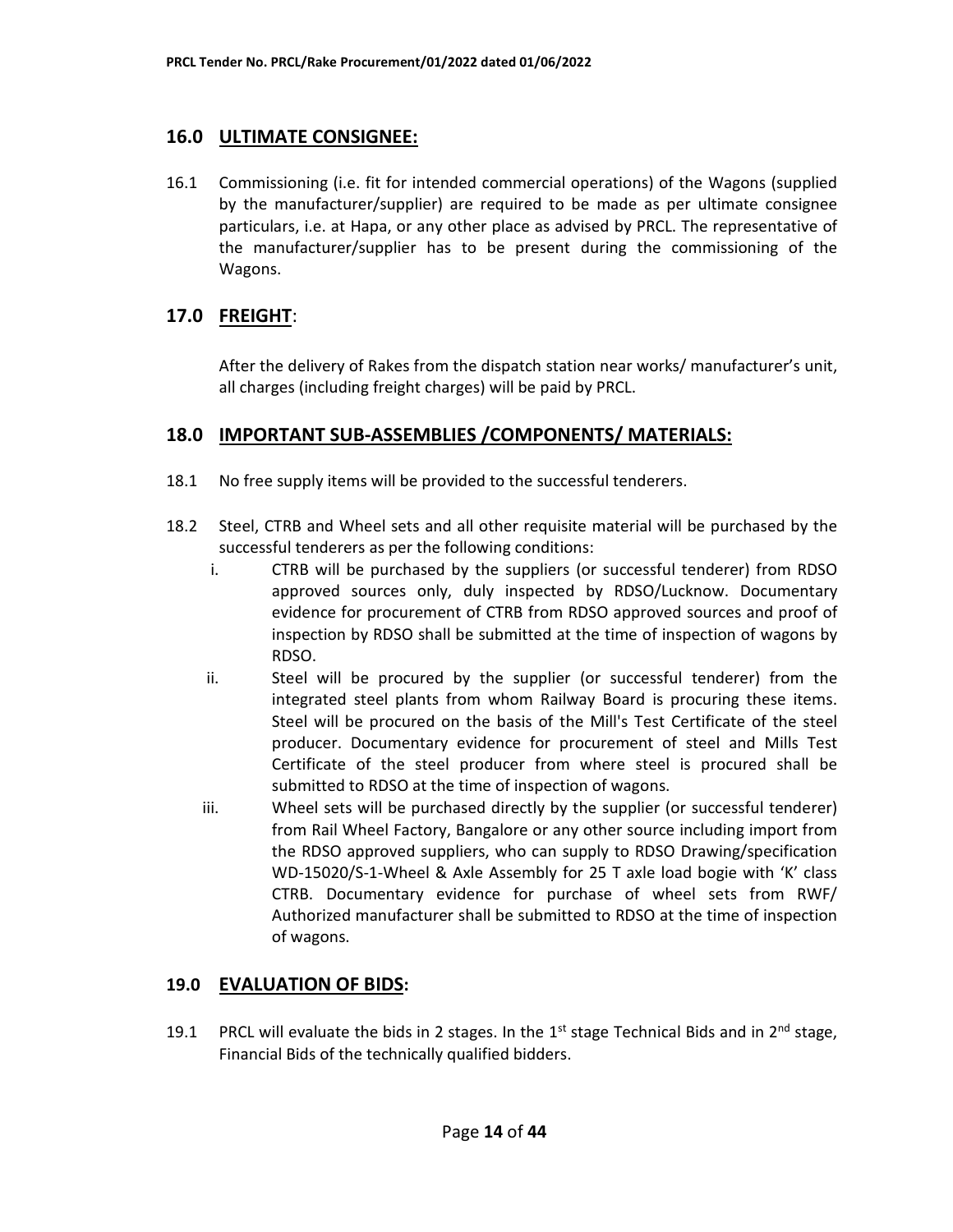- 19.2 To assist the examination, evaluation and comparison of bids, PRCL may, at its discretion, ask the bidder for clarification of its bid. The request for clarification and the response thereto shall be sent in writing within the specified timelines and no change in quoted price or substance of the bid shall be permitted.
- 19.3 Financial Bid shall not be submitted along-with the clarifications sought for in the Technical Bid (Packet-1) in any form or manner. Clarifications on the Technical Bid containing Financial Bid shall be summarily rejected.
- 19.4 Technically qualified bids will further be evaluated on the basis of all-inclusive quoted ex-station of dispatch price on per rake basis for ranking purposes. For the purpose of ranking, composition of rake (BLCS) will be 18 BLCS-A wagons and 27 BLCS-B wagons with one Brake Van-BVCM, while in the case of BLSS the composition shall be 4 BLSS-A and 44 BLSS-B plus 1 Brake Van-BVCM.
- 19.5 Variation (both plus and minus) in the rate of GST after the closing date of tender as indicated herein, but within the contractual delivery period will be on account of PRCL. Any increase in GST during extended period of the contract will be on account of bidder/supplier and will not be payable by PRCL. However, PRCL will avail benefits of decrease in GST, if any. In case of applicability of any additional Octroi/Entry Charges at any of the destination(s), during extended delivery period, PRCL will not bear the same.

# **20.0 COMPLIANCE WITH THE GST LAW:**

- 20.1 All the tenderers should ensure that they are registered under GST Law and are GST compliant and their quoted tax structure/ rates are as per GST Law.
- 20.2 The basic price quoted by the tenderer should be exclusive of GST on the finished wagon (and should be clearly stated to be so) which will be paid by the PRCL, if legally leviable at the rate applicable on the date of supply as specified in the acceptance of tender. Present applicable rate of taxes and duties should be clearly quoted. In case of not mentioning of the taxes and duties separately, price shall be considered as inclusive of all taxes and duties.
- 20.3 Imposition of any fresh taxes/ duties or other levies or increase in any existing taxes, duty or levies on components or raw materials procured by the successful tenderers will be payable by PRCL within the original validity of the contract.
- 20.4 If the tenderer intends to seek reimbursement of any other additional duties/ charges, the same must be clearly stated, specifying the rates of such duties/ charges. In the absence of any such stipulation it will be presumed that the prices include all such charges and no claim for the same will be entertained**.** PRCL will not reimburse any other duty, Entry Tax or other taxes.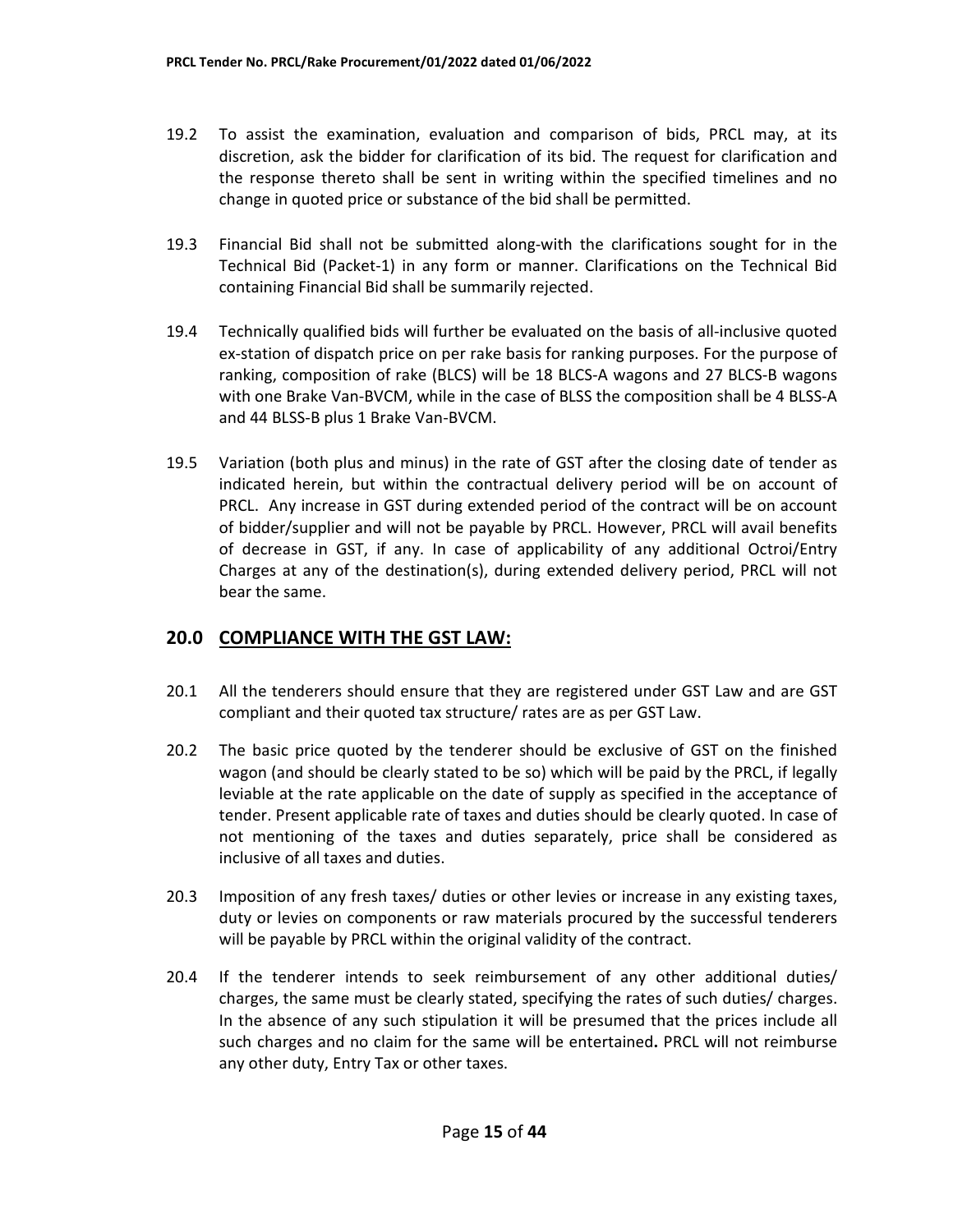#### **21.0 CARTEL FORMATION:**

- 21.1 The Tenderers are expected to quote most competitive prices. Formation of any kind of cartel by bidders/tenderers is strictly prohibited as far as this tender is concerned.
- 21.2 Wherever all or most of the tenderers quote equal rates and cartel formation is suspected, PRCL reserves the right to place order on any one or more of the bidders, by excluding the others, without assigning any reason(s) whatsoever.
- 21.3 PRCL reserves the right to reject the offers of all those bidders/tenderers who are suspected to have formed a cartel, and quoted accordingly.

#### **22.0 TRANSIT INSURANCE:**

- 22.1 Supplier shall be responsible to undertake Insurance of all the wagons supplied till the successful commissioning of the rake at the destination station.
- 22.2 PRCL will not pay separately for transit insurance and the supplier will be responsible till the entire stores contracted for, arrive in good condition at destination.
- 22.3 In the event of any mishap causing damage to the rolling stock, if found on manufacturers account, the supplier/manufacturer shall indemnify the PRCL for full reimbursement of the damage cost/loss suffered, including loss to railways due to damage of track/sleepers/other equipment and infrastructure or any other loss if the enquiry committee attributes the cause of accident on any wagon supplied by the manufacturer.

#### **23.0 TERMS OF DELIVERY:**

- 23.1 The delivery of rakes is required by the date(s) stated in the document on "Bid Invitation and Schedule of Requirement" (clause 3.0 of Section-1**)**. However, early deliveries will be preferred and appreciated.
- 23.2 Delivery terms will be on 'FOR station of dispatch' basis.

### **24.0 INSPECTION AND QUALITY CONTROL:**

24.1 Internal Quality Control - Each wagon builder would have to appoint, at his own cost, a third-party quality control agency (TPQCA) of international repute, selected from the standing panel of QCI at each facility on regular basis to provide quality control on items from outsourced manufacturers/suppliers, if not pre-inspected by RDSO, as well as for those items manufactured internally by the supplier within his own unit. Stagewise quality control reports of TPQCA will be furnished by the supplier at the time of RDSO Inspection. RDSO will be free to carry out spot inspections to verify the effectiveness of TPQCA at any point of time during the manufacturing process. The detailed guidelines may be obtained from RDSO website.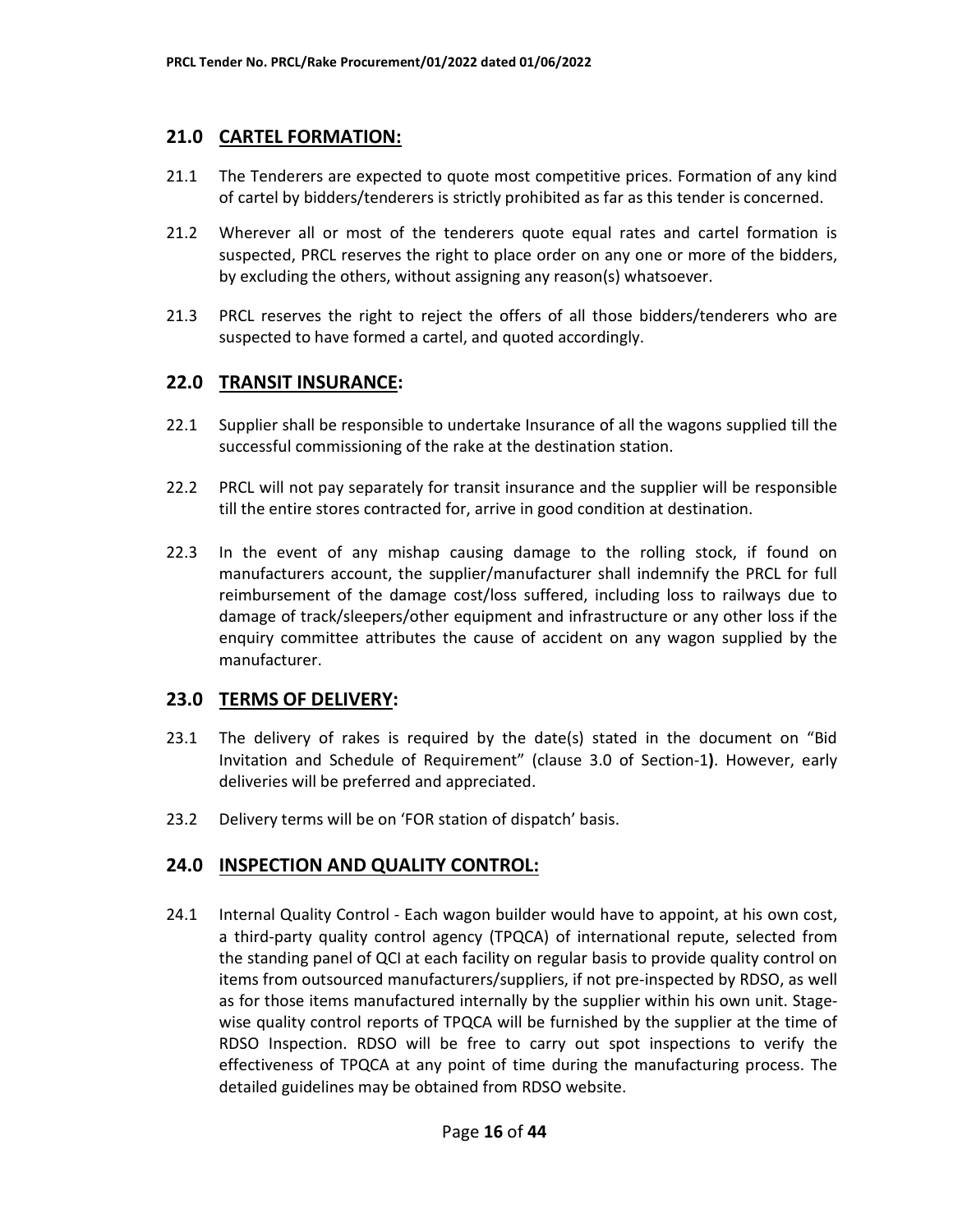- 24.2 Inspection of major assemblies and finished wagons will be done by Executive Director/ QA, RDSO, Manak Nagar, Lucknow, or by any authorized representatives of RDSO or the competent authority.
- 24.3 (i) On satisfactory completion of inspection of wagons at the works of the manufacturer, RDSO would issue a Dispatch Memo to the Wagon Manufacturer authorizing them to dispatch the wagons.
	- (ii) On receipt of above Dispatch Memo, Wagon Manufacturer should approach the nominated Train Examination Supervisor for issuance of 'FIT TO RUN' certificate.
	- (iii) On receipt of request from the Wagon Manufacturers, Train Examination Supervisor/ staff would examine the wagons and will issue the necessary 'FIT TO RUN' certificate for movement of the wagons up to the nearest railway station.
	- (iv) On receipt of 'Fitness Certificate' from the Train Examination Supervisor, the Wagon Manufacturer should approach the Station Master to take necessary action for drawing out these wagons from the siding of the Wagon Manufacturer upto the nearest station of dispatch.
	- (v) The Station Master after drawing out these wagons from the siding of the Wagon Manufacturer would offer the same to the Train Examination Staff for Brake Power check and issuing of BPC so that these wagons can be moved from station of dispatch to HAPA, or any other destination station, as may be nominated by PRCL.

# **25.0 SECURITY DEPOSIT:**

- 25.1 The Security Deposit (SD) to be submitted by the successful bidders/tenderers has been fixed at 5% of purchase order value.
- 25.2 The successful tenderers will be required to submit security deposit amount with PRCL within 14 days from the date of issue of Letter of Acceptance (LOA). The same may be submitted in any one of the following modes:
- 25.3
- (i) Bank Guarantee issued by any Scheduled Bank recognized by RBI or
- (ii) Demand Draft issued by any Scheduled Bank in favour of Pipavav Railway Corporation Limited payable at New Delhi or
- (iii) By any electronic modes (RTGS/NEFT).
- 25.4 Wherever Security Deposit amount is submitted in form of Bank Guarantee, the issuing Bank should send the Bank Guarantee directly to PRCL under registered post A.D. Bank Guarantee should be in the prescribed format as enclosed in Annexure -7.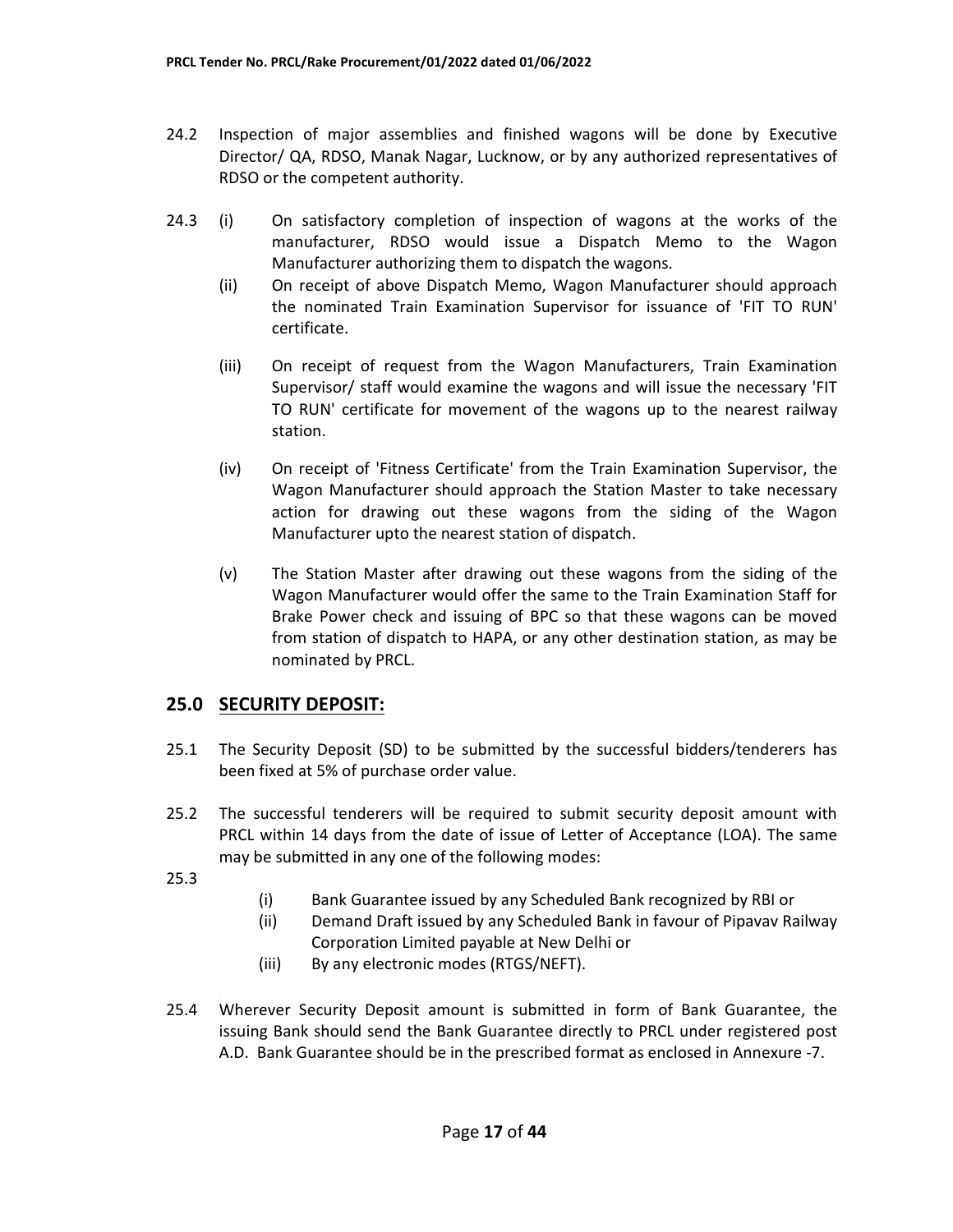- 25.5 Bank Guarantee should have validity for a minimum period of 1200 days after the date of issue. However, if any unforeseen delays occur in fulfillment of the contractual obligations, the supplier will be required to extend the validity of the Bank Guarantee in consultation with PRCL. The request for extension of time period of delivery (if any) shall only be considered by PRCL if the supplier/contractor submits the extended validity document of the bank guarantee in advance which should cover the entire extended period of the contract.
- 25.6 Other clauses regarding liquidated damages for late delivery, force majeure clause, warranty / guarantee, cancellation of contract and settlement of dispute (arbitration clause) will be applicable as mentioned in general terms and conditions of contract for supply of wagons enclosed in Section-3.

#### 25.7 **FORFEITURE OF SECURITY DEPOSIT:**

PRCL shall be entitled and it shall be lawful on its part to forfeit the said security deposit amount in whole or in part, in the event of any default, failure or neglect on the part of the Supplier in the fulfillment of performance in respect of the contract under reference or any other contract with PRCL or any part thereof to the satisfaction of the Company. PRCL shall also be entitled to deduct from the said deposits any loss or damage which the Company may suffer or be put by reason of or due to any act or other default, recoverable by the Purchaser from the Supplier in respect of the contract under reference or any other contract and in either of the events aforesaid to call upon the Supplier to maintain the said security deposit at its original limit by making further deposits. Further, PRCL shall also be entitled to recover any such claim from any sum thus due, or which at any time thereafter, may become due to the Supplier under this or any other contracts with the Company.

### **26.0 TERMS OF PAYMENT:**

- 26.1 90% of the total cost will be paid on delivery of wagons at the station of dispatch and within 10 working days on submission of bill, supported by inspection certificate/dispatch memo from RDSO and Fitness certificate from TXR for moving the rake from factory/works and vehicle guidance summary from the originating station near the manufacturer's location to the destination/commissioning station as advised by the consignee (PRCL).
- 26.2 The balance amount of 10% of the cost will be paid to the supplier on successful commissioning of each rake at the commissioning station of the consignee/purchaser, and after submission of bill for the same, duly supported by a certificate from the authorized representative of PRCL that the wagons have been received in good working condition and commissioned successfully.
- 26.3 All the payments shall be made within a period of 10 working days on receipt of GST compliant invoice to PRCL by the supplier, containing all requisite and mandatory information.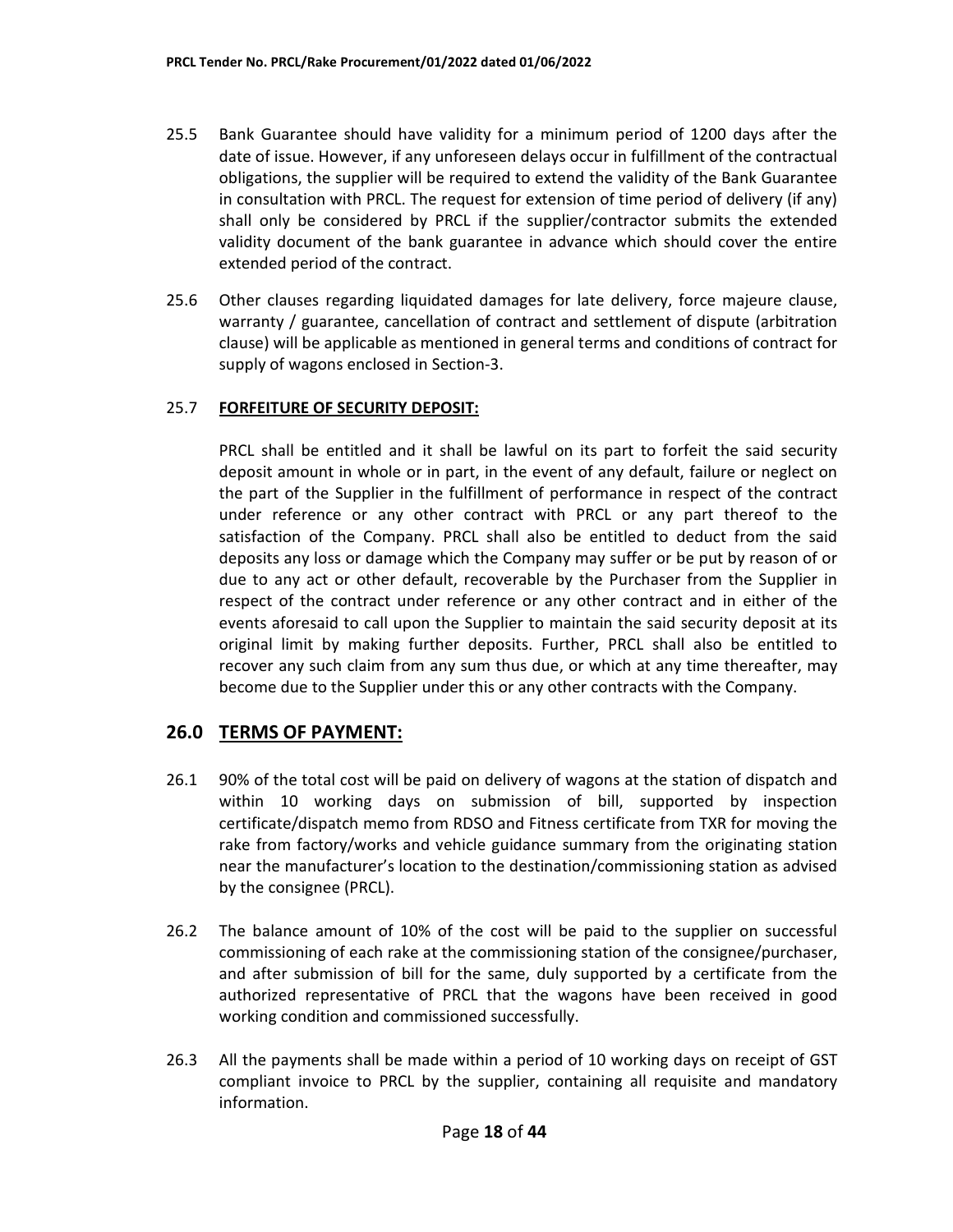#### **27.0 QUANTITY OPTION CLAUSE:**

27.1 PRCL reserves the right to increase/decrease the ordered quantity of wagons up to 100% of the total order quantity, as per their requirement, during the currency of the contract on the same price and terms and conditions with suitable modification in delivery period for the revised quantity. In such case, no upward variation in the contracted price shall be permissible.

#### **28.0 ADDRESS OF BIDDER FOR COMMUNICATION:**

The bidder(s) shall state their address fully and clearly in their respective bids. Any communication sent to the bidder at his said given address shall be deemed to have been delivered to the bidder in time.

#### **29.0 GENERAL:**

29.1 The bidder must ensure that the conditions laid down for submission of offers detailed in the preceding clauses are complete and correctly fulfilled. Tenders, which are not complete in all respects as stipulated above, shall be summarily rejected**.** 

#### **30.0 PRE-BID MEETING:**

A pre-bid meeting shall be held on 15th June 2022 at 15:00 hours at **Civil Services Officers Institute (CSOI), Kasturba Gandhi Marg, New Delhi – 110001.** 

Clarifications on queries received from the bidders shall be provided during this meeting. Any additional information required can also be provided, if requested by the bidder. Any queries not submitted earlier by the bidder may be raised and discussed with permission during pre-bid meeting. Written copies of PRCL response including addendum/amendment to bid documents – if any, after the pre-bid meeting (including an explanation of the query without identifying the source of query), will be posted at www.pipavavrailway.com, within seven days after the pre-bid meeting.

#### **31.0 CHANGES IN THE DATE OF BID OPENING:**

In case the due date **for opening of tender** is declared a Public Holiday, the tender will be opened at the same time and venue on the next working day. **The bidders/ their authorized representatives may attend tender opening at the time, date and place specified.** 

#### **32.0 PRCL RESERVES THE RIGHT TO:**

- (i) Extend the date of submission of the tender.
- (ii) Modify the terms and conditions of the Bid.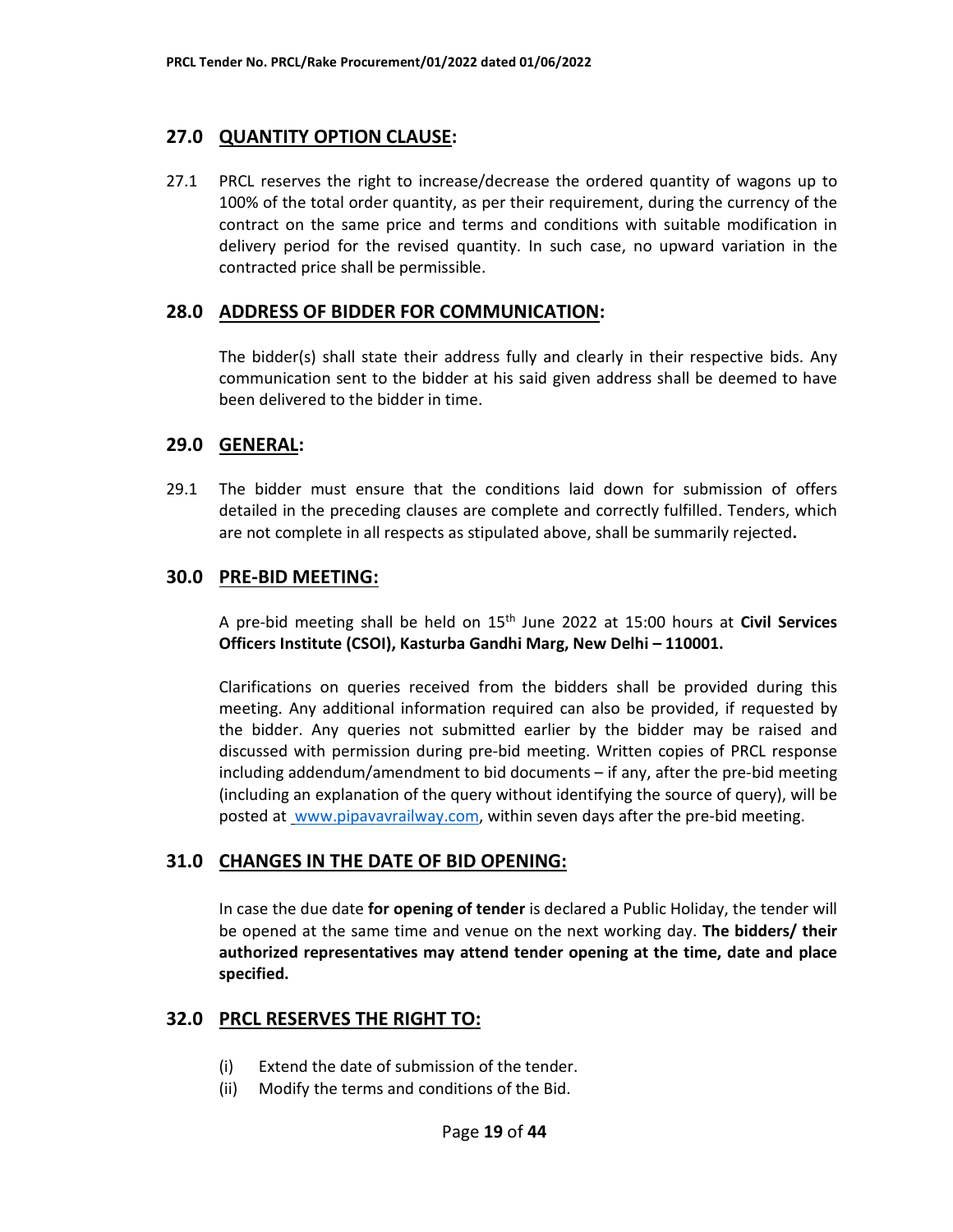- (iii) Relax the tender conditions at any stage, if considered necessary for the purpose of finalizing the contract in overall interest of PRCL.
- (iv) To negotiate the rates with the lowest qualified bidder i.e. L-1.
- (v) To give counter offer to other suitable offers in case PRCL considers to place the order on more than one firm.
- (vi) Accept a tender for a part or whole of the quantity offered, reject any tender, may not accept lowest or any tender without assigning any reason. Any such action will not be called into question and the bidder shall have no claim in that regard against PRCL.

# **33.0 LETTER OF ACCEPTANCE (LOA):**

- 33.1 Subsequent to opening of bids, PRCL will notify the acceptance of bid to the successful bidder either through a letter sent by courier/Regd. Post or fax or email. In case of acceptance communicated through fax or email, the same would be followed with a letter sent through courier or post. Date of communication/issue of Letter of Acceptance will be deemed as date of contract. The successful tenderer has to submit unconditional acceptance of the Letter of Acceptance within seven days of date of issue of Letter of Acceptance.
- 33.2 PRCL will be the sole judge in the matter of award of contract and the decision of PRCL shall be final and binding.
- 33.3 Further detailed contract will be issued after receipt of requisite security deposit in accordance with **terms and conditions of the tender documents** as detailed in Clause 25 Section-2.

# **34.0 RIGHT OF ACCEPTANCE:**

PRCL does not pledge itself to accept the lowest or any other tender and reserves to itself the right of acceptance of the whole or any part of the tender or portion of the quantity offered and the tenderers shall supply the same at the rate accepted by the Purchaser.

### **35.0 SIGNING OF THE CONTRACT:**

35.1 Subsequent to unconditional acceptance of Letter of Acceptance (LOA) and submission of Security Deposit as a performance guarantee towards successful execution of contract, the bidder would be required to sign detailed Contract Agreement in Two copies i.e. One each for PRCL and the Contractor/Manufacturer/Supplier. The draft contract agreement is attached as Annexure-8.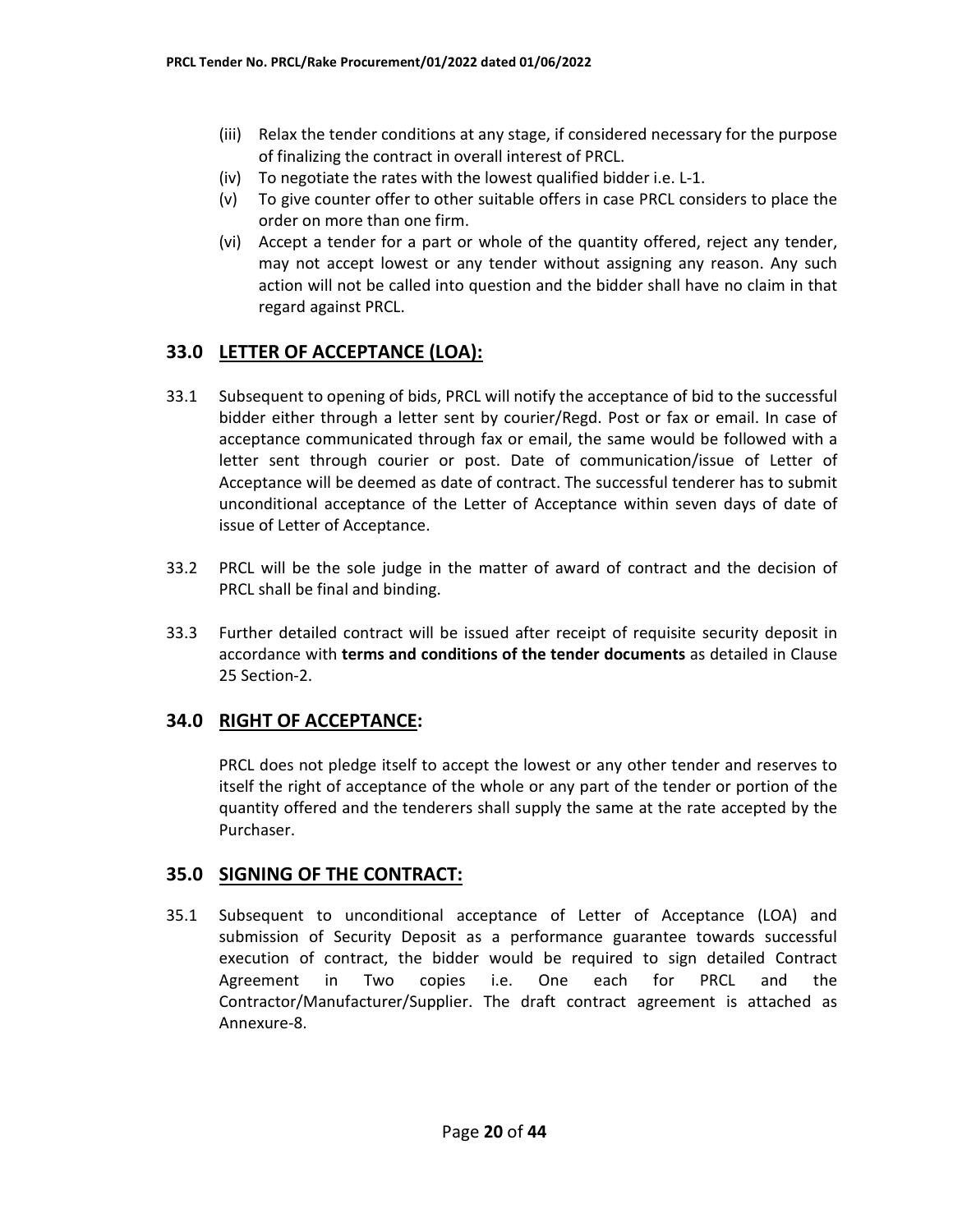- 35.2 The Tenderer whose tender is accepted shall be required to appear in person (a duly authorized representative) at the PRCL Corporate office at New Delhi and execute the contract agreement within seven days of notice from PRCL for the same. The Contract Agreement shall be signed only after receipt of valid Security Deposit from the supplier as per the terms of the tender documents.
- 35.3 Failure to submit the security deposit within the prescribed timeline shall constitute a breach of the agreement. In such case, PRCL may determine that such a tenderer has failed to fulfill the contractual obligations and thereupon his offer of acceptance shall be treated as cancelled and PRCL shall be entitled to take necessary action including forfeiture of earnest money deposit.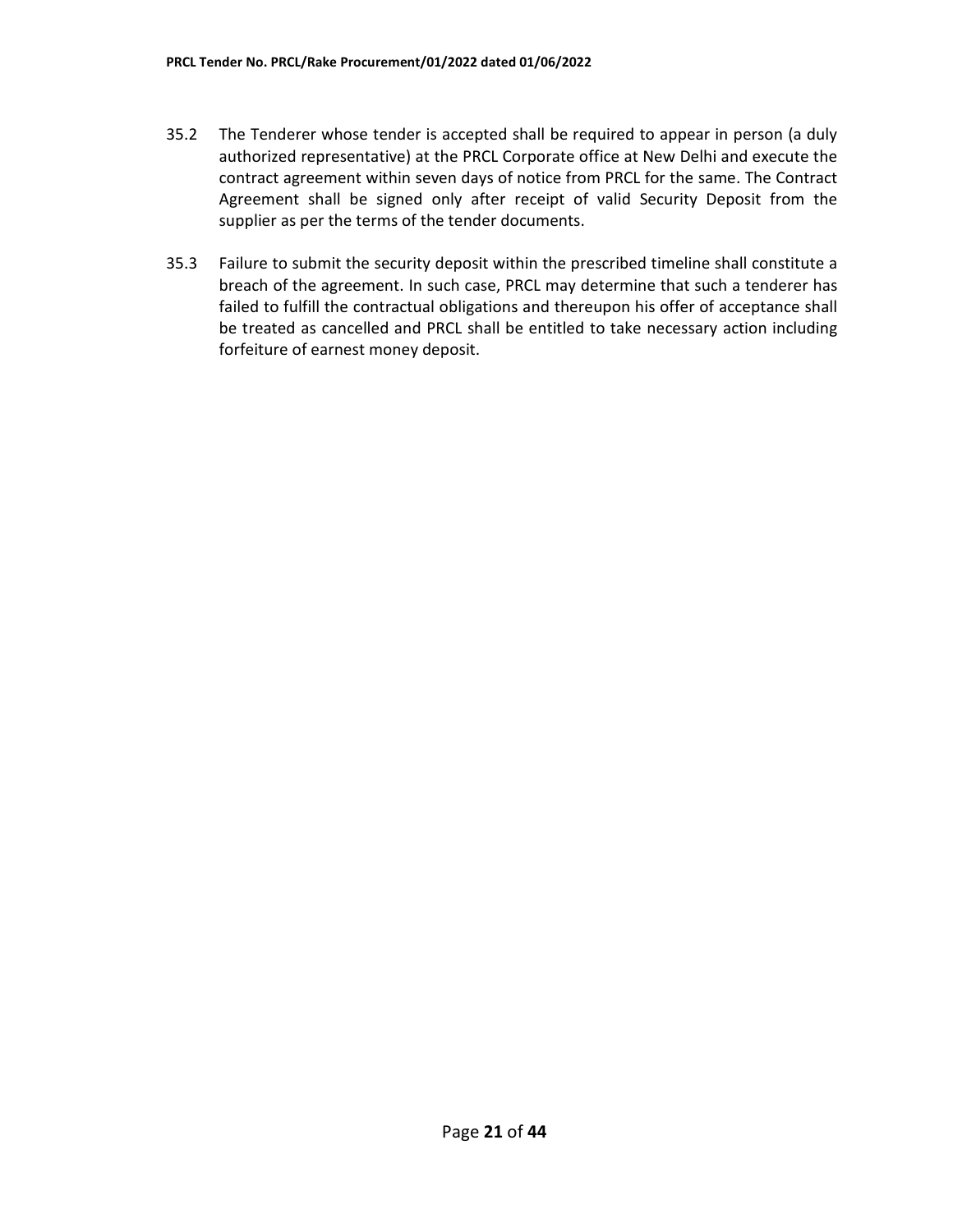### **Section-3**

#### **GENERAL TERMS AND CONDITIONS OF CONTRACT FOR SUPPLY OF WAGONS**

- **1.0** Through these conditions the terms:
	- (i) "The Work" includes materials of every kind and every stage of their preparation necessary for carrying out the contract.
	- $(i)$  The "Inspection Officer" means the person, firm or department nominated by the PRCL to inspect the work on his behalf and the deputies of the Inspecting Officer so nominated.
	- (iii) The "Contractor" means the person, firm or company with whom the order for the wagons is placed and shall be deemed to include the contractor's successors, representatives, heirs, executors and administrators as the case may be unless excluded by the terms of the contract.
	- (iv) The "Sub-Contractor" means any person, firm or company from whom the contractor may obtain any materials or fittings to be used in the construction and manufacture of the work.
	- (v) "Drawings" means the technical/engineering drawings (duly approved by RDSO or the notified competent authority) exhibited or provided for the guidance of the contractors.

### **2.0 PARTIES:**

The parties to the contract are the contractor/supplier/manufacturer, named in the contract and PRCL (also referred to as "Company" or "Purchaser" or "Consignee")

### **3.0 EXECUTION OF THE CONTRACT:**

The whole contract is to be executed as per the norms and conditions specified in the tender conditions and the Letter of Acceptance (LOA), to the satisfaction of PRCL. The authorized representative of the Company shall have power to reject full/any part of the supply which do not fulfill the contractual conditions. It shall be the responsibility of the Supplier to ensure that the final product supplied to PRCL shall conform to the technical specifications and drawings to the satisfaction of the competent authority.

# **4.0 TRANSFER AND SUBLETTING OF THE CONTRACT:**

(a) The Contractor shall not sublet (otherwise than that which may be customary in the trade concerned) transfer, assign or otherwise part with directly or indirectly, to any person whatsoever this contract or any part thereof, without the previous written permission of PRCL.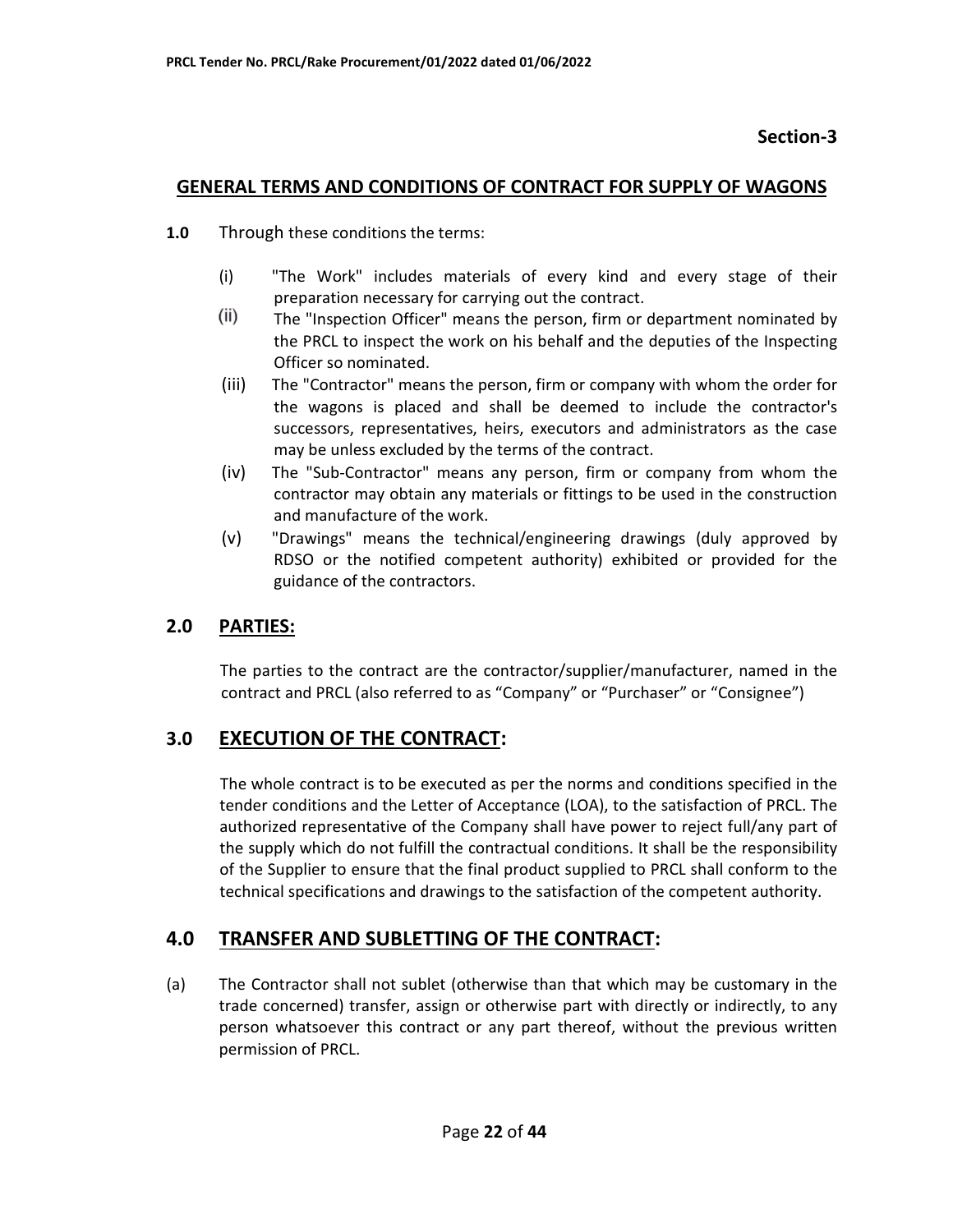(b) The Contractor shall be entirely responsible for the work executed by the subcontractor, if any, to the entire satisfaction of the Inspecting Officer (nominated by the competent authority) and for timely execution of the contract in all respects.

# **5.0 CONTRACTOR'S RESPONSIBILITIES:**

- 5.1 The Contractor shall be solely responsible for the execution of the contract in all respect in accordance with the conditions of contract notwithstanding any approval, which the Inspecting Officer may have given of materials or other parts of the work involved in the contract or of test carried out either by the contractor or by the Inspecting Officer.
- 5.2 The manufacturer/supplier/contractor shall be solely responsible for fulfillment of all mandatory/statutory/legal obligations/dues and compliances towards the relevant agencies/Governments, and PRCL shall not be liable or responsible for fulfillment/discharge of such obligations/responsibilities. Some of such obligations for example those included in Payment of Wages Act, Workman Compensation Act, Factories Act, etc. and similar labour and other statutory laws.

# **6.0 INDEMNITY:**

The Contractor shall at all times indemnify PRCL against all claims which may arise in respect of the said work for infringement of any right protected by patent, registration of design or trade mark provided always that in the event of any claim in respect of an alleged breach of patent, registered design or trade mark being made against PRCL, the Company shall notify the contractor of the same and the contractor shall be at liberty but at his own expense, to conduct negotiations for the settlement of any litigation that may arise therefrom.

# **7.0 PROGRESS OF THE CONTRACT:**

If for any reason whatsoever, other than those specified in Clause 13 below, the contractor's preparation for the commencement of the supply or any portion of it, or his subsequent rate of progress be so slow, that in the opinion of the Inspecting Authority, whose decision shall be final, the Contractor shall be unable to complete the supply as agreed upon or should the Contractor fail to deliver the rakes in conformity with the contract in any respect or fail to perform the contract except for any reason other than those specified in clause 13 below, or should be adjudged insolvent, or enter into any arrangement with his creditors adversely affecting supplies, or a company being wound up (either compulsorily or voluntarily), PRCL shall have the power to terminate the contract by notice in writing, in which case the contractor shall be held liable for liquidated damages for delay and for any expense, loss or damage which PRCL may be put to incur or sustain by reason of the termination mentioned above. 14 days' notice shall be given to the Contractor if the contract is proposed to be terminated before the expiry of the stipulated date of delivery or the extension thereof.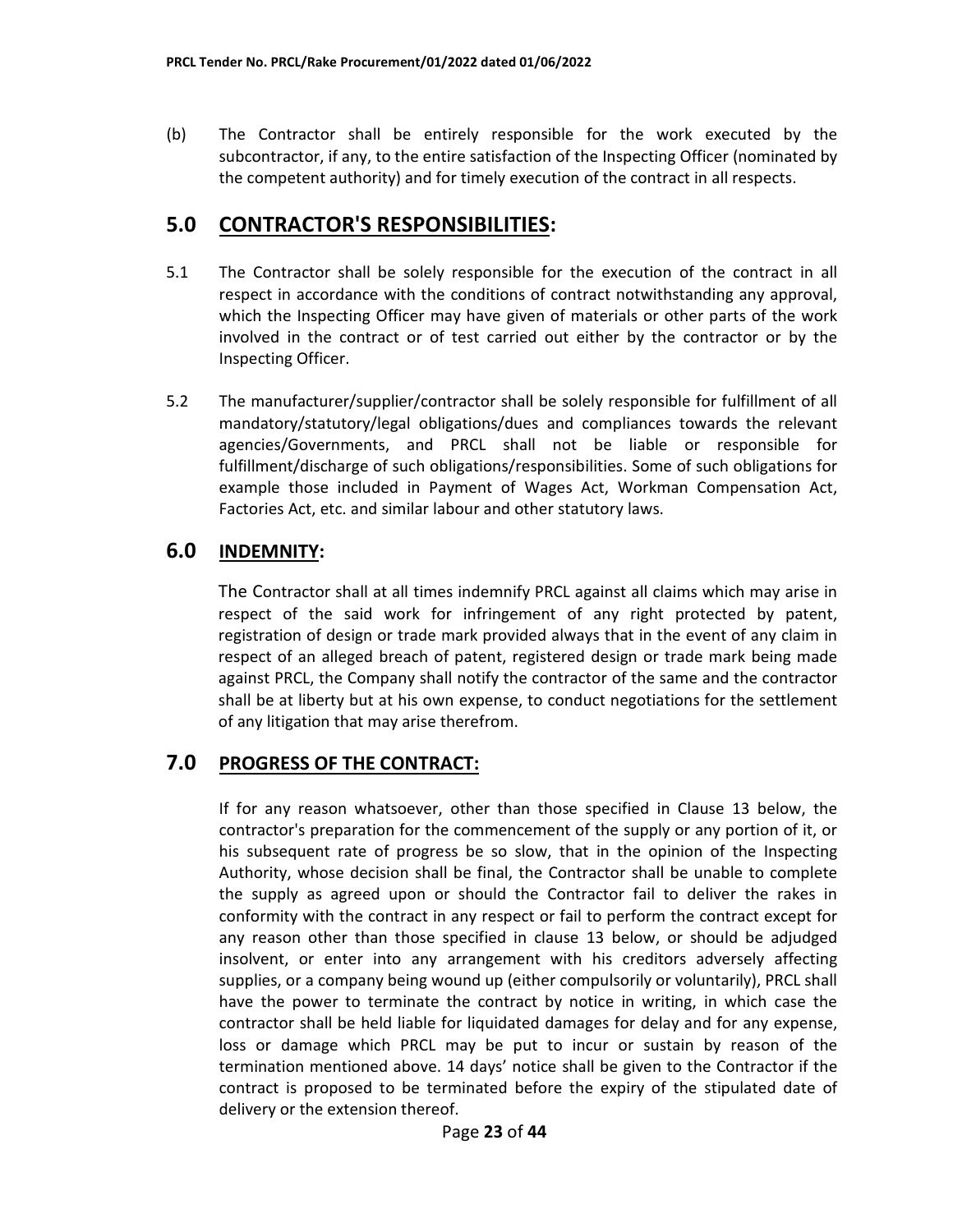### **8.0 FAILURE AND TERMINATION:**

If the Contractor fails to deliver the wagons or any installment thereof within the period fixed for such delivery in the schedule or as extended or at any time repudiates the contract before the expiry of such period, for any reason whatsoever other than those specified in Clause 13 below, PRCL may, without prejudice to other rights:

- (a) Recover from the Contractor as agreed liquidated damages and not by way of penalty a sum as specified in Clause 12 below, or
- (b) Cancel the contract or a portion thereof with forfeiture of Security Deposit and to have the wagons manufactured from another source at the risk and cost of the Contractor. PRCL shall have the final right in this regard including recovery of any additional amount required to be made from the contractor.

# **9.0 RELAXATIONS/ALTERATIONS/DEVIATIONS IN THE SCOPE OF SUPPLY:**

- **9.1** PRCL may require alterations/deviations to be carried out in the scope of supply during its progress, as may be deemed necessary. All such alterations/ deviations shall be expressly permitted by PRCL or RDSO only. No relaxations/deviations/ alterations in the work during its progress shall be made by the contractor unless the same have been permitted by RDSO or PRCL. The escalation/reduction in cost resulting from such relaxations/alterations/deviations shall be mutually agreed upon by the parties prior to the commencement of the work failing which the decision of PRCL in this regard shall be final and binding on the contractor.
- **9.2** Consolidated statement incorporating all the relaxations/alterations/ deviations made during the execution of the order separately for each type of wagon with the financial implications as already agreed upon as well as not agreed to between the parties or where the cost of escalation/reduction could not be decided earlier shall be submitted by the Contractor duly certified by the RDSO to PRCL immediately but in any case not later than three months from the date of the completion of the order for each type of wagon. After due consideration of the final implications of all such relaxation/ alterations/deviations as per the aforesaid final statement, PRCL shall determine the amount, if any, that shall, on the account payable to/ recoverable from the contractor. The decision of PRCL in this regard shall be final and shall not be subject to any arbitration/legal proceedings.
- **9.3** If the Contractor defaults in submission of the aforesaid statement within the time period stipulated in clause 9.2 above, it shall be open to PRCL at its discretion, to assess the estimated amount of reduction in the cost of each type of wagon recoverable from the Contractor in terms of the relaxations/alterations/deviations permitted to the Contractor without any further reference to the latter. The decision of PRCL in this regard shall be final and shall not be subject to any legal proceedings/arbitration.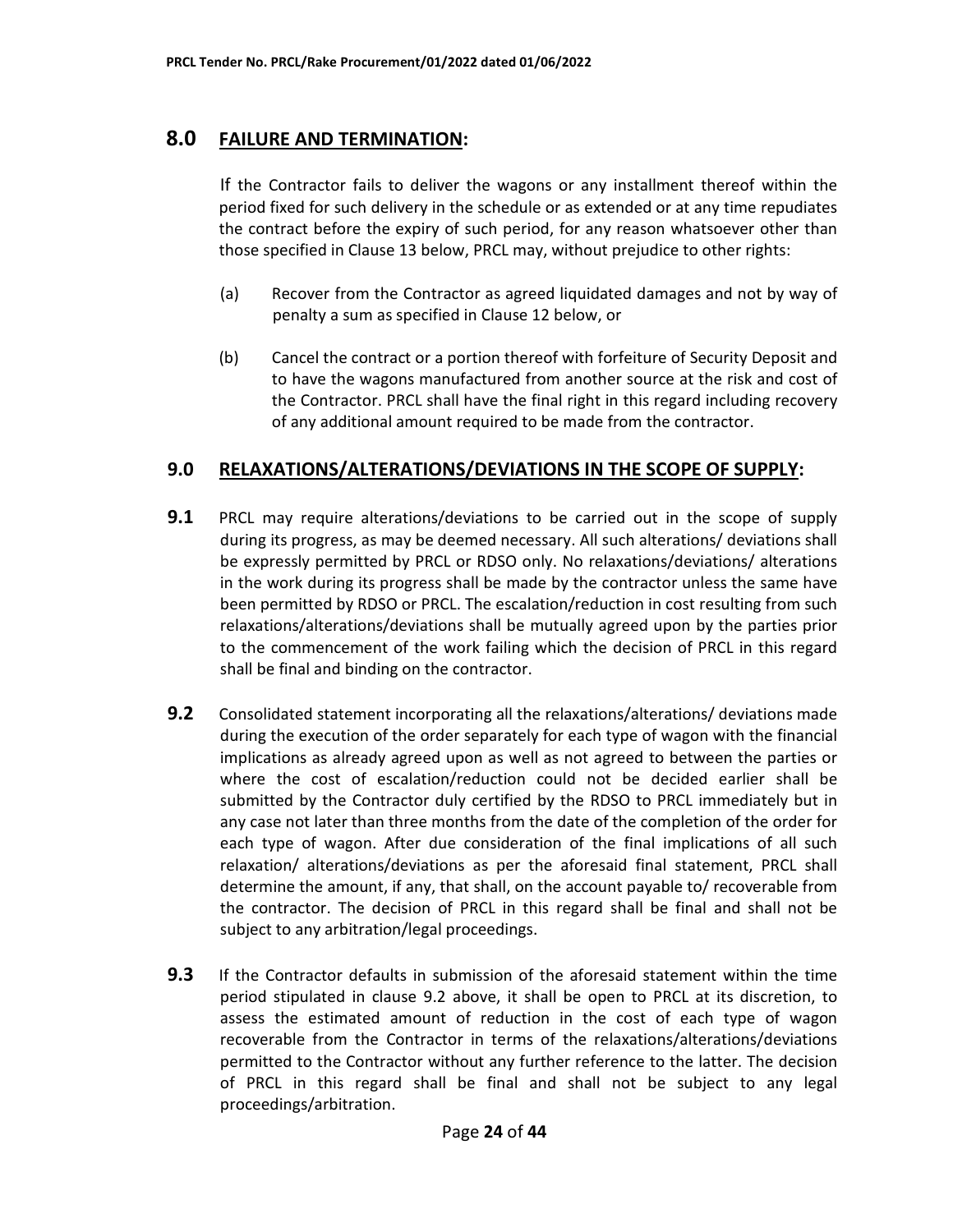### **10.0 INSPECTION:**

The Contractor shall inform the Inspecting Officer when the supply is ready for Inspection giving him sufficient notice (minimum of seven days) to enable him to inspect the same. No supply shall be considered complete in accordance with the terms of the contract until the Inspecting Officer has certified in writing that it has been inspected and approved by him.

Irrespective of any inspection and tests conducted by the Inspecting Officer, the contractor shall provide adequate supervision at all stages of the supply and ensure fulfillment of all technical specifications laid down in the contract before offering for final inspection. The contractor shall also provide facilities and space satisfactory to the Inspecting Officer to lay out and display for his inspection, parts/components to be used in the work at such stages of manufacture as the Inspecting Officer may direct and shall satisfy the Inspecting Officer that adequate provision has been made (i) to carry out his instructions fully and with promptitude, (ii) to ensure that parts required to be inspected before use are not used before inspection; and (iii) to prevent rejected parts being used. Where parts previously not approved have been rectified or altered such parts shall be segregated for separate inspection and approval before being used for the supply.

In addition to the officials from inspecting agencies like RDSO, the Company also reserves the right to depute a team of its officials and experts to visit the manufacturing plant and to conduct inspection at any stage of the manufacture of wagons. The manufacturer/supplier shall provide access and requisite facilities for the inspecting officials, as and when required.

### **11.0 DELIVERY:**

The contractor shall deliver the wagons on FOR basis at the place or places detailed in the contract not later than the date or dates specified therein.

The time and date specified in the contract or as extended for the delivery of the wagons shall be deemed to be the essence of the contract and delivery must be completed not later than the date(s) so specified or extended.

### **11.1 ALLOCATION OF WAGONS:**

Markings and other details to be incorporated on the wagons will be done by the manufacturer as advised by the nominated officer of PRCL.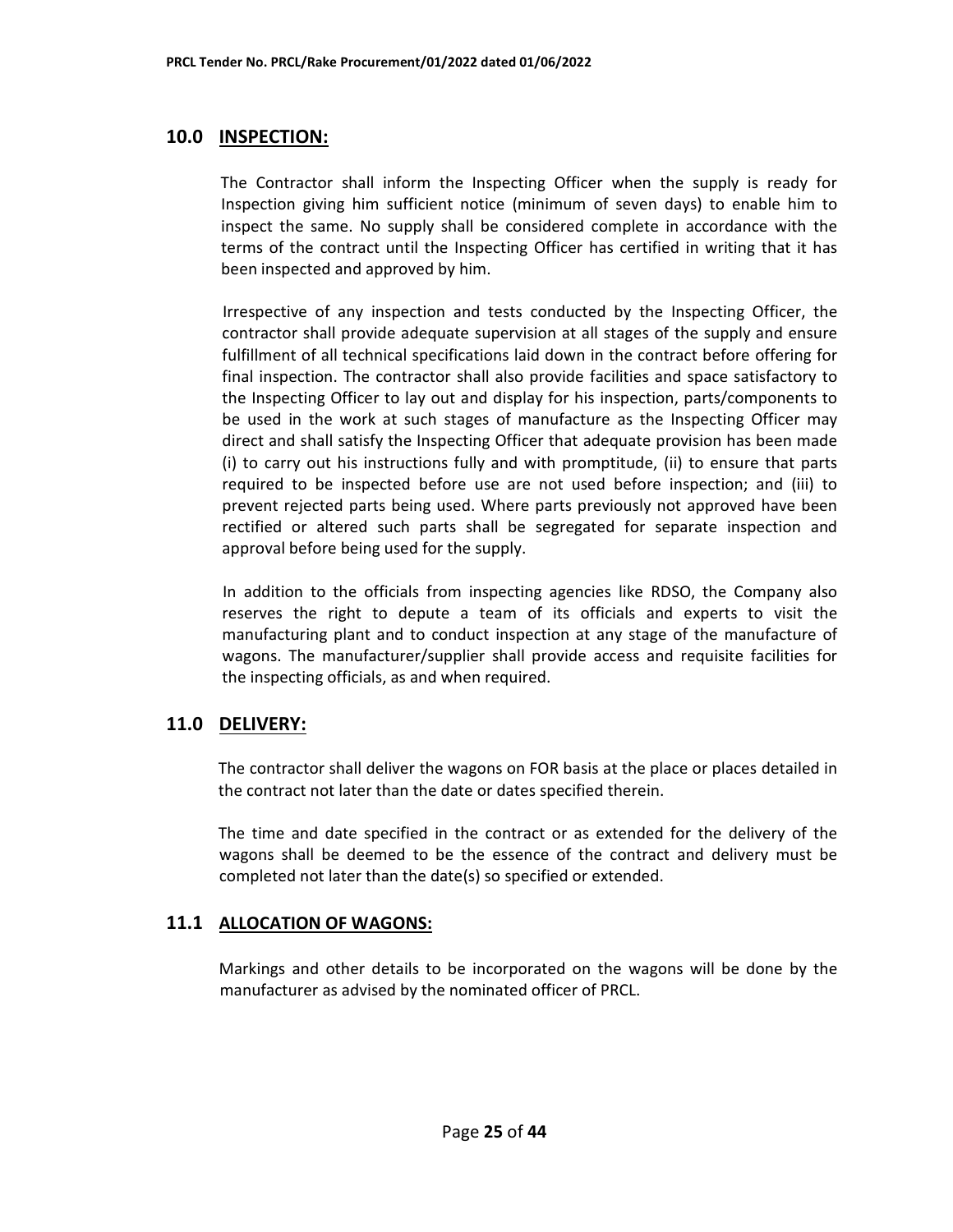# **12.0 LATE DELIVERY:**

In the event of contractor's failure to deliver the wagons by the due date(s) PRCL shall be entitled to deduct as liquidated damages a sum equivalent to one percent of cost of each wagon (per week of delay or part thereof) for which delivery is delayed beyond the agreed delivery date specified in the contract, subject to a maximum of 10% of the total contract value. PRCL shall also be entitled to deduct in addition, the costs of inspection as certified by the Inspecting authority (whose decision shall be final) which may be incurred after the date on which the wagons ought to have been delivered.

If such failure to deliver any of the wagons by the due date mentioned above is due to any of the force majeure conditions mentioned in Clause 13 or due to any cause which PRCL considers reasonable, the Company may either allow such additional time as may be considered to be justified by the circumstances of the case and may forgo the whole or such part of his claim for damages as it may consider reasonable (the decision of PRCL thereon shall be final) or may terminate the contract in which case no damage shall be claimable by either party.

# **13.0 FORCE MAJEURE CONDITION:**

Force Majeure means an event beyond the control of the contractor and not involving the contractor's fault or negligence and which is not foreseeable. Such events may include, but are not restricted to acts of the purchaser either in its sovereign or contractual capacity, wars or revolutions, hostility, acts of public enemy, civil commotion, sabotage, fires, floods, explosions, epidemics, quarantine restrictions, strikes, lockouts and freight embargoes, however, it should not be used by a party to effectively escape liability for bad performance.

If there is delay in performance or other failures by the contractor to perform its obligation under its contract due to event of a Force Majeure, the contractor shall not be held responsible for such delays/ failures.

If a Force Majeure situation arises, the contractor shall promptly notify the purchaser in writing of such conditions and the cause thereof within twenty-one days of occurrence of such event with reasonable evidence thereof. Unless otherwise directed by the purchaser in writing, the contractor shall continue to perform its obligations under the contract as far as reasonably practical and shall seek all reasonable alternate means for performance not prevented by the Force Majeure event.

If the performance in whole or part or any obligation under this contract is prevented or delayed by any reason of Force Majeure for a period exceeding sixty days, either party may at its option terminate the contract without any financial repercussion on either side.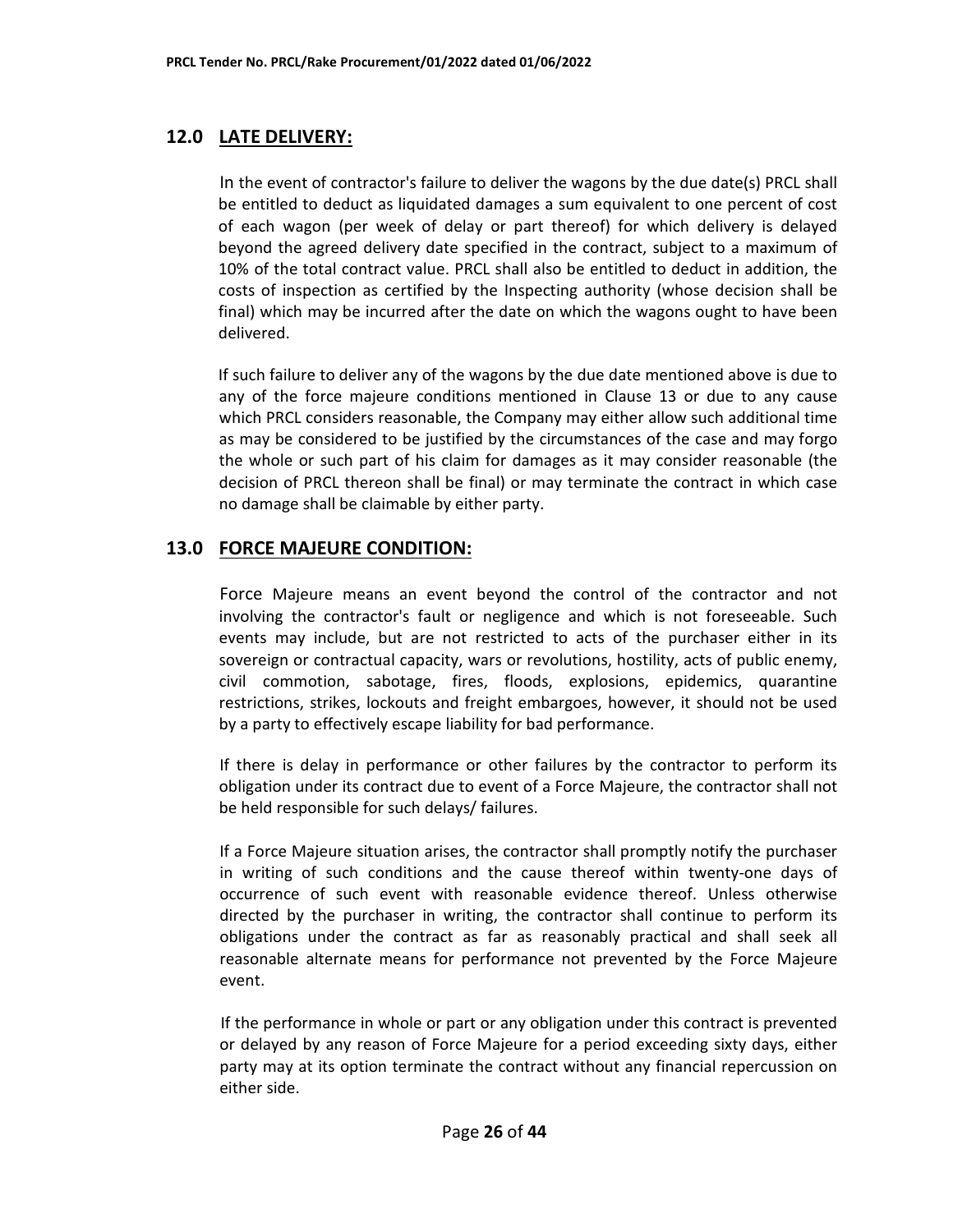#### **14.0 CHARGES FOR WORK NECESSARY FOR COMPLETION OF THE CONTRACT:**

The contractor shall pay all charges for stamping, painting, marking, weighing, protecting or preserving patent rights, drawings, photographs, pamphlets, models and gauges and for all such measures as PRCL or the Inspecting Officer may deem necessary for the proper completion of the contract, though special provisions thereof may not be made in the specifications or drawings.

### **15.0 WARRANTY/ GUARANTEE:**

The rakes supplied by the manufacturer shall be under a warranty period of 30 calendar months after the date of delivery to PRCL or 24 months from the date of successful commissioning, whichever is later. Within such warranty period the manufacturer shall at its own cost remove the defects from the wagons within specified time. However, in case of failure of manufacturer to rectify the defect, PRCL shall be at liberty to rectify the defect after communicating the same to the manufacturer in writing. The cost of such rectification and business loss as reasonably considered to be fair cost by the PRCL, shall be payable by the contractor on demand in case of the failure of the contractor to do so, the amount shall be deducted from any amount due to the contractor indicated in the contract or from any amount due to the contractor against any other contract, including the encashment of bank guarantee submitted as security deposit by the contractor. The decision of PRCL shall be final and not be subject matter of any legal dispute or arbitration.

# **16.0 CORPORATE GOVERNANCE ETHICS:**

Any bribe, commission, gifts or advantage given, promised or offered by or on behalf of the contractor or his partner, his agents or servants, or any one on his/ their behalf, to any employee, representative or agent of PRCL or any person on behalf of the Company, in relation to obtaining or execution of this or any other contract with PRCL shall, in addition to the criminal liability under the laws in force, subject the contractor to cancellation of this and all other contracts with the Company, and also to payment of any loss resulting from any such cancellation to the like extent as is provided in case of cancellation under Clause 8.1 of Section-3 above and PRCL shall be entitled to deduct the amounts so payable from any money otherwise due to the contractor under this or any other contract. Any question or dispute as to the commission of any offence under the present clause shall be settled by PRCL in such manner and on such evidence or information as may be thought fit and sufficient and decision of the Company shall be final and conclusive on the matter.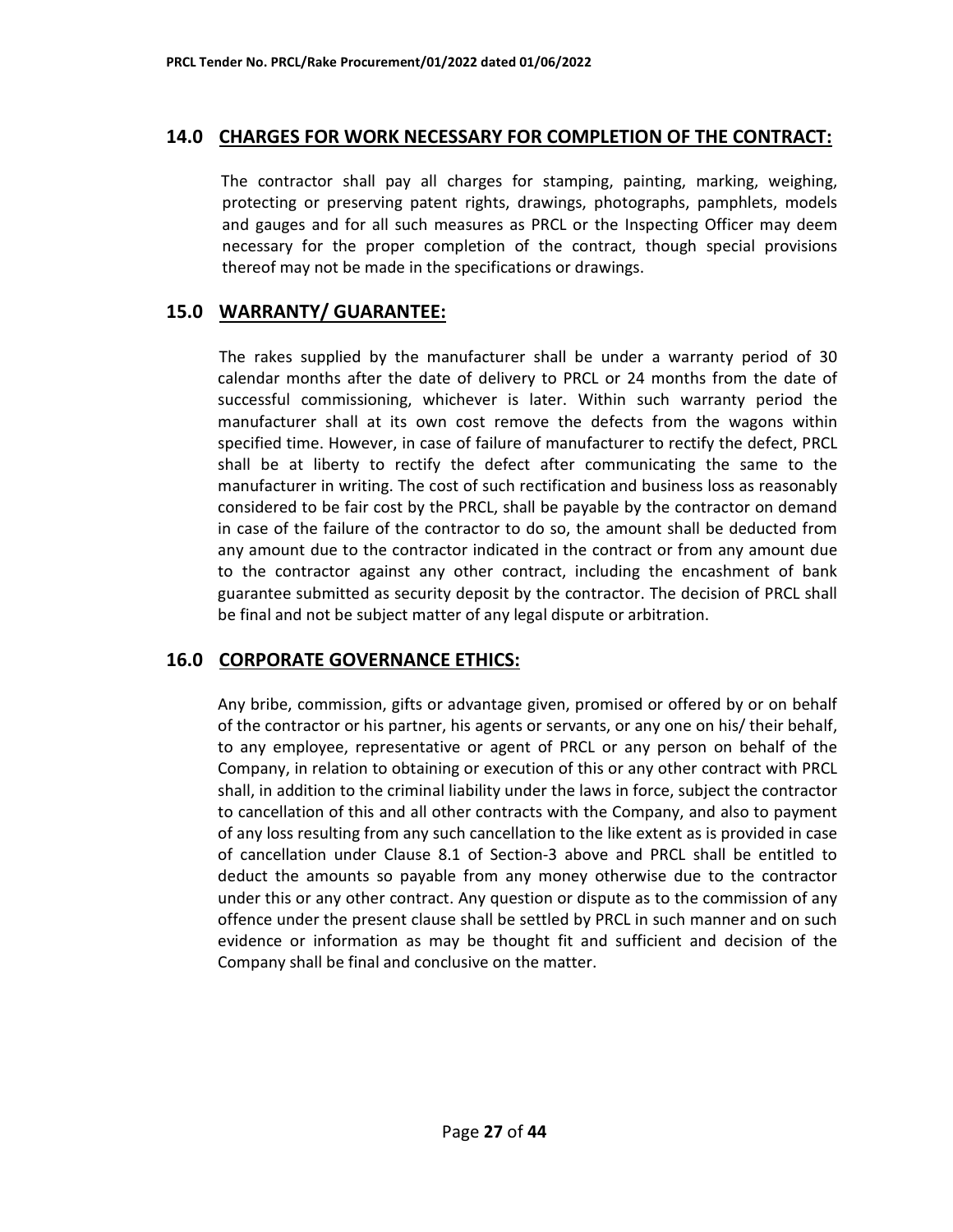### **17.0 RECOVERY OF SUM DUE:**

Whenever any claim for the payment of a sum of money arises out of or under the contract against the contractor, PRCL shall be entitled to recover such sum by appropriating any sum due or which at any time thereafter may become due to the contractor under the contract or any other contract with PRCL if such sum is not found sufficient to cover the full amount recoverable, the contractor shall on demand pay to the Company the balance amount due.

For the purpose of this clause, where the contractor is a partnership firm, PRCL shall be entitled to recover such amount by appropriating in whole or in part any sum due to any partner of the firm whether in his individual capacity or otherwise.

#### **18.0 SETTLEMENT OF DISPUTES (ARBITRATION):**

In case of any dispute, matter would be settled through good faith negotiations. If needed, conciliation machinery would be activated. However, in the event of no agreement being arrived, matter would be settled through Arbitration Act in force. Both parties shall nominate a Sole Arbitrator with mutual agreement for adjudication of the matter under dispute. The place of Arbitration shall be New Delhi. The Arbitration proceedings shall be in English.

# **19.0 LAWS GOVERNING THE CONTRACT:**

- (i) This contract shall be governed by the laws of India for the time being in force.
- (ii) Irrespective of the place of delivery, the place of performance or place of payment under the contracts, the contract shall be deemed to have been made at the place from which the acceptance of tender has been issued.

### **20.0 POWERS:**

All powers reserved under the contract shall either be exercised by Managing Director/PRCL or the person authorized by him on his behalf.

### **21.0 JURISDICTION OF COURTS**

The Delhi Courts only shall have exclusive jurisdiction over any dispute arising out of or in respect of this contract.

-x-x-x-x-x-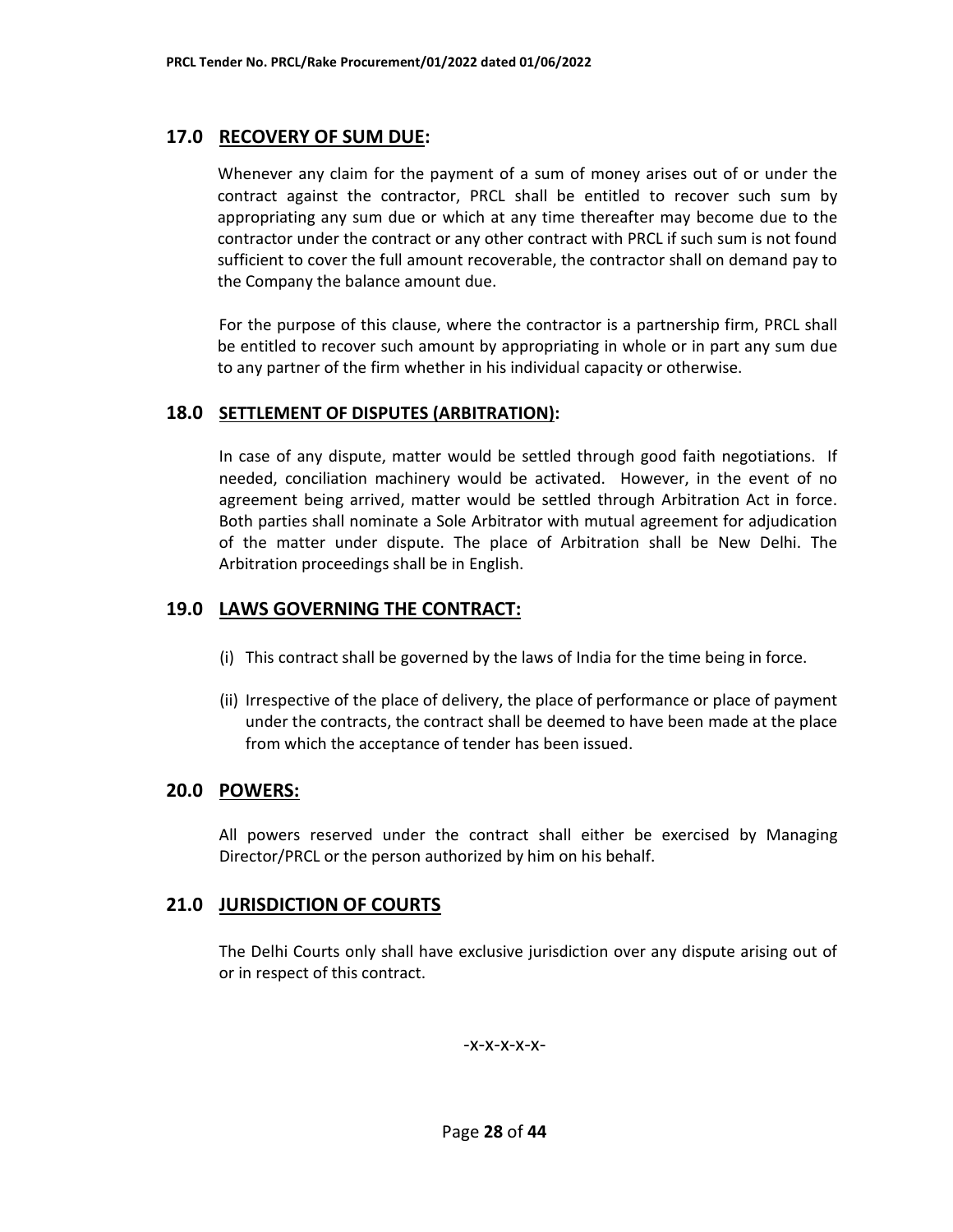# **Section-4**

# **LIST OF ANNEXURES**

#### **Tender No. PRCL/Rake Procurement/01/2022 dated 01/06/2022**

| ANNEXURE-1        | Bid submission with Declaration from for the bidder                                                                            |
|-------------------|--------------------------------------------------------------------------------------------------------------------------------|
| ANNEXURE-2        | Declaration from for Vendor - EMD                                                                                              |
| ANNEXURE-3        | <b>Statement of deviations</b>                                                                                                 |
| ANNEXURE-4        | Performance statement                                                                                                          |
| ANNEXURE-5        | Declaration by Bidder on restrictions for procurement<br>from the bidder of a country which shares a land border<br>with India |
| ANNEXURE-6        | Financial Bid form for bidders                                                                                                 |
| <b>ANNEXURE-7</b> | <b>Bank Guarantee Bond for Security Deposit</b>                                                                                |
| ANNEXURE-8        | Contract form                                                                                                                  |
| ANNEXURE-9        | Check list for submission of tender                                                                                            |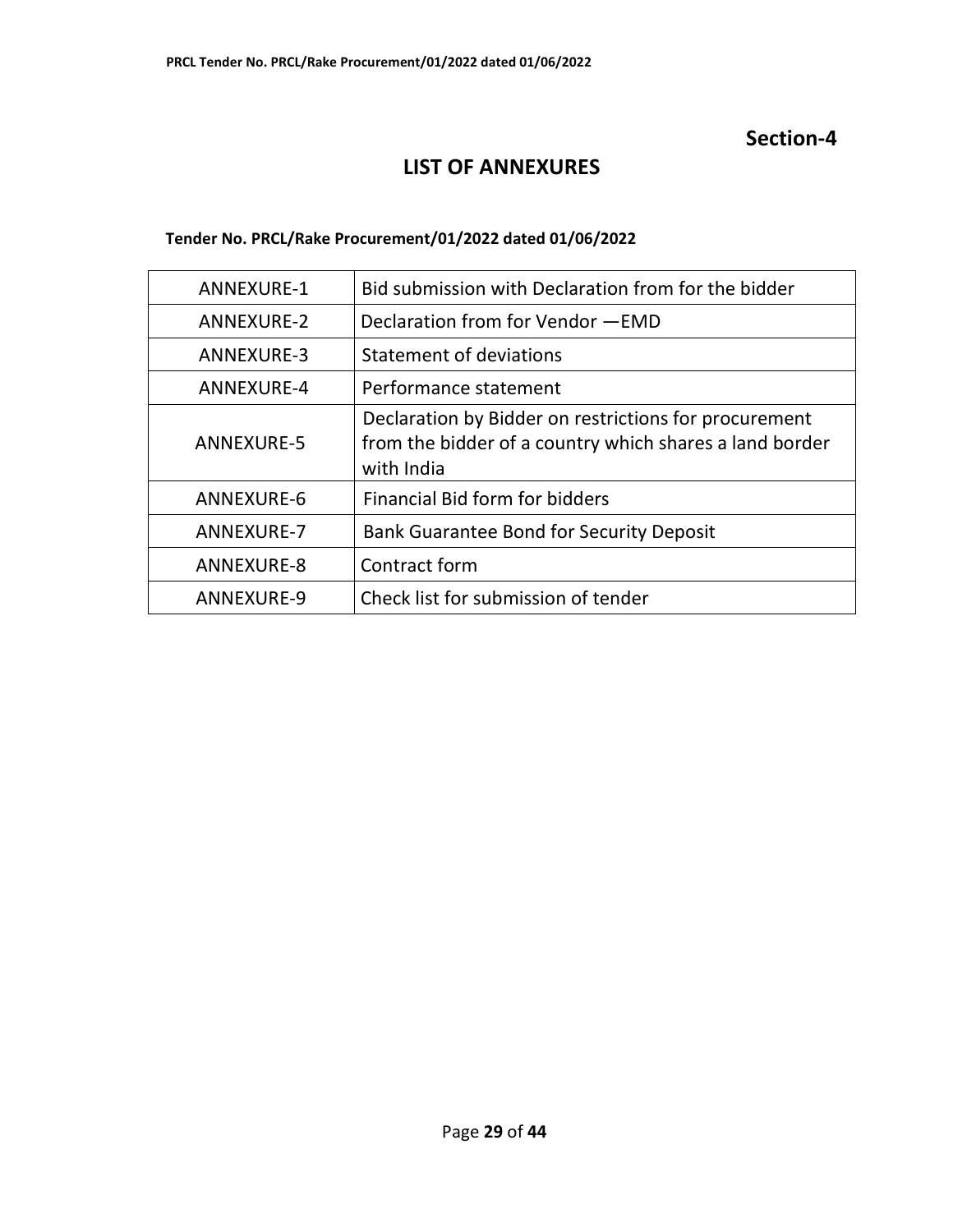### **Bid submission with Declaration form for the bidder**

#### **TENDER No. PRCL/Rake Procurement/01/2022 dated 01/06/2022**

To

#### **Pipavav Railway Corporation Limited B-1202(B Wing), 12th Floor Statesman House, 148-Barakhamba Road, New Delhi-110001**

Dear Sir/ Madam,

- 1. After examining/reviewing the bid documents for Supply of:
	- i. Bogie Container Flat wagon type 'BLCS-A' 90 Nos.
	- ii. Bogie Container Flat wagon type 'BLCS-B' 135 Nos.
	- iii. Bogie Container Flat wagon type 'BLSS-A' 20 Nos.
	- iv. Bogie Container Flat wagon type 'BLSS-B' 220 Nos.
	- v. Bogie Freight Brake Van type 'BVCM' 5 Nos. including Bid Invitation and schedule of requirement (Section-1), Instructions to Bidders (Section-2) and General Terms & Conditions (Section-3), we are submitting our Bid. The deviations from the above terms & conditions are only those mentioned in the enclosed Annexure-3.
- 2. We declare that we are manufacturers of……………………………….
- 3. We are equipped with adequate machinery for production, quality control and testing of the materials manufactured and used by us.
- 4. We certify that we fully comply with the technical qualification requirements stated in Clause 2.0 of instructions to Bidders in Section-2 and have enclosed the documentary proof in respect of compliance.
- 5. If considered for order, we can manufacture simultaneously at given time ………types of wagons required. We have ………….no. of lines for production.
- 6. The prices quoted in Financial Bid (Separate Packet) are F.O.R……………(indicate station of dispatch).
- 7. Place of manufacture: …………………………………………………
- 8. We agree to the Warranty/Guarantee clause as per terms and Conditions of the Contract for supply of Wagons.
- 9. We enclose the following statements as required by the Purchaser (with reference to clause 12.0 of instructions to bidders in Section-2)
	- **(a) Technical Bid Form (1st Packet)**
	- **(b) Financial Bid Form (2nd Packet)**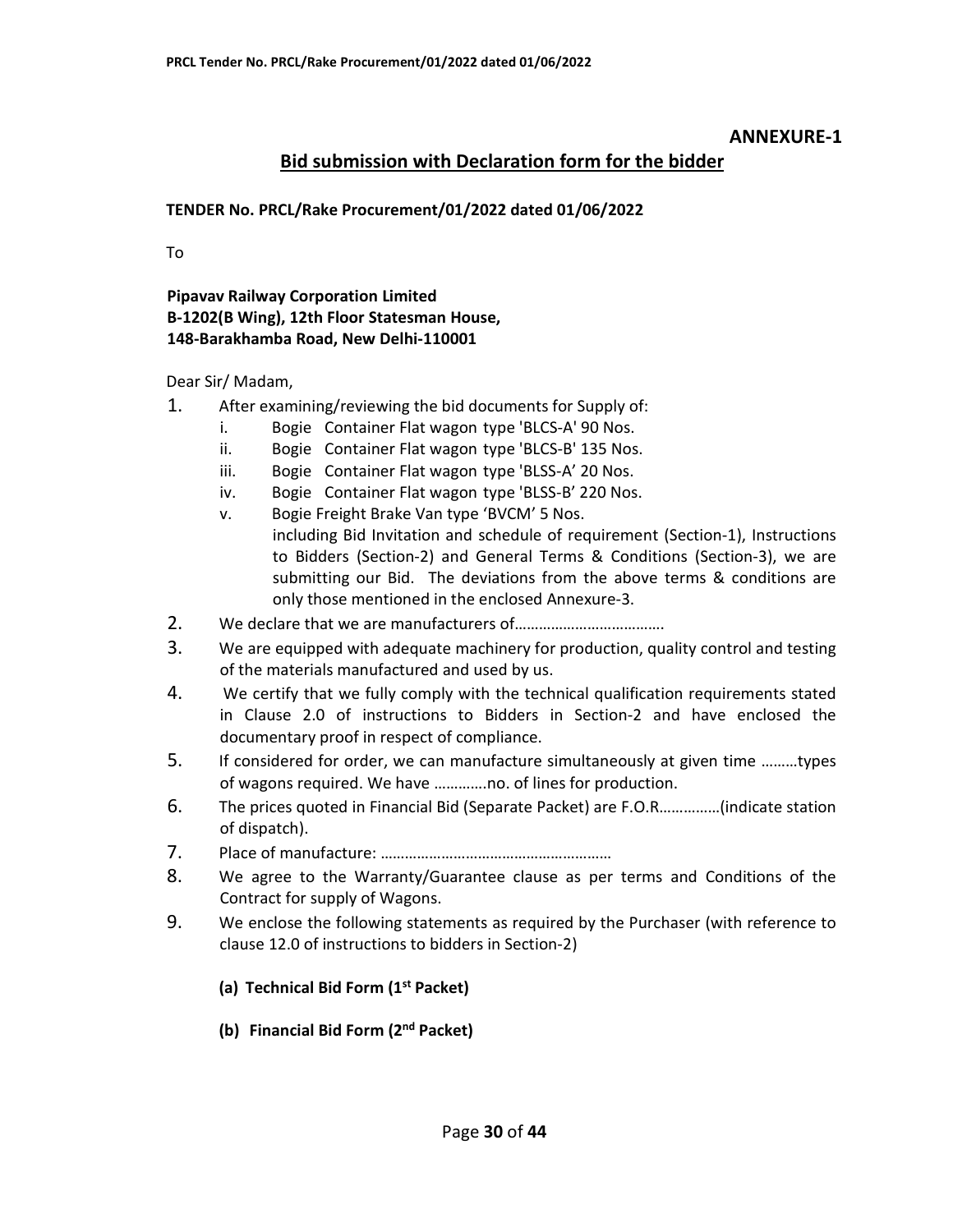Financial Bid as per Annexure-6, i.e. Financial offer in a separately sealed cover will be opened only for Technically qualified tenderers, fulfilling the Techno Commercial conditions.

#### 10. **VALIDITY**

We agree to keep our offer valid for acceptance for a period of 120 days from the date of tender opening.

- 11. If our bid is accepted, we will deposit the Security Deposit equal to 5% (Five percent) of the contract value for successful execution of contract within 14 (Fourteen) days of issue of Letter of Acceptance (LOA) by PRCL.
- 12. Until a final contract is prepared and executed, the bid documents together with our written acceptance thereof in reference to Letter of Acceptance (LOA) shall constitute a binding contract between PRCL and the Bidder/Tenderer.
- 13. We understand that PRCL is not bound to accept the lowest price or any bid that the Company may receive.

| Signed by the tenderer |
|------------------------|
| Name                   |
| Designation            |
|                        |

Date: Telephone No.- Mobile No.- Email: FAX No.- Enclosures: as above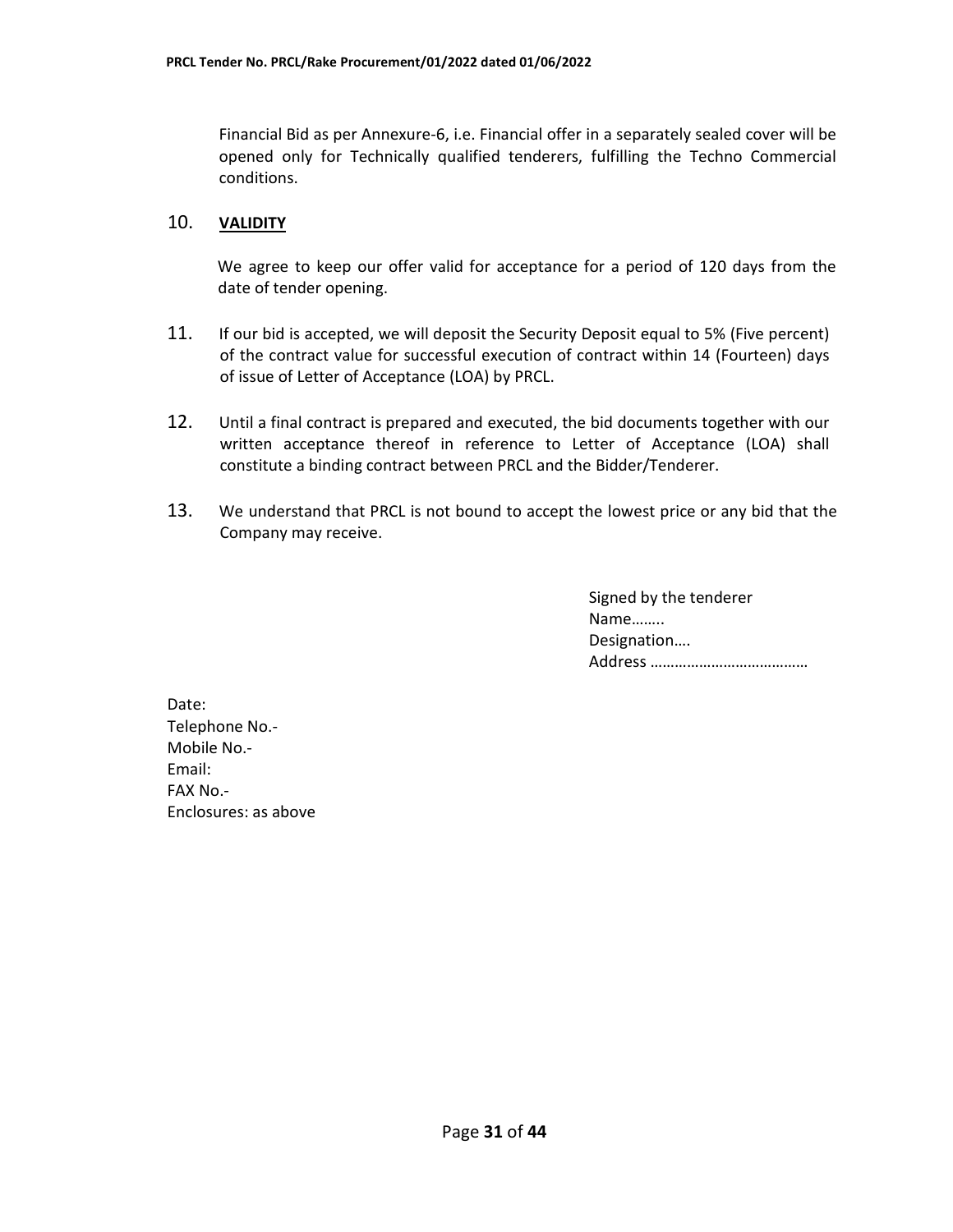#### **Declaration from Vendor —EMD**

#### **TENDER No. PRCL/Rake Procurement/01/2022 dated 01/06/2022**

**Pipavav Railway Corporation Limited B-1202 (B Wing), 12th Floor Statesman House, 148-Barakhamba Road, New Delhi-110001** 

Dear Sir/Madam,

#### **Sub: Declaration from Vendor —EMD regarding**

We hereby understand and accept that if, we withdraw or modify my/our bids during the period of validity, or if we are awarded the contract and on being called upon to submit the Security Deposit and fail to submit the Security Deposit before the deadline defined in the tender document, the EMD shall stand forfeited.

> Signed by the tenderer Name…….. Designation…. Address …………………………………

Date: Telephone No.- Mobile No.- Email: FAX No.-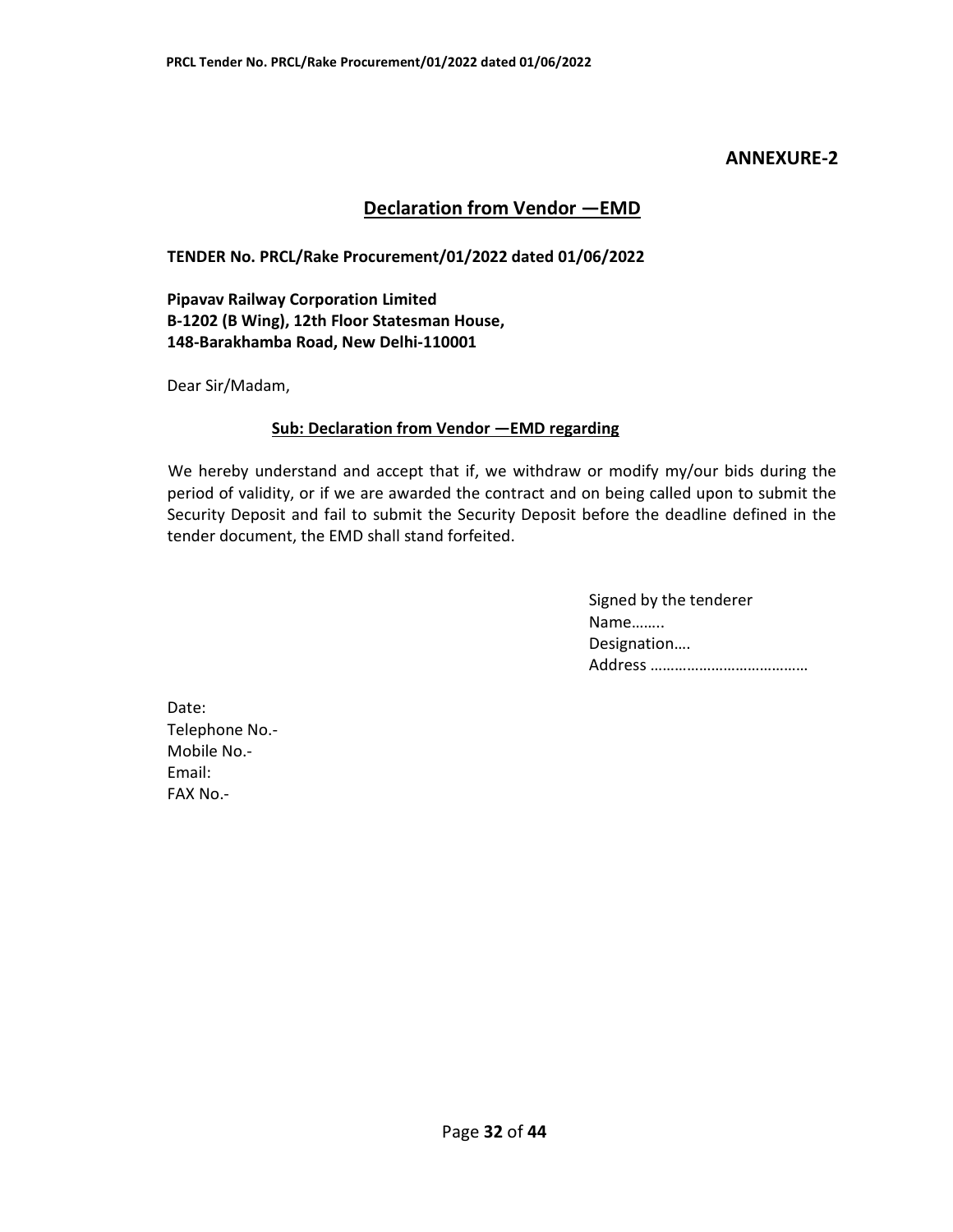# **STATEMENT OF DEVIATIONS FROM TERMS & CONDITIONS OF THE TENDER**

#### TENDER No. **PRCL/Rake Procurement/01/2022 dated 01/06/2022**

NAME OF TENDERER: \_\_\_\_\_\_\_\_\_\_\_\_\_\_\_\_\_\_\_\_\_\_\_\_\_

| S. No. | Reference to terms and<br>conditions of Tender | Deviations in the<br>Offer | Remarks |
|--------|------------------------------------------------|----------------------------|---------|
|        |                                                |                            |         |
|        |                                                |                            |         |

| Signed by the tenderer |
|------------------------|
| Name                   |
| Designation            |
|                        |

Date: Telephone No.- Mobile No.- Email: FAX No.-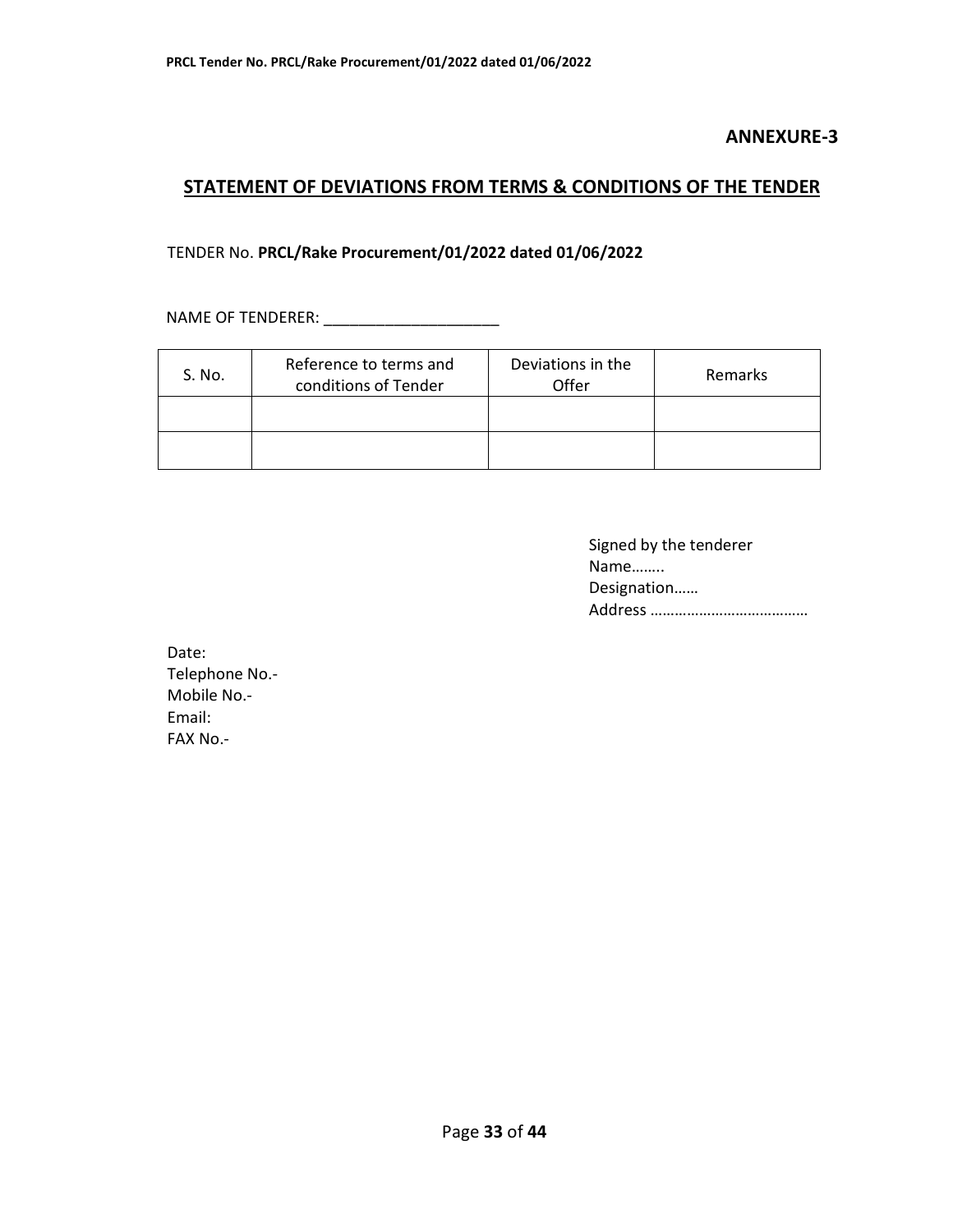# **PERFORMANCE STATEMENT**

# **(STATEMENT OF DETAILS OF PAST SUPPLIES, CURRENT OUTSTANDING ORDERS & SERVICE PERFORMANCE)**

TENDER No. **PRCL/Rake Procurement/01/2022 dated 01/06/2022**NAME OF TENDERER:……………………………………………………….

| SI.<br>No. | Name of earlier<br><b>Purchasers</b><br>(including Railways)<br>with address | Order no.<br>& date | Total value of<br>order (in INR) | Ordered<br>Quantity<br>(no. of<br>wagons) | Quantity<br>supplied<br>(no. of<br>wagons) | Original<br>delivery<br>period<br>(no. of days) | Pending<br>Quantity<br>(no. of<br>wagons) | <b>Extended</b><br><b>Delivery</b><br>period<br>(no. of<br>days) | <b>Expected</b><br>date of<br>completion | Present<br><b>Status</b> |
|------------|------------------------------------------------------------------------------|---------------------|----------------------------------|-------------------------------------------|--------------------------------------------|-------------------------------------------------|-------------------------------------------|------------------------------------------------------------------|------------------------------------------|--------------------------|
|            |                                                                              |                     |                                  |                                           |                                            |                                                 |                                           |                                                                  |                                          |                          |
|            |                                                                              |                     |                                  |                                           |                                            |                                                 |                                           |                                                                  |                                          |                          |
|            |                                                                              |                     |                                  |                                           |                                            |                                                 |                                           |                                                                  |                                          |                          |

• The tenderer shall submit self-certificate of satisfactory performance of the wagons supplied by them. PRCL may choose to verify the same from IR/ Recipient of the wagons.

• Details of all the orders during previous 5 years till the date of submission of tender must be indicated.

| Signed by the tenderer |
|------------------------|
| Name                   |
| Designation            |
| Address                |

Date: Telephone No.- Mobile No. Email: FAX No.-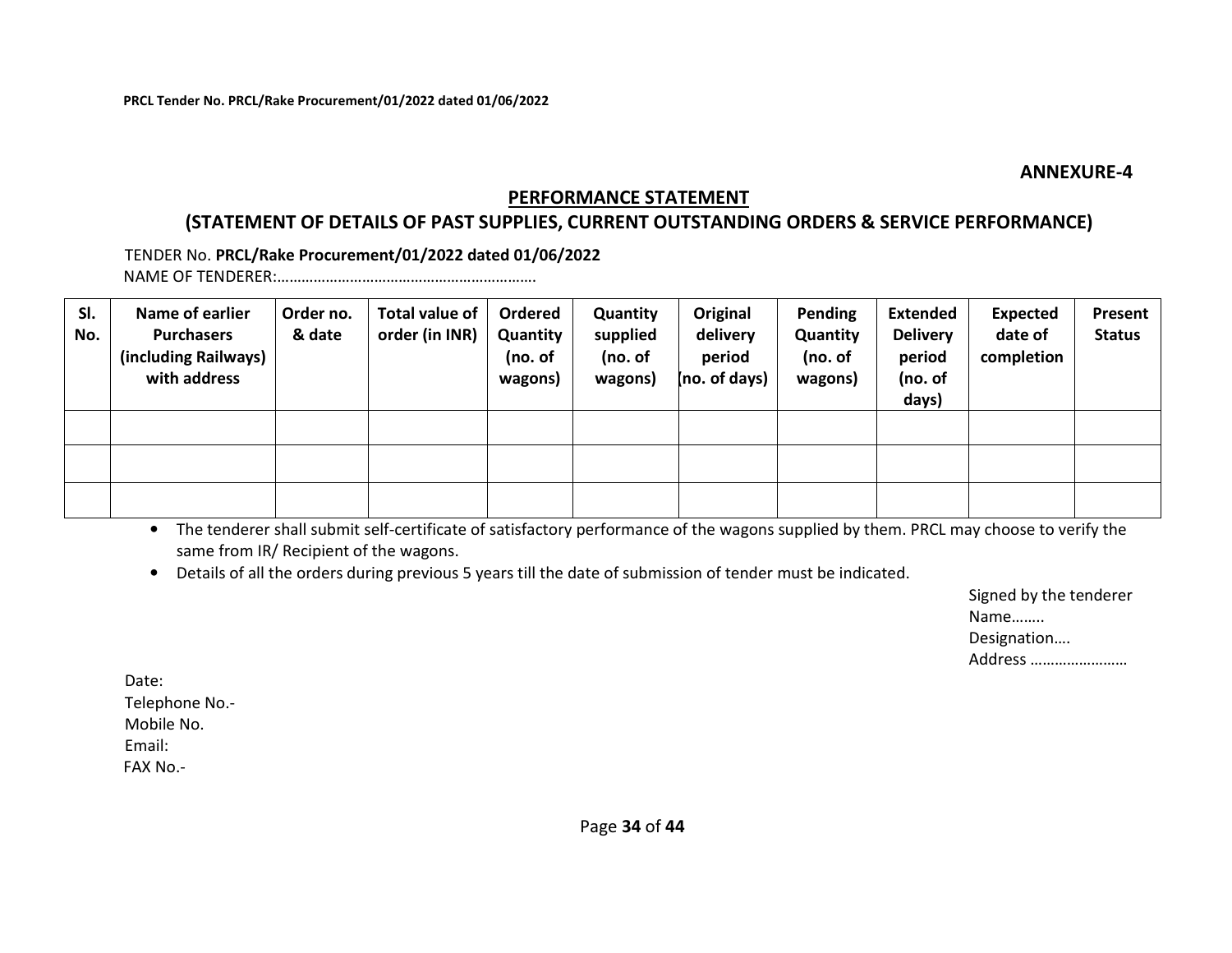# **Declaration by Bidder on restrictions for procurement from the bidder of a country which shares a land border with India**

Tender No. **PRCL/Rake Procurement/01/2022 dated 01/06/2022**

Pipavav Railway Corporation Limited B-1202(B Wing), 12th Floor Statesman House, 148-Barakhamba Road, New Delhi-110001

Dear Sir/Madam,

#### Ref: **TENDER No. PRCL/Rake Procurement/01/2022 dated 01/06/2022**

l have read the clauses regarding restrictions on procurement from bidder of a country which shares a land border with India. I certify that this bidder is not from such a country or, if from such a country, has been registered with the Competent Authority. I hereby certify that this bidder fulfills all requirements in this regard and is eligible to be considered. [Where applicable evidence of valid registration by the competent Authority shall be attached]

> Signed by the tenderer Name…….. Designation…. Address …………………………………

Date: Telephone No.- Mobile No.- Email: FAX No.-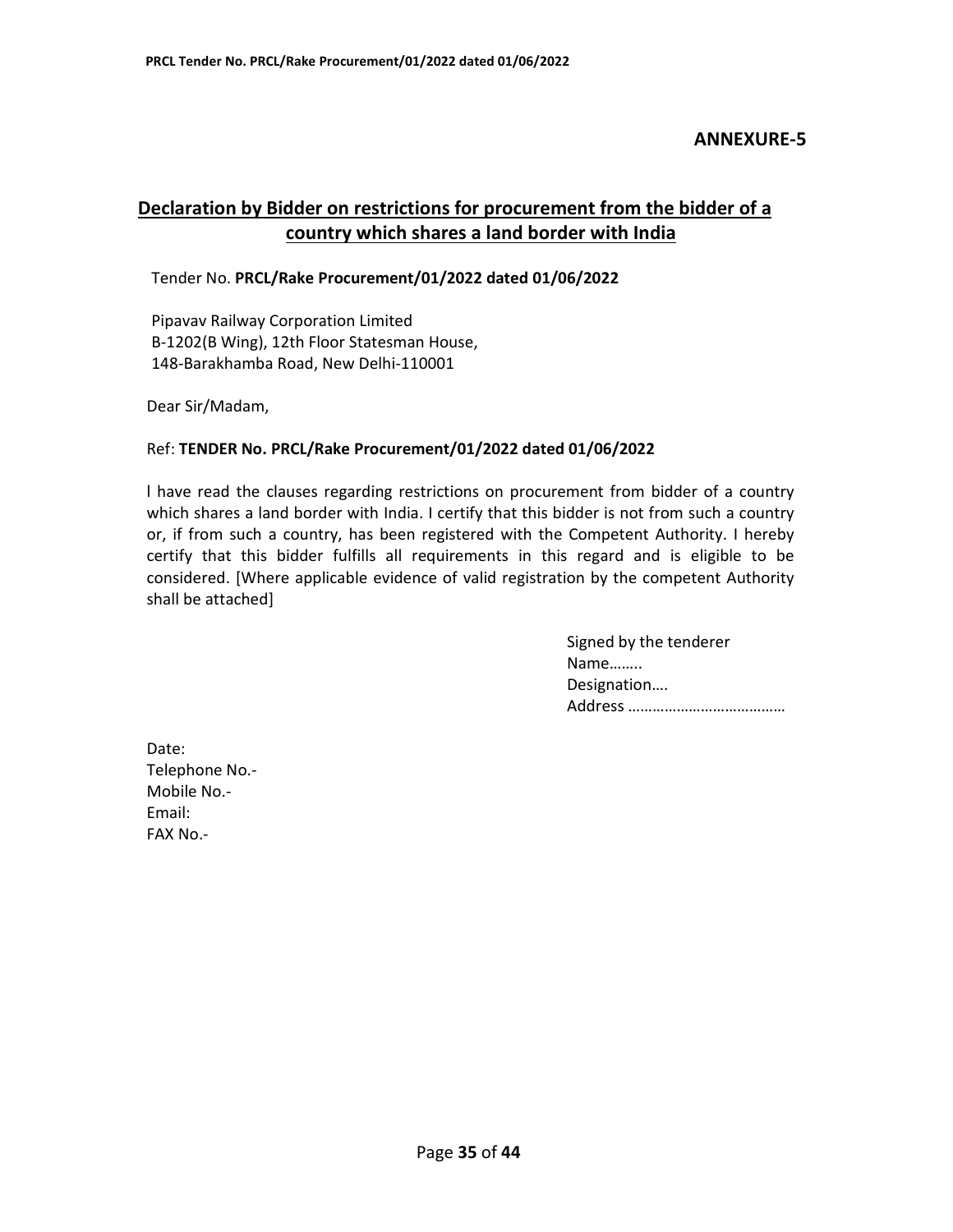# **(To be submitted separately in packet -2 only) FINANCIAL BID FORM FOR BIDDERS**  *(Please see Clause 12.3 and Clause 15 to 27 of Instructions to Bidders (Section2)*

To,

Pipavav Railway Corporation Limited B- 1202 (B-Wing), 12<sup>th</sup> floor Statesman House, 148- Barakhamba Road New Delhi – 110001 (INDIA)

Dear Sir/Madam,

#### Ref: Tender No. **PRCL/Rake Procurement/01/2022 dated 01/06/2022**

(1) We \_\_\_\_\_\_\_\_\_\_\_\_\_\_\_\_\_ hereby certify that we are established firm of manufacturer/authorized agents\* of M/s. \_\_\_\_\_\_\_\_\_\_\_\_\_\_\_\_\_\_\_\_\_\_\_\_\_\_\_\_\_\_\_ \_\_\_\_\_\_\_\_\_\_\_\_\_\_\_\_\_\_\_\_\_\_\_\_\_ with factories at \_\_\_\_\_\_\_\_\_\_\_\_\_\_\_\_\_\_\_\_\_\_\_\_. We hereby offer to supply BLCS/BLSS wagons along with brake van in rake form as per the price indicated below according to the delivery schedule in Clause 3.0 of Section-1, Bid invitation.

| SN  | Description                                | Supply of 470 Nos. (i.e. Bogie Container Flat wagon type          |
|-----|--------------------------------------------|-------------------------------------------------------------------|
|     |                                            | 'BLCS-A' 90 Nos., Bogie Container Flat wagon type 'BLCS-B'        |
|     |                                            | 135 Nos., Bogie Container Flat wagon type 'BLSS-A' 20             |
|     |                                            | Nos., Bogie Container Flat wagon type 'BLSSB' 220 Nos.,           |
|     |                                            | Bogie Freight Brake Van type 'BVCM' 5 Nos.)                       |
| 1.0 | Specification                              | Drawing No.                                                       |
|     | (i) BLCS-A WAGON: WD-01 'BLCS'             | RDSO Index Drawings No. WD-15011--S-01 (alteration<br>(i)         |
|     | (A&B- CAR)- 2018                           | 4 and Diagram no. WD-15011--S-01 with alteration -3               |
|     |                                            | for A-Car)                                                        |
|     | (ii) BLCS-B WAGON: WD-01 'BLCS'            | <b>RDSO</b><br>Drawings<br>WD-15012--S-01<br>Index<br>No.<br>(ii) |
|     | (A&B- CAR)- 2018                           | (alteration-3 and Diagram no. WD-15012--S-02 with                 |
|     |                                            | alteration -5 for B-Car).                                         |
|     | (iii) BLSS-A WAGON:                        | Bidders to quote as per their own drawing<br>(iii)                |
|     | $(A&B-CAR)$ -                              | offered/approved by RDSO.                                         |
|     |                                            |                                                                   |
|     | (iv) BLSS-B WAGON:                         | Bidders to quote as per their own<br>drawing<br>(iv)              |
|     | $(AB-CAR)$ -                               | offered/approved by RDSO.                                         |
|     | (v) Brake Van: WD-01- BVCM-2017            | RDSO Index Drawing No: WD-09107-S-01 alteration -<br><u>(v)</u>   |
|     |                                            | 06 and Diagram<br>Nos. WD-15009-S-02 with                         |
|     |                                            | (alteration-3)                                                    |
| 2.0 | <b>Total Quantity &amp; Unit of Supply</b> | 90 BLCS-A Wagons                                                  |
|     |                                            | 135 BLCS-B Wagons                                                 |
|     |                                            | 20 BLSS-A Wagons                                                  |
|     |                                            | 220 BLSS-B Wagons                                                 |
|     |                                            | and 5 Brake Vans, in the form of rakes (BLCS or BLSS).            |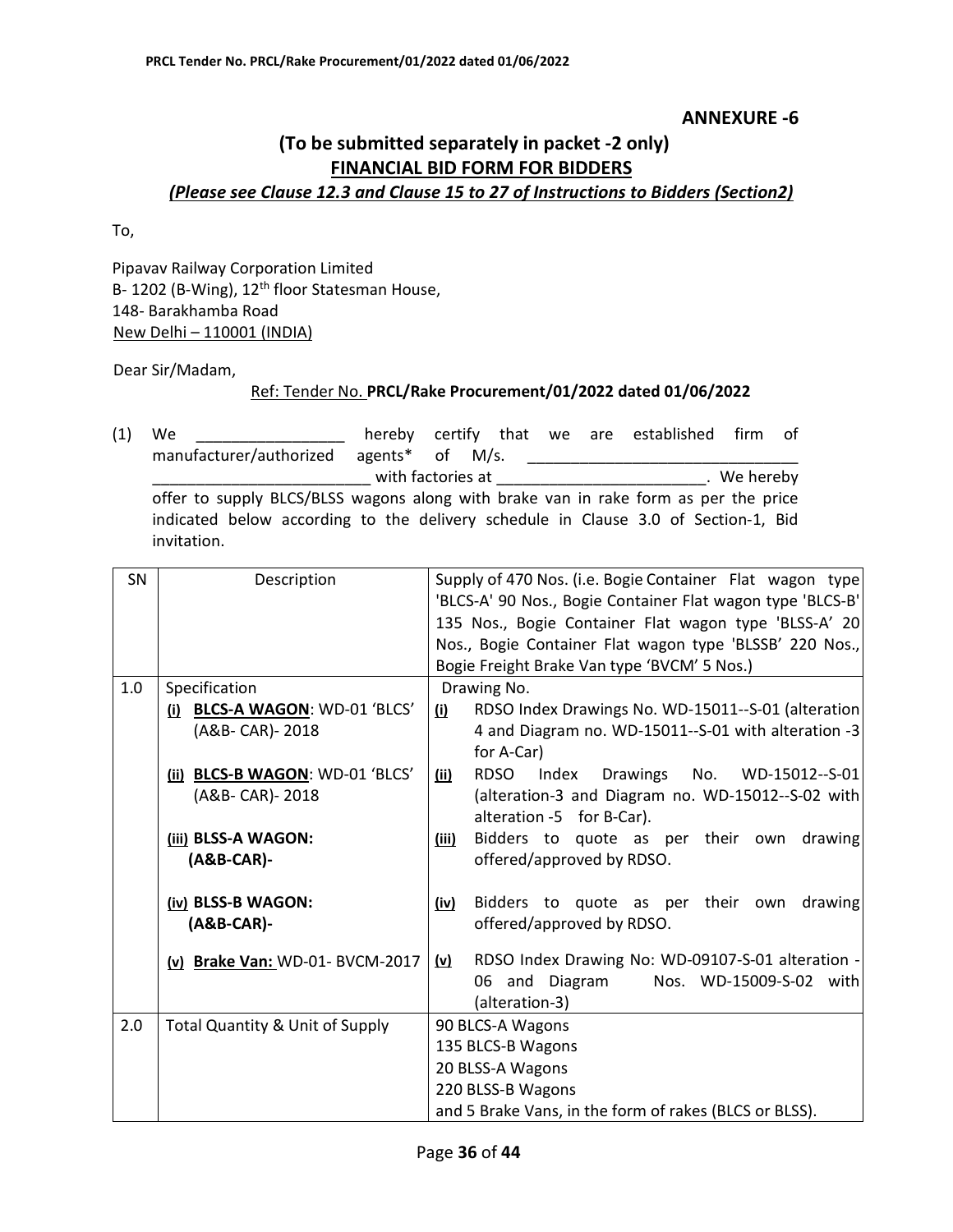|     |                                    | Price          | Discount, if any,         | Price after discount |
|-----|------------------------------------|----------------|---------------------------|----------------------|
|     |                                    | (both in words | in INR                    | (₹)(both in words    |
|     |                                    | and figures)   | $(\overline{\mathbf{z}})$ | and figures)         |
| 3.0 | Price per wagon ex-station of      |                |                           |                      |
|     | dispatch basis Inclusive of all    |                |                           |                      |
|     | (Charges for Design & Inspection   |                |                           |                      |
|     | and all Taxes etc.)                |                |                           |                      |
| 3.1 | BLCS-A wagon (per unit)            |                |                           |                      |
|     |                                    |                |                           |                      |
| 3.2 | BLCS-B wagon (per unit)            |                |                           |                      |
|     |                                    |                |                           |                      |
| 3.3 | BLSS-A wagon (per unit)            |                |                           |                      |
|     |                                    |                |                           |                      |
| 3.4 | BLSS-B wagon (per unit)            |                |                           |                      |
|     |                                    |                |                           |                      |
| 3.5 | Brake Van-BVCM (per unit)          |                |                           |                      |
|     |                                    |                |                           |                      |
| 4.0 | GST/IGST as applicable in % (on    |                |                           |                      |
|     | items SN 3.1 to 3.5)               |                |                           |                      |
| 5.0 | Total Price Ex-station of dispatch |                |                           |                      |
|     | per rake in the form of 18 BLCS-A  |                |                           |                      |
|     | Wagons and 27 BLCS-B Wagons + 1    |                |                           |                      |
|     | Brake Van-BVCM (both in words &    |                |                           |                      |
|     | figures)                           |                |                           |                      |
| 6.0 | Total Price Ex-station of dispatch |                |                           |                      |
|     | per rake in the form of 4 BLSS-A   |                |                           |                      |
|     | wagons and 44 BLSS-B wagons $+1$   |                |                           |                      |
|     | Brake Van-BVCM (both in words &    |                |                           |                      |
|     | figures)                           |                |                           |                      |

Note: Bidders are advised to quote discount in the specified column/space only otherwise same will not be taken into account for ranking purposes. However, the same will be availed by PRCL in case the bid is accepted for placing the order.

### **NOTE:**

- 1. The offer must be submitted as per this Performa. The bidder will not change the proforma of Financial Bid.
- 2. No erasure or alterations in the text of the offer are permitted.
- 3. All prices shall be indicated in both figures and words in the space provided for in the format.
- 4. The above formation of Rake consisting of 18 BLCS-A and 27 BLCS-B with 1 Brake Van-BVCM and 4 BLSS-A wagons and 44 BLSS-B wagons + 1 Brake Van-BVCM is only for ranking purposes for comparison (by the tender evaluation Committee) and placement of order (by PRCL). However, PRCL reserves the right to place the order/to take delivery in any combinations of Wagons.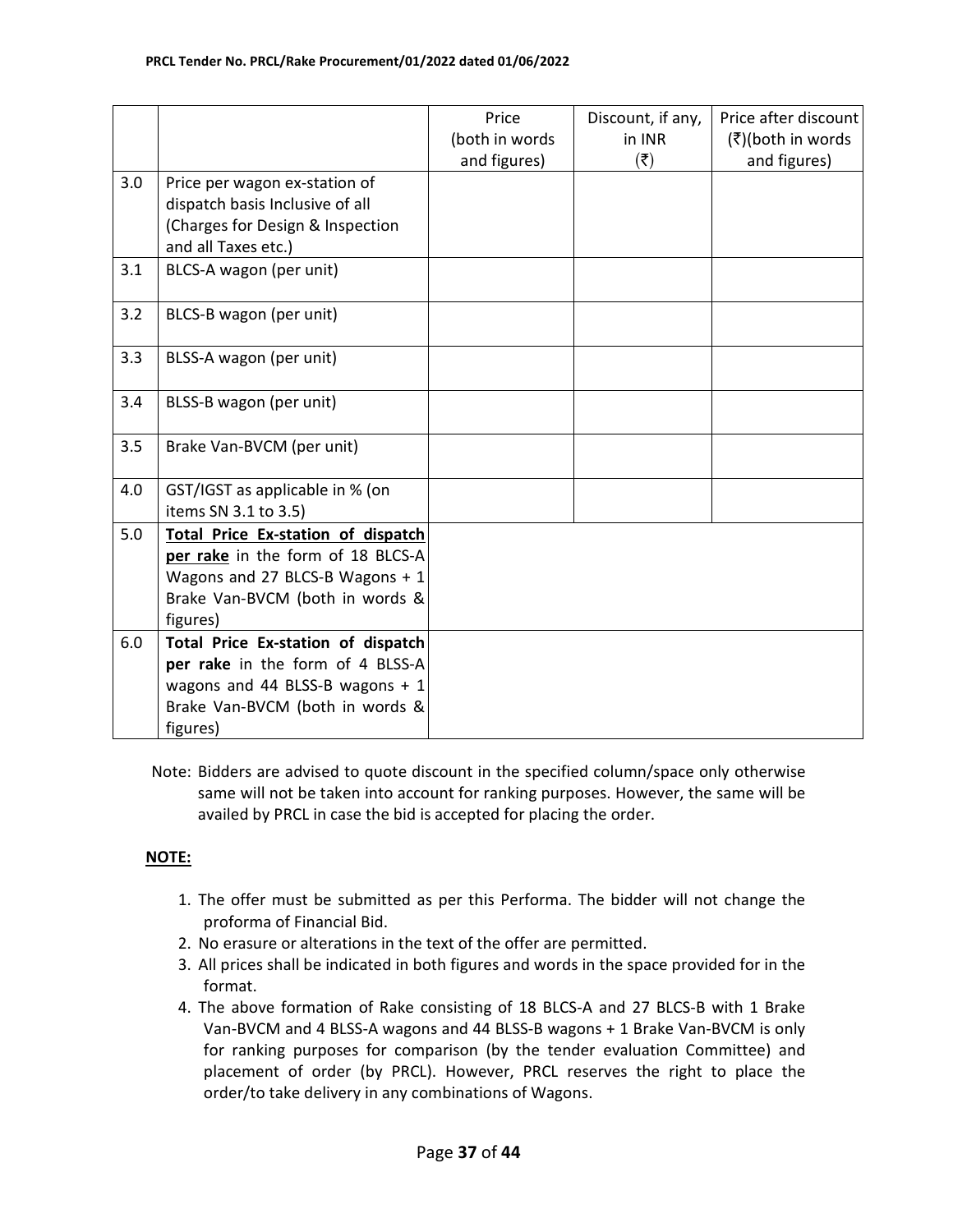5. In case bidding through agent has been preferred, authorization letter from the manufacturer firm has to be attached otherwise offer shall be summarily rejected.

> ………………………………………………  **(Signature of Manufacturer/Bidder)**

> > Signed by the tenderer Name…….. Designation…. Address …………………………………

Date: Telephone No.- Mobile No.- Email: FAX No.-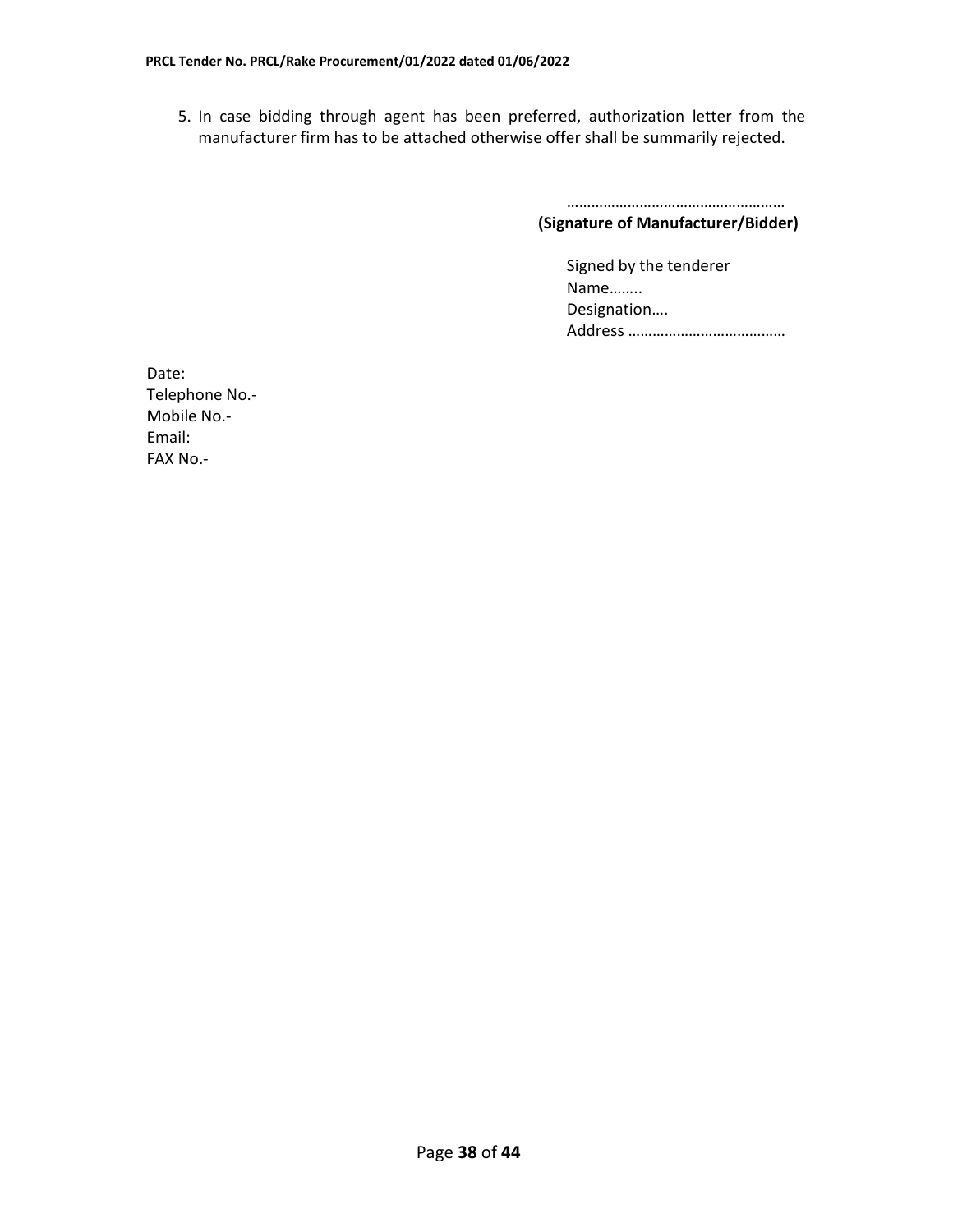### **BANK GUARANTEE BOND FOR SECURITY DEPOSIT**

#### **Tender No. PRCL/Rake Procurement/01/2022 dated 01/06/2022**

- 1. We, \_\_\_\_\_\_\_\_\_\_\_\_\_\_\_\_\_\_\_\_\_\_\_\_\_\_\_\_\_\_\_\_\_\_\_\_\_(Name of the Bank) have been informed that \_\_\_\_\_\_\_\_\_\_\_\_\_\_\_\_\_\_\_\_(Name of Contractor), herein after referred to as "Contractor" has entered into a contract with Pipavav Railway Corporation Limited (hereafter referred to as "PRCL") for supply of container train flat wagons. Furthermore, we understand that according to conditions of contract, the Contractor is required to submit security deposit in the form of Bank Guarantee in favour of PRCL.
- 2. We, (Name of the Bank), (hereinafter referred to as "the Bank") do hereby undertake to pay to PRCL an amount not exceeding  $\bar{z}$ ..............(in words Rupees) against any loss or damage caused to or suffered or would be caused to or suffered by the PRCL by reason of any breach by the said Contractor(s) of any of the terms or conditions contained in the said Agreement.
- 3. We, (Name of the Bank), do hereby undertake to pay the amount due and payable under this guarantee without any demur, merely on a demand from the PRCL stating that the amount claimed is due by way of loss or damage caused to or would be caused to or suffered by PRCL by reason of any breach by the said Contractor(s) of any of the terms or conditions contained in the said Agreement or by reason of the Contractor(s) failure to perform the said Agreement. Any such demand made on the Bank shall be conclusive as regards the amount due and payable by the Bank under this guarantee. However, our liability under this guarantee shall be restricted to an amount not exceeding  $\bar{z}$ ..............(in words Rupees...............)
- 4. We, (Name of the Bank), further agree that the guarantee herein contained shall remain in full force and effect during the period that would be taken for the performance of the said Agreement and that it shall continue to be enforceable till all the dues of the PRCL under or by virtue of the said Agreement have been fully paid and its claims satisfied or discharged or till ..........(validity date of bank guarantee) PRCL or its nominated representative certifies that the terms and conditions of the said Agreement have been fully and properly carried out by the said Contractor(s) and accordingly, discharges the said bank guarantee. Unless a demand or claim under this guarantee is made on us in writing on or before the ……………………plus 6 months beyond this date for lodging claim), we shall be discharged from all liability under this guarantee thereafter. We further agree to extend the validity of the Bank Guarantee in accordance with extension period of the Contract and six months beyond that, in the event of extension granted to the contract and approached by the Contractor for such extension of the validity period.
- 5. We,……………………..(Name of the Bank), further agree with the PRCL that the PRCL shall have the fullest liberty without our consent and without effecting in any manner our obligations hereunder to vary any of the terms and conditions of the said Agreement or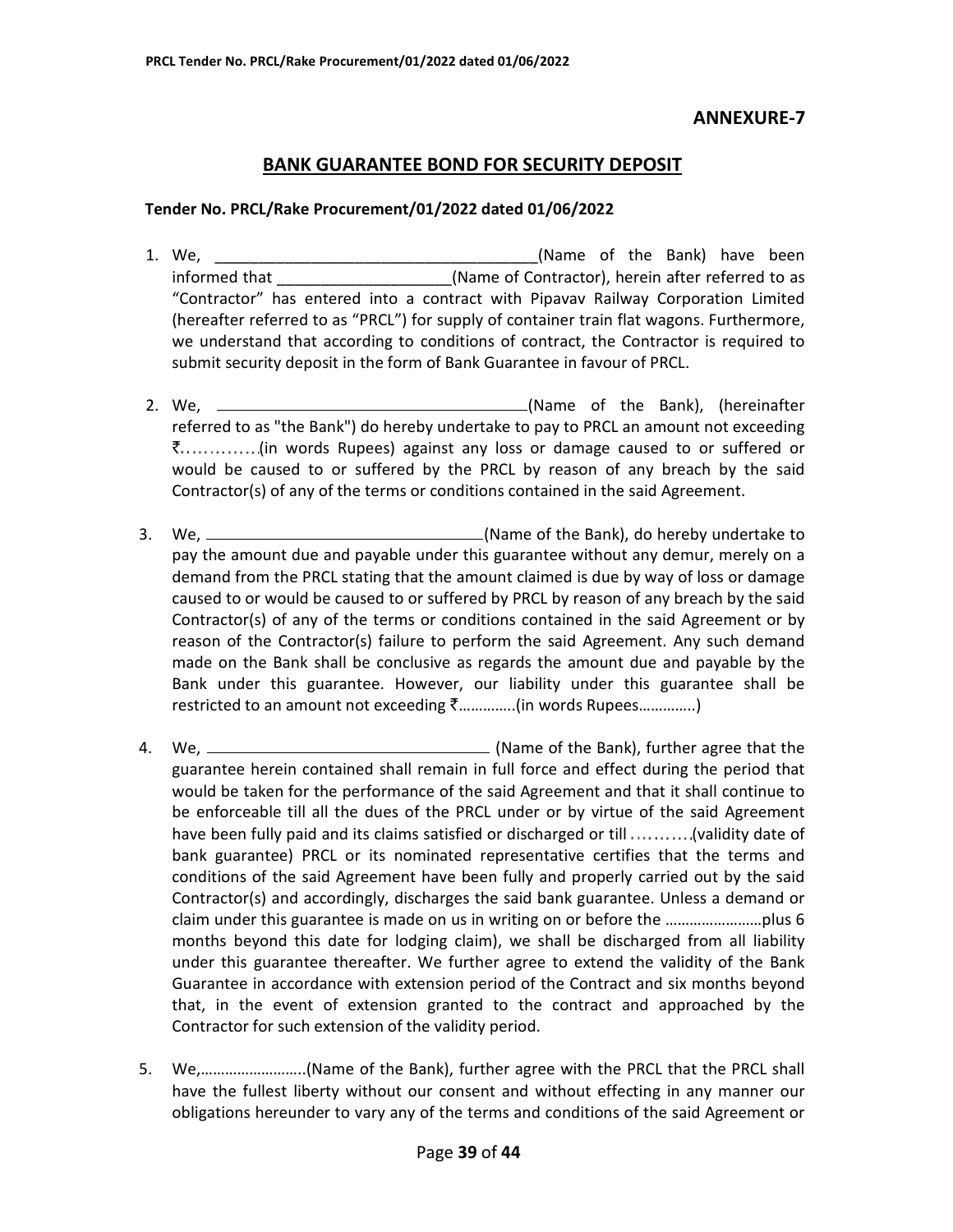to extend time of performance by the said Contractor(s) from time to time or to postpone for any time or from time to time any of the powers exercisable by the PRCL against the said Contractor(s) and to forbear or enforce any of the terms and conditions relating to the said Agreement and we shall not be relieved from our liability by reason of any such variation, or extension being granted to the said Contractor(s) or for any forbearance, act or omission on the part of the PRCL or any indulgence by the PRCL to the said Contractor(s) or by any such matter or thing whatsoever which under the law relating to sureties would but for this provision have effect of so relieving us.

6. We, (Name of the Bank), lastly undertake not to revoke this guarantee during its currency except with the prior consent of PRCL in writing.

Dated the day of ..2022

Signature: **Name: Designation with Bank Stamp: Official Address**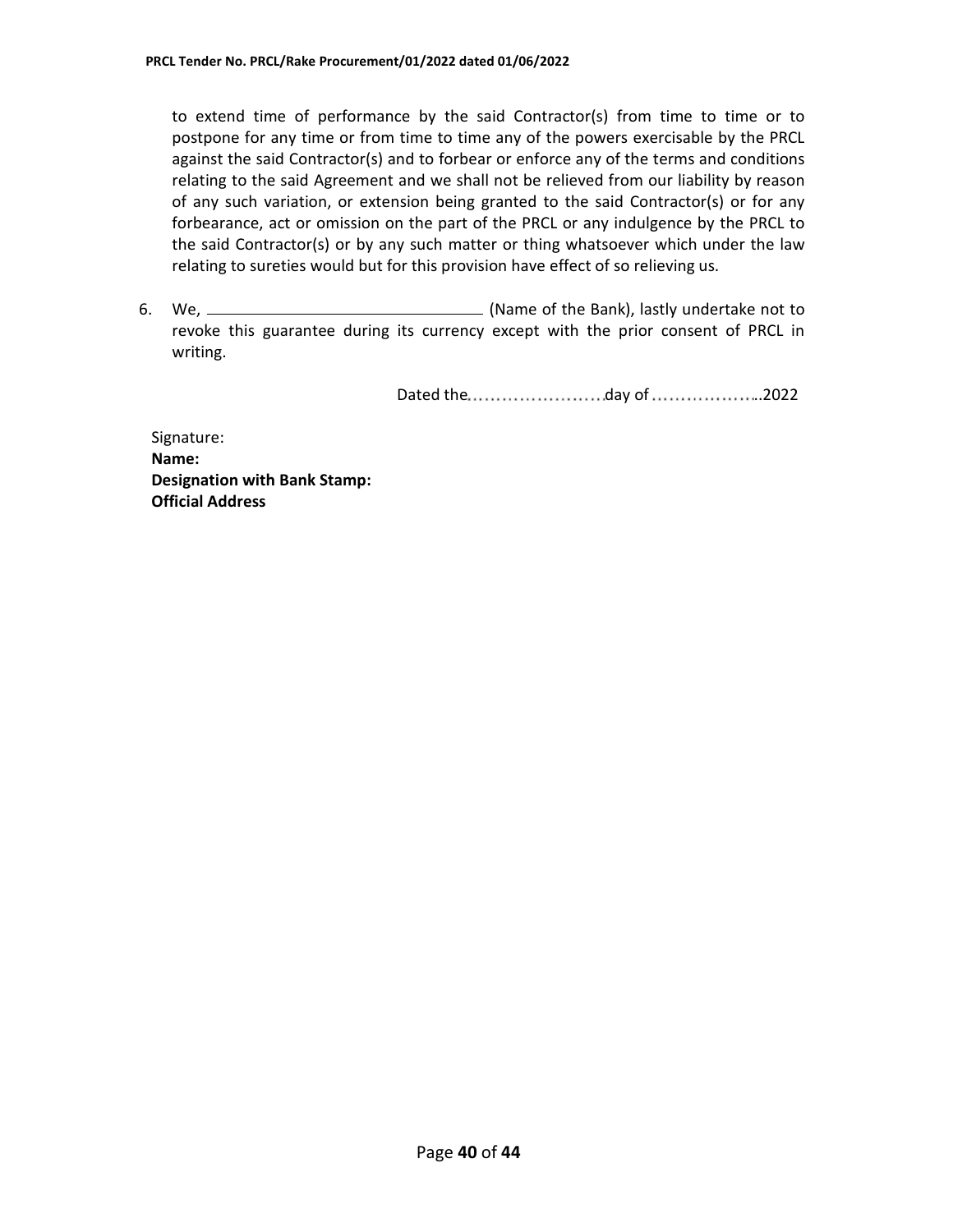#### **CONTRACT FORM**  *(To be executed on Non-judicial Stamp Paper of* `*100/-) (Please see Clause-35 of Section-2, Instructions to Bidders)*

THIS AGREEMENT made the .......day of ................................., at New Delhi Between **Pipavav Railway Corporation Limited**, having its registered office at **B-1202 (B-Wing), 12th floor, Statesman House, 148-Barakhamaba Road, New Delhi -110001** (hereinafter called "the Purchaser") of one part and ...............................(Name of Supplier) of................................(Supplier's address) (hereinafter called "the Supplier") of the other part:

WHEREAS the Purchaser has already issued a Letter of Acceptance (No……… dated……..) for supply of \_\_\_\_\_nos. of BLCS-A/BLSS-A wagons, \_\_\_\_\_nos. of BLCS-B/BLSS-B wagons and \_\_\_\_\_\_\_nos. of BVCM wagons, after accepting the bid of the Supplier for the supply of Wagons in rake form. This conclude the contract and the total value of contract works out to be `................................................................ (Contract Value in Words and Figures) (here-in-after called "the Contract Value").

#### **NOW THIS AGREEMENT WITNESS AS FOLLOWS:**

- 1. In this Agreement words and expressions shall have the same meanings as are respectively assigned to them in the conditions of Contract referred to.
- 2. The following documents shall be deemed to form and be read and construed as integral part of this Agreement, viz.:
- i. The Financial Bid invitation containing technical specification, Schedule of Requirement and Delivery Schedule (Section-1)
- ii. The Bid Form submitted by the Bidder (Annexure-6 of Section-4)
- iii. Instructions to Bidders (Section-2)
- iv. The Terms & Conditions of Supply of Wagons (Section-3)
- v. The Purchaser's Letter of Acceptance
- vi. Any other required document and correspondence if considered necessary.
- 3. In consideration of the payments to be made by the Purchaser to the Supplier as hereinafter mentioned, the Supplier hereby covenants with the Purchaser to provide the wagons as per design and specification and to remedy defects therein in conformity in all respects with the provisions of the Contract.
- 4. The Purchaser hereby covenants to pay the Supplier in consideration of the supplying of agreed number of wagons in rake formation and the remedying of defects therefrom as per the condition of warranty, the Contract Price or such other sum as may become payable under the provisions of the Contract at the times and in the manner prescribed by the Contract.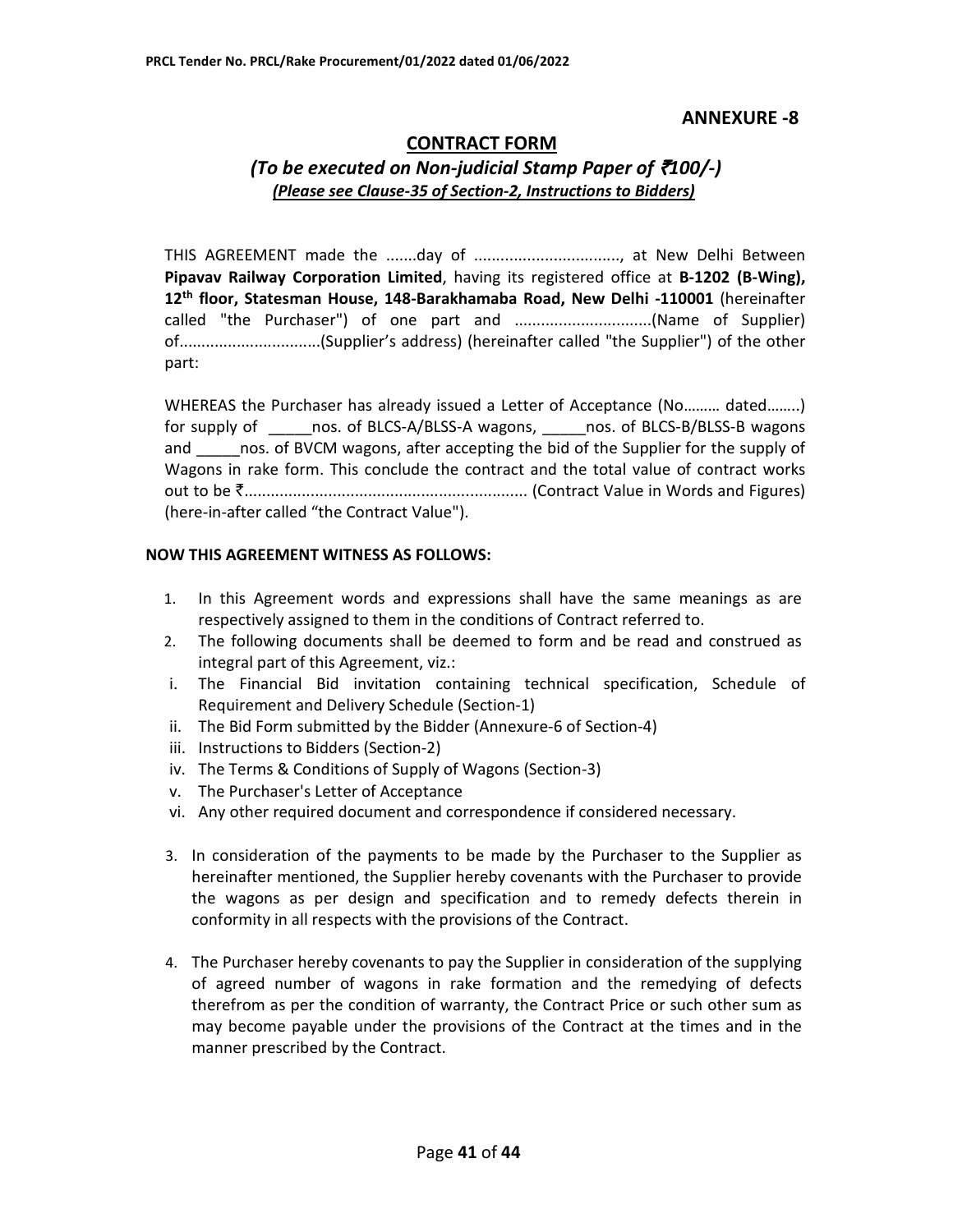Brief particulars of the wagons, which shall be supplied/provided by the Supplier, are as under:

| SR. | <b>BRIEF DESCRIPTION</b> | <b>QUANTITY TO</b> | <b>UNIT</b>  | <b>TOTAL</b> | <b>APPLICABLE</b> |
|-----|--------------------------|--------------------|--------------|--------------|-------------------|
| NO. | OF WAGONS                | <b>BE SUPPLIED</b> | <b>PRICE</b> | <b>PRICE</b> | GST %             |
|     |                          | (no. of            | (all         | (all         | (included in the  |
|     |                          | wagons)            | inclusive)   | inclusive)   | total price)      |
|     |                          |                    | (INR)        | (INR)        | (INR)             |
|     |                          |                    |              |              |                   |
|     |                          |                    |              |              |                   |
|     | Total Value in ₹         |                    |              |              |                   |

### 5. **DELIVERY SCHEDULE: \_\_\_\_\_\_\_\_as mentioned in LOA/Mutually agreed**  Delivery to commence as early as possible however not beyond the original delivery period in rake forms as advised by PRCL time to time.

#### 5.1 **DELIVERY TERMS:** F.O.R. Station of dispatch

#### 6. **PAYMENT TERMS:**

- a. 90% of the total cost will be paid on delivery of wagons at the station of dispatch and within 10 working days on submission of bill, supported by inspection certificate/dispatch memo from RDSO and Fitness certificate from TXR for moving the rake from factory/works and vehicle guidance summary from the originating station near the manufacturer's location to the destination/commissioning station as advised by the consignee (PRCL).
- b. The balance amount of 10% of the cost will be paid to the supplier on successful commissioning of each rake at the commissioning station of the consignee/purchaser, and after submission of bill for the same, duly supported by a certificate from the authorized representative of PRCL that the wagons have been received in good working condition and commissioned successfully.
- c. All the payments shall be made within a period of 10 working days on receipt of GST compliant invoice to PRCL by the supplier, containing all requisite and mandatory information.

**IN WITNESS** whereof the parties hereto have caused this Agreement to be executed in accordance with their respective laws.

| Signed, Sealed and Delivered by | Signed, Sealed and Delivered by |  |  |  |
|---------------------------------|---------------------------------|--|--|--|
|                                 | .                               |  |  |  |
| (For the Supplier)              | (For the Purchaser)             |  |  |  |
|                                 | in the presence of:             |  |  |  |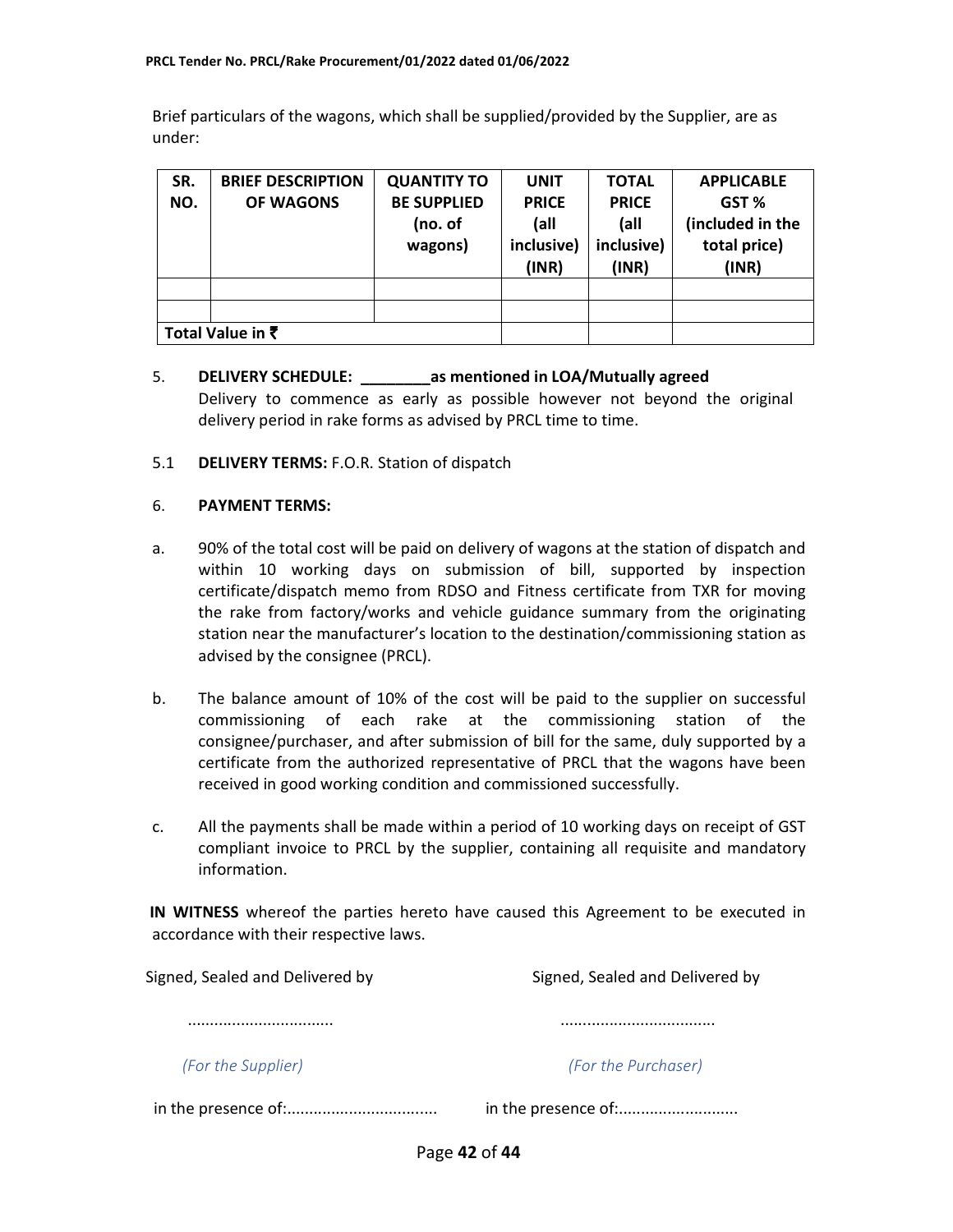# **Check List for Tenderers for submission of Bids**

#### **Tender No. PRCL/Rake Procurement/01/2022 dated 01/06/2022**

| SI.<br>No. | <b>Item Details</b>                                                                                                     | Whether<br>submitted Yes/No | <b>Placed At</b><br>(Page No.) | <b>Remarks</b> |
|------------|-------------------------------------------------------------------------------------------------------------------------|-----------------------------|--------------------------------|----------------|
| 1.         | Have you submitted requisite<br>tender cost:<br>a. If Yes give details                                                  |                             |                                |                |
| 2.         | Have you submitted requisite<br>EMD:<br>a. If Yes give details                                                          |                             |                                |                |
| 3.         | Have you submitted Bid in Two<br>separate sealed envelopes clearly<br>mentioning "Technical Bid" and<br>"Financial Bid" |                             | N/A                            |                |
| 4.         | Have you submitted copy of valid<br>G-105 along with technical offer                                                    |                             |                                |                |
| 5.         | Have you submitted statement of<br>deviation along with technical<br>offer as per Annexure-3                            |                             |                                |                |
| 6.         | Have you submitted performance<br>statement as per Annexure-4:<br>a. Documentary<br>proof<br>attached                   |                             |                                |                |
| 7.         | Have you read and understood<br>complete tender<br>instructions<br>contained in Section-1 to 3                          |                             | N/A                            |                |
| 8.         | Have you submitted Financial Bid<br>duly filled and signed in separate<br>envelope                                      |                             | N/A                            |                |
| 9.         | Have you submitted declaration<br>as per Annexure-1, 2, 3, 4, 5 & 9<br>duly signed along with Technical<br>Offer        |                             |                                |                |
| 10.        | Have<br>mentioned<br>you<br>your<br>monthly<br>production<br>average<br>capacity:<br>a. Documentary proof               |                             |                                |                |
| 11.        | submitted<br>Have<br>you<br>your<br>Complete Bank Account details<br>along with copy of cancelled<br>cheque             |                             |                                |                |
| 12.        | Have you submitted your GST<br>registration details along with<br>registration certificate                              |                             |                                |                |